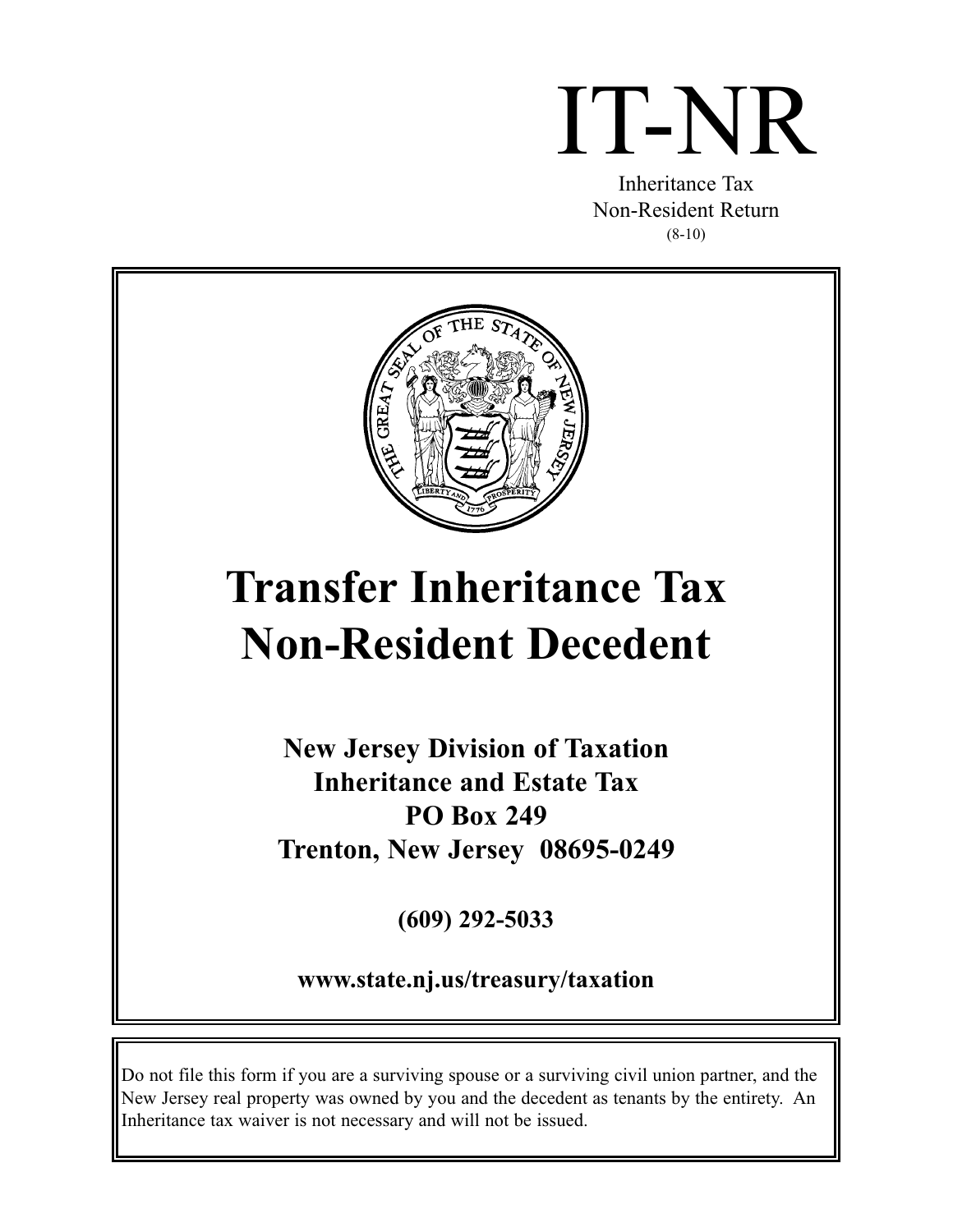# **Situations where a Non-Resident Inheritance Tax Return must be filed:**

- **1. Non-resident decedent died owning an interest in New Jersey real estate.**
- **2. Non-resident decedent died owning tangible personal property located in New Jersey.**

**Note: Please read items 2 and 3 below for exceptions.** 

# **Situations where a Non-Resident Inheritance Tax Return is not required to be filed:**

- **1. If a non-resident decedent died owning only intangible personal property in New Jersey such as bank accounts, stock, etc and did not own any real estate or tangible personal property in New Jersey, no forms are required to be filed. There is no New Jersey Inheritance Tax. See Question 28 of New Jersey Non-Resident Inheritance Tax frequently asked questions on the Division's website for information on how to close a New Jersey bank account or sell New Jersey stock without a waiver.**
- **2. If a non-resident decedent died owning only New Jersey real estate held as tenants by the entirety between husband and wife or civil union couple (for dates of death after February 18, 2007) and the spouse or civil union partner survived the decedent there is no Inheritance Tax and it is not necessary to file any forms. A tax waiver is not required for real property held as tenants by the entirety.**
- 3. **If the entire estate both inside of New Jersey and outside of New Jersey is being inherited by Class "A" beneficiaries, the most common of which are spouse, children, grandchildren (see page 2 for a complete list of Class "A" beneficiaries), there is no need to file the Non-Resident Inheritance Tax Return. Since an Inheritance Tax waiver is needed for the New Jersey real estate, Form L9-NR should be filed to obtain said waiver.**

**New Jersey Non-Resident Inheritance Tax Most Frequently Asked Questions can be found on the Division's Website @ http://www.state.nj.us/treasury/taxation/prntinh.shtml**

# 4 **resident decedents. There is no New Jersey Estate Tax for the estates of non-**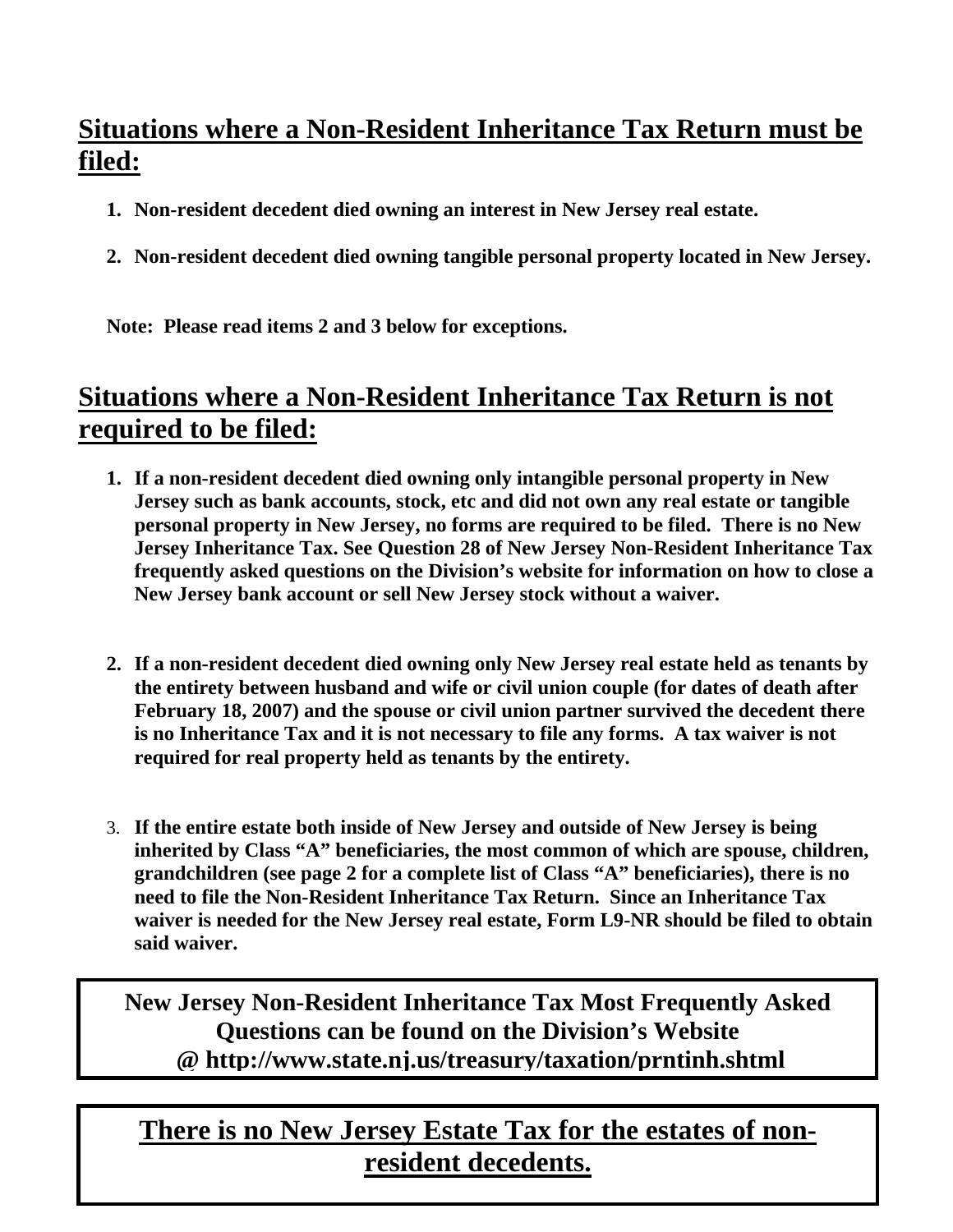# **TABLE OF CONTENTS**

| <b>SUBJECT</b><br>PAGE(S)                                                     |
|-------------------------------------------------------------------------------|
|                                                                               |
|                                                                               |
|                                                                               |
|                                                                               |
|                                                                               |
|                                                                               |
|                                                                               |
|                                                                               |
|                                                                               |
|                                                                               |
| 11. Non-Resident Inheritance Tax ReturnIT-NR Page 1 &<br><b>Schedules A-F</b> |
| 12. Examples – Including Completed Worksheets14-21                            |

# **Completed New Jersey Non-Resident Inheritance Tax Returns and Worksheets can be found on the Division's Website @ http://www.state.nj.us/treasury/taxation/prntinh.shtml**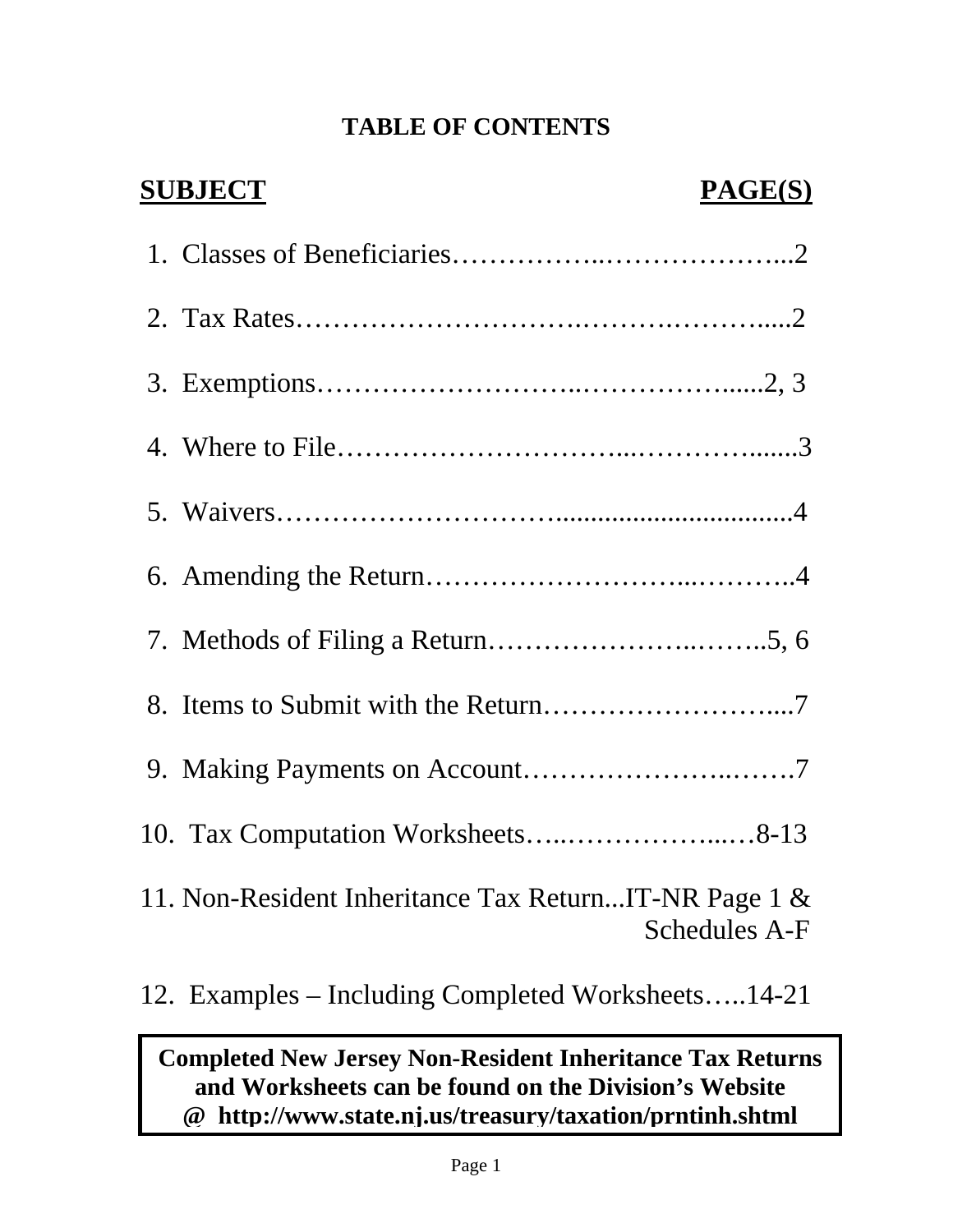#### **INTRODUCTION**

# **NEW JERSEY TRANSFER INHERITANCE TAX - ESTATE TAX**

**GENERAL**

New Jersey has had a Transfer Inheritance Tax since 1892 when a 5% tax was imposed on property transferred from a decedent to a beneficiary. Currently, the law imposes a graduated Transfer Inheritance Tax ranging from 11% to 16% on the transfer of real and personal property with a value of \$500.00 or more to certain beneficiaries. **There is no New Jersey Estate Tax for the estates of nonresident decedents.**

# **BENEFICIARY CLASSES**

The Transfer Inheritance Tax recognizes five beneficiary classes, as follows:

**Class "A"** - Father, mother, grandparents, spouse/civil union partner (on or after 2/19/07), domestic partner (on or after 7/10/04), child or children of the decedent, adopted child or children of the decedent, issue of any child or legally adopted child of the decedent and step-child but not step-grandchild of the decedent.

**Class "B"** - Eliminated by statute effective July 1, 1963.

**Class "C"** - Brother or sister of the decedent, including half brother and half sister, wife/civil union partner (on or after 2/19/07) or widow/surviving civil union partner (on or after 2/19/07) of a son of the decedent, or husband/civil union partner (on or after 2/19/07) or widower/surviving civil union partner (on or after 2/19/07) of a daughter of the decedent.

**Class "D"** - Every other transferee, distributee or beneficiary who is not included in Classes "A", "C" or "E".

**Class "E"** - The State of New Jersey or any political subdivision thereof, or any educational institution, church, hospital, orphan asylum, public library or Bible and tract society or to, for the use of or in trust for religious, charitable, benevolent, scientific, literary or educational purposes, including any institution instructing the blind in the use of dogs as guides, no part of the net earnings of which inures to the benefit of any private stockholder or other individual or corporation; provided, that the exemption does not extend to transfers of property to such educational institutions and organizations of other states, the District of Columbia, territories and foreign countries which do not grant an equal, and like exemption on transfers of property for the benefit of such institutions and organizations of this State.

*NOTES:* If any beneficiary is claimed to be the mutually acknowledged child of the decedent, said claim should be set forth in the detailed manner prescribed under N.J.A.C. 18:26-2.6.

For the purposes of the New Jersey Transfer Inheritance Tax an adopted child is accorded the same status as a natural child and, therefore, his relations are treated in the same manner as those of a natural child. (i.e. if the decedent's adopted son marries/enters into a civil union, his spouse/civil union partner is "the wife/civil union partner of a son of the decedent" and therefore a class "C" beneficiary).

The offspring of a biological parent conceived by the artificial insemination of that parent who is a partner in a civil union is presumed to be the child of the non-biological partner. In the Matter of the Parentage of the Child of Kimberly Robinson, 383 N.J. Super. 165; 890 A.2d 1036 (Ch. Div. 2005) (Non-biological parent of New York registered domestic partnership recognized in New Jersey, presumed to be the biological parent of child conceived by the other partner through artificial insemination where the non-biological partner has "show[n] indicia of commitment to be a spouse and to be a parent to the child.").

A devise of real property to a husband and wife or civil union couple as "tenants by the entirety" provides each with a vested life estate, the remainder being contingent. See N.J.A.C. 18:26-8.12.

The issue of stepchildren ARE Class "D" (NOT Class "A") beneficiaries.

The following ARE Class "D" (NOT Class "C") beneficiaries: stepbrother or stepsister of the decedent, husband/wife/civil union partner/domestic partner or widow/widower/surviving civil union partner/surviving domestic partner of a step-child or mutually acknowledged child of the decedent.

The fact that a beneficiary may be considered "nonprofit" by the Internal Revenue Service does not necessarily mean that it qualifies for exemption as a Class "E" beneficiary since the criteria are different.

#### **TAX RATES**

Each class of beneficiary has is own separate tax rate. See the Rate Schedule below:

#### **CLASS "A" AND "E" BENEFICIARIES AND TRANSFEREES ARE ENTIRELY EXEMPT \_\_\_\_\_\_\_\_\_\_\_\_\_\_\_\_\_\_\_\_\_\_\_\_\_\_\_\_\_\_\_\_\_**

## **CLASS "C" BENEFICIARIES AND TRANSFEREES**

| First       | S | 25,000    | Exempt |
|-------------|---|-----------|--------|
| Next        |   | 1,075,000 | 11%    |
| Next        |   | 300,000   | 13%    |
| <b>Next</b> |   | 300,000   | 14%    |
| Over        |   | 1,700,000 | 16%    |

#### **CLASS "D" BENEFICIARIES AND TRANSFEREES**

| First | 700,000 | 15% |
|-------|---------|-----|
| Over  | 700,000 | 16% |

#### **EXEMPTIONS**

- 1. The transfer of real property in this State held by a husband and wife/civil union couple as "tenants by the entirety" to the surviving spouse/civil union partner is not taxable for New Jersey Inheritance Tax purposes.
- 2. The transfer of intangible personal property such as stocks, bonds, corporate securities, bank deposits and mortgages owned by a nonresident decedent is not subject to the New Jersey Inheritance Tax. However, it is used to compute the New Jersey resident tax on the appropriate worksheet.
- 3. Any sum recovered under the New Jersey Death Act as compensation for wrongful death of a decedent is not subject to the New Jersey Inheritance Tax except as provided below:
	- a. Any sum recovered under the New Jersey Death Act representing damages sustained by a decedent between the date of injury and date of death, such as the expenses of care, nursing, medical attendance, hospital and other charges incident to the injury, including loss of earnings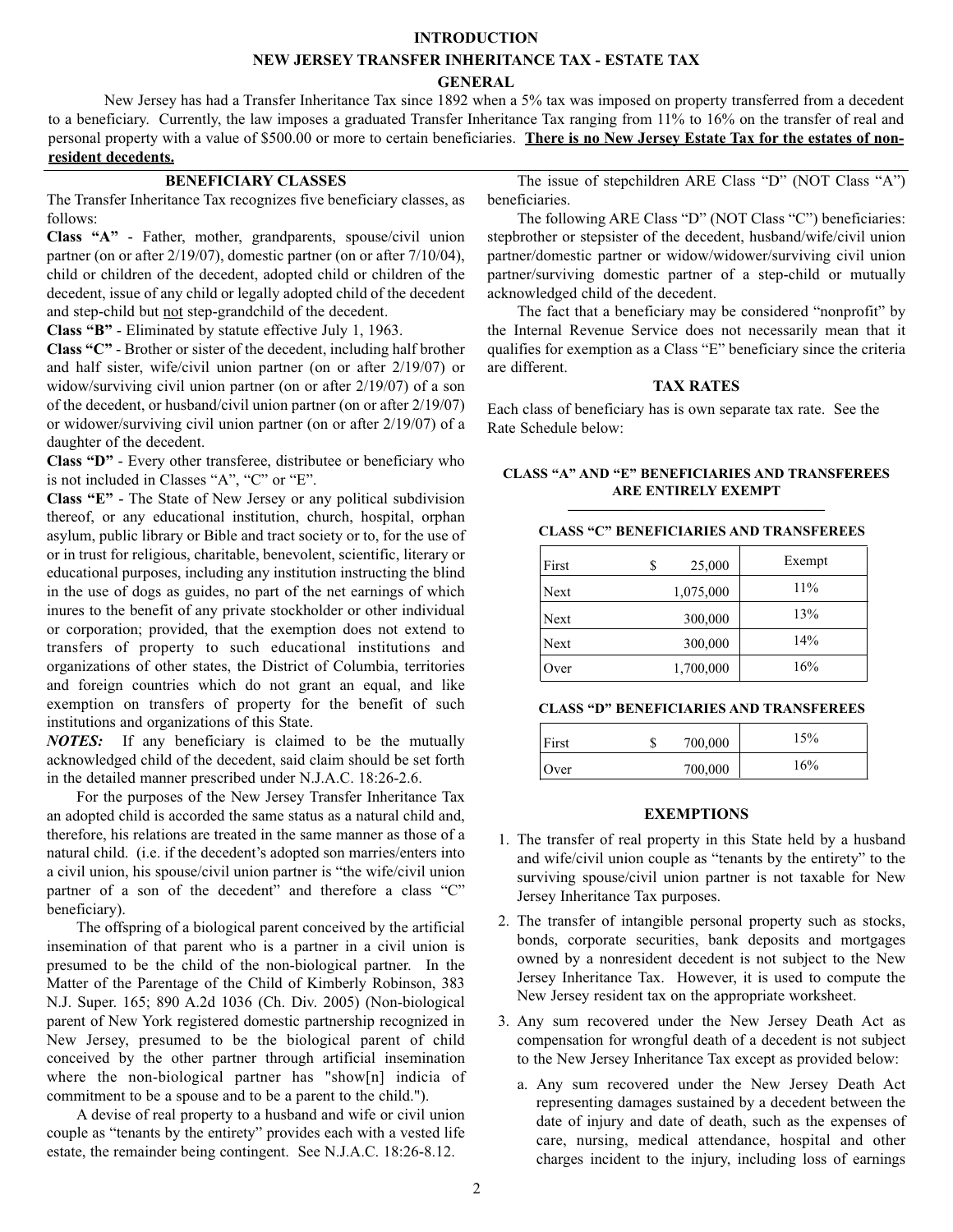and pain and suffering are to be included in the decedent's estate.

- b. Where an action is instituted under the New Jersey Death Act and terminates through the settlement by a compromise payment without designating the amount to be paid under each count, the amount which must be included in the inheritance tax return is an amount, to the extent recovered, which is equal to specific expenses related to the injury. These expenses are similar to those mentioned in section a. above and include funeral expenses, hospitalization and medical expenses, and other expenses incident to the injury. Any amount which is recovered in excess of these expenses is considered to be exempt from the tax.
- 4. The proceeds of any contract of insurance insuring the life of a resident or nonresident decedent paid or payable, by reason of the death of such decedent, to one or more named beneficiaries other than the estate, executor or administrator of such decedent are exempt for New Jersey Inheritance Tax purposes.
- 5. The transfer of property to a beneficiary or beneficiaries of a trust created during the lifetime of a resident or nonresident decedent, to the extent such property results from the proceeds of any contract of insurance, insuring the life of such decedent and paid or payable to a trustee or trustees of such by reason of the death of such decedent, is exempt from the New Jersey Inheritance Tax irrespective of whether such beneficiary or beneficiaries have a present, future, vested, contingent or defeasible interest in such trust.
- 6. The transfer of life insurance proceeds insuring the life of a resident or nonresident decedent, paid or payable by reason of the death of such decedent to a trustee or trustees of a trust created by such decedent during his lifetime for the benefit of one or more beneficiaries irrespective of whether such beneficiaries have a present, future, vested, contingent or defeasible interest in such trust, is exempt from the New Jersey Inheritance Tax.
	- 7. The transfer, relinquishment, surrender or exercise at any time or times by a resident or nonresident of this State, of any right to nominate or change the beneficiary or beneficiaries of any contract of insurance insuring the life of such resident or nonresident, regardless of when such transfer, relinquishment, surrender or exercise of such right occurred, is exempt from the tax.
	- 8. Any amount recovered (under the Federal Liability for Injuries to Employees Act) for injuries to a decedent by the personal representative for the benefit of the classes of beneficiaries designated in that Statute, whether for the pecuniary loss sustained by such beneficiaries as a result of the wrongful death of the decedent or for the loss and suffering by the decedent while he lived, or both is not subject to the Inheritance Tax.

Any amount recovered by the legal representatives of any decedent by reason of any war risk insurance certificate or policy, either term or converted, or any adjusted service certificate issued by the United States, whether received directly from the United States or through any intervening estate or estates, is exempt from the New Jersey Inheritance Tax.

This exemption does not entitle any person to a refund of any tax heretofore paid on the transfer of property of the nature aforementioned; and does not extend to that part of the estate of

any decedent composed of property, when such property was received by the decedent before death.

- 9. The proceeds of any pension, annuity, retirement allowance, return of contributions or benefit payable by the Government of the United States pursuant to the Civil Service Retirement Act, Retired Serviceman's Family Protection Plan and the Survivor Benefit Plan to a beneficiary or beneficiaries other than the estate or the executor or administrator of a decedent are exempt.
- 10. All payments at death under the Teachers Pension and Annuity Fund, the Public Employees' Retirement System for New Jersey, and the Police and Firemen's Retirement System of New Jersey, and such other State, county and municipal systems as may have a tax exemption clause as broad as that of the three major State systems aforementioned, whether such payments either before or after retirement are made on death to the employee's estate or to his specifically designated beneficiary, are exempt from the New Jersey Inheritance Tax.

The benefit payable under the supplementary annuity plan of the State of New Jersey is not considered a benefit of the Public Employee's Retirement System and is taxable whether paid to a designated beneficiary or to the estate.

The death benefits paid by the Social Security Administration or railroad Retirement Board to the spouse of a decedent are also exempt. For purposes of filing a return these amounts need not be reported nor are they to be deducted from the amount claimed as a deduction for funeral expenses.

In all other cases the death benefit involved should either be reported as an asset of the estate or deducted from the amount claimed for funeral expenses.

- 11. Other pensions. An exemption is provided for payments from any pension, annuity, retirement allowance or return of contributions, which is a direct result of the decedent's employment under a qualified plan as defined by section 401(a), (b), and (c) or 2039(c) of the Internal Revenue Code, which is payable to a surviving spouse or domestic partner.
- 12. The amount payable by reason of medical expenses incurred as a result of personal injury to the decedent should be reflected by reducing the amount claimed for medical expenses as a result of the accident.

The amount payable at the death of an income producer as a result of injuries sustained in an accident, which are paid to the estate of the income producer, is reportable for taxation. In all other instances this amount is exempt.

The amount paid at death to any person under the essential services benefits section is exempt from taxation.

The claim for funeral expense is to be reduced by the amount paid under the funeral expenses benefits section of the law.

## **WHERE TO FILE**

All returns should be sent to: New Jersey Division of Taxation, Inheritance and Estate Tax, PO Box 249, Trenton, New Jersey 08695-0249.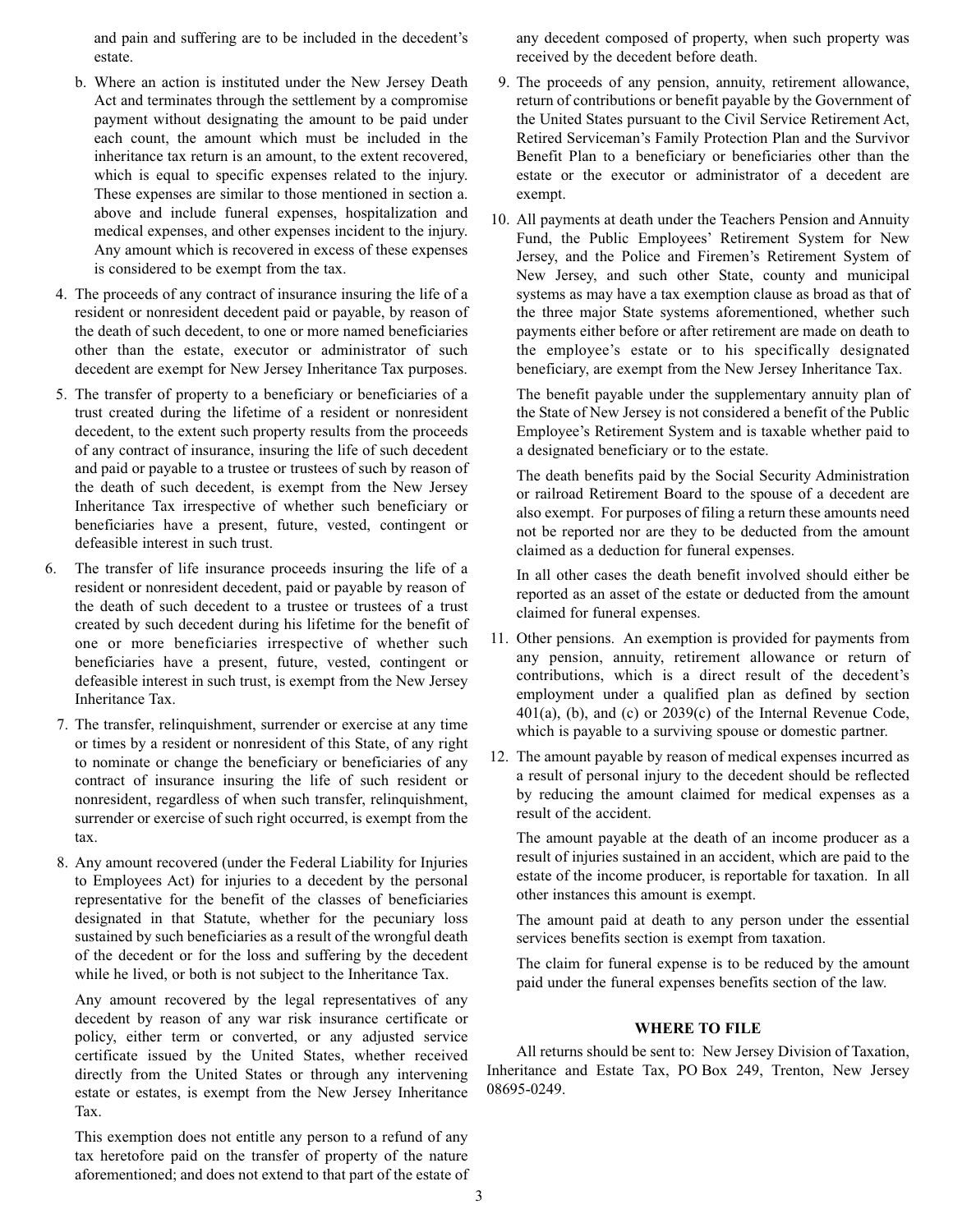#### **WHEN TAX RETURNS ARE DUE**

A Transfer Inheritance Tax Return must be filed and the tax paid on the transfer of real and personal property within eight months after the death of a nonresident decedent. No tax is imposed on non-resident decedents for real and tangible personal property located outside of New Jersey and intangible personal property wherever situated. However, even though these items are not taxed they are used in the formula for computing the nonresident tax (see the "N.J. Resident Tax" line on each tax computation worksheet).

The tax is a lien on all New Jersey real property for fifteen years unless paid sooner or secured by an acceptable bond. Interest accrues on unpaid taxes at the rate of 10% per annum.

#### **WAIVERS**

A waiver is required for New Jersey real estate owned by a nonresident decedent except if the real estate is owned by a husband and wife/civil union couple as "tenants by the entirety".

A membership certificate or stock in a cooperative housing corporation is considered intangible personal property and, therefore, is not subject to tax or waiver requirements in the estate of a non-resident decedent.

Waivers are not required for automobiles, bank accounts, stocks, household goods, personal effects, accrued wages or mortgages, but these items must be reported in the return filed.

#### **AMENDMENT TO ORIGINAL RETURN**

Any assets and/or liabilities not originally disclosed in the original return may be filed by notarized letter and submitted to the Branch. The letter should include a detailed description of the asset that is now being reported or verification of a claim that is now being made. Also advise the reason that the item was not reported in the original return.

#### **ESTATE TAX**

There is no New Jersey Estate Tax for the estate of nonresident decedents.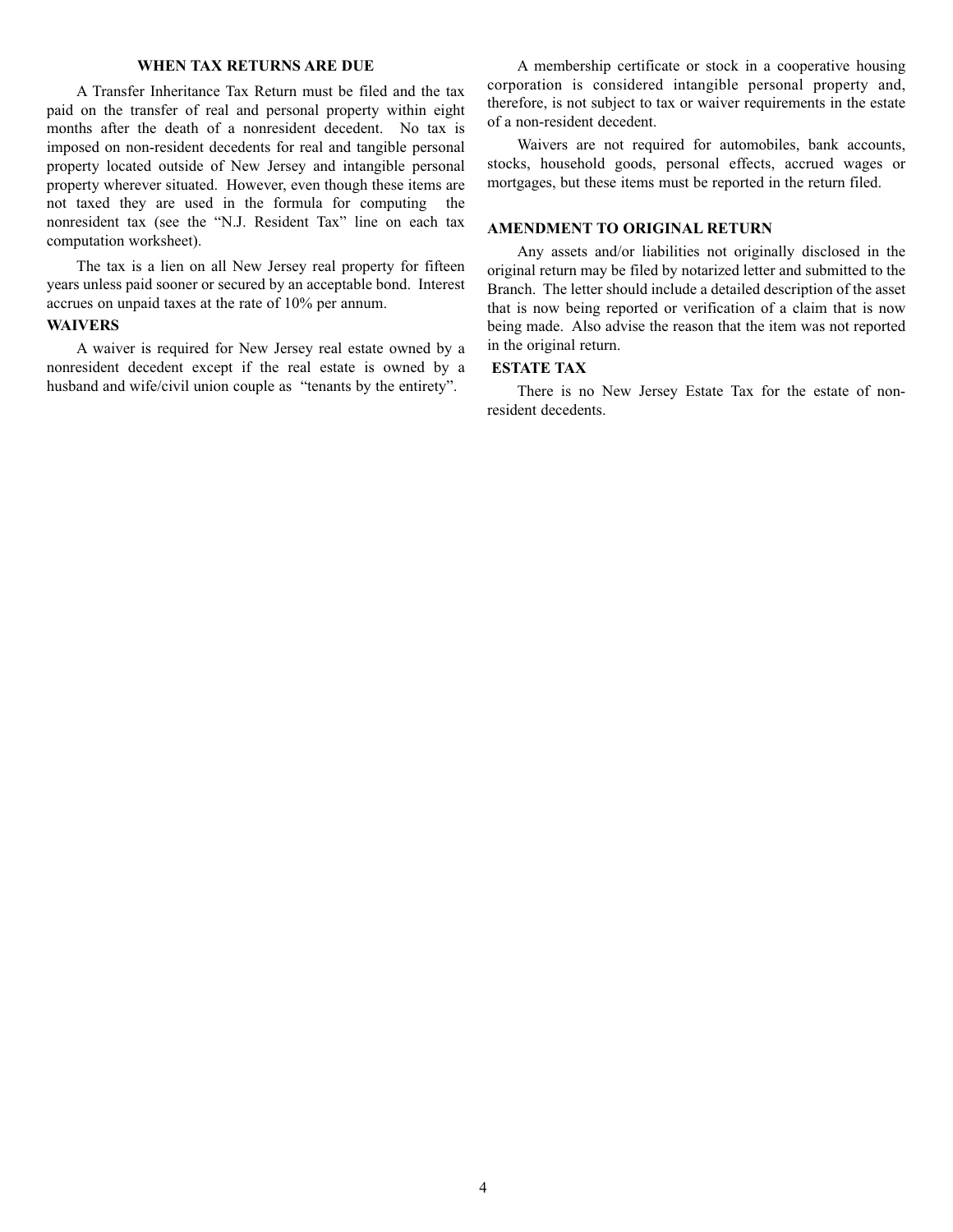# **METHODS OF FILING**

Four methods may be used to compute the Inheritance Tax on the New Jersey Non-Resident Return. An election once made may not be changed and is irrevocable.

- **METHOD 1 SIMPLIFIED TAX COMPUTATION**
- **METHOD 2 RATIO TAX USING NET ESTATE**
- **METHOD 3 RATIO TAX USING GROSS ESTATE**
- **METHOD 4 DIRECT TAX ON SPECIFIC DEVISE, JOINTLY OWNED AND TRANSFERS OF NEW JERSEY REAL AND TANGIBLE PERSONAL PROPERTY**

# **METHOD 1 – SIMPLIFIED TAX COMPUTATION**

This is an optional method. It can be used instead of any of the above methods. Method 1 requires the least amount of paperwork. Page 1 of the Inheritance Tax Return and the appropriate schedule are the only items required to be completed. The tax is computed by multiplying the total of the New Jersey assets by a 15% tax rate. Complete only the schedule which applies to the asset being reported and answer the first 4 questions of Schedule "E".

Use worksheet 1. See example on pages 14 and 16.

In the event all beneficiaries are Class "A" (see page 2 for a list of Class "A" beneficiaries) Form L9-NR should be used as Class "A" beneficiaries are not subject to tax.

# **METHOD 2 - RATIO TAX USING NET ESTATE**

This method requires that all of the decedent's assets be reported on the various schedules. This includes assets in New Jersey as well as those located in other states or countries. A deduction is permitted for all qualified debts and expenses of the estate (see back of Schedule "C" for allowable deductions). A tax is first computed on the entire net estate. The tax due New Jersey is then determined by multiplying the tax so computed by a fraction the numerator of which is the adjusted value of the New Jersey property and the denominator of which is the adjusted value of the entire net estate. This method requires that all of the schedules be completed (Schedules  $A - F$ ).

Use worksheet 2. See example on pages 14 and 17.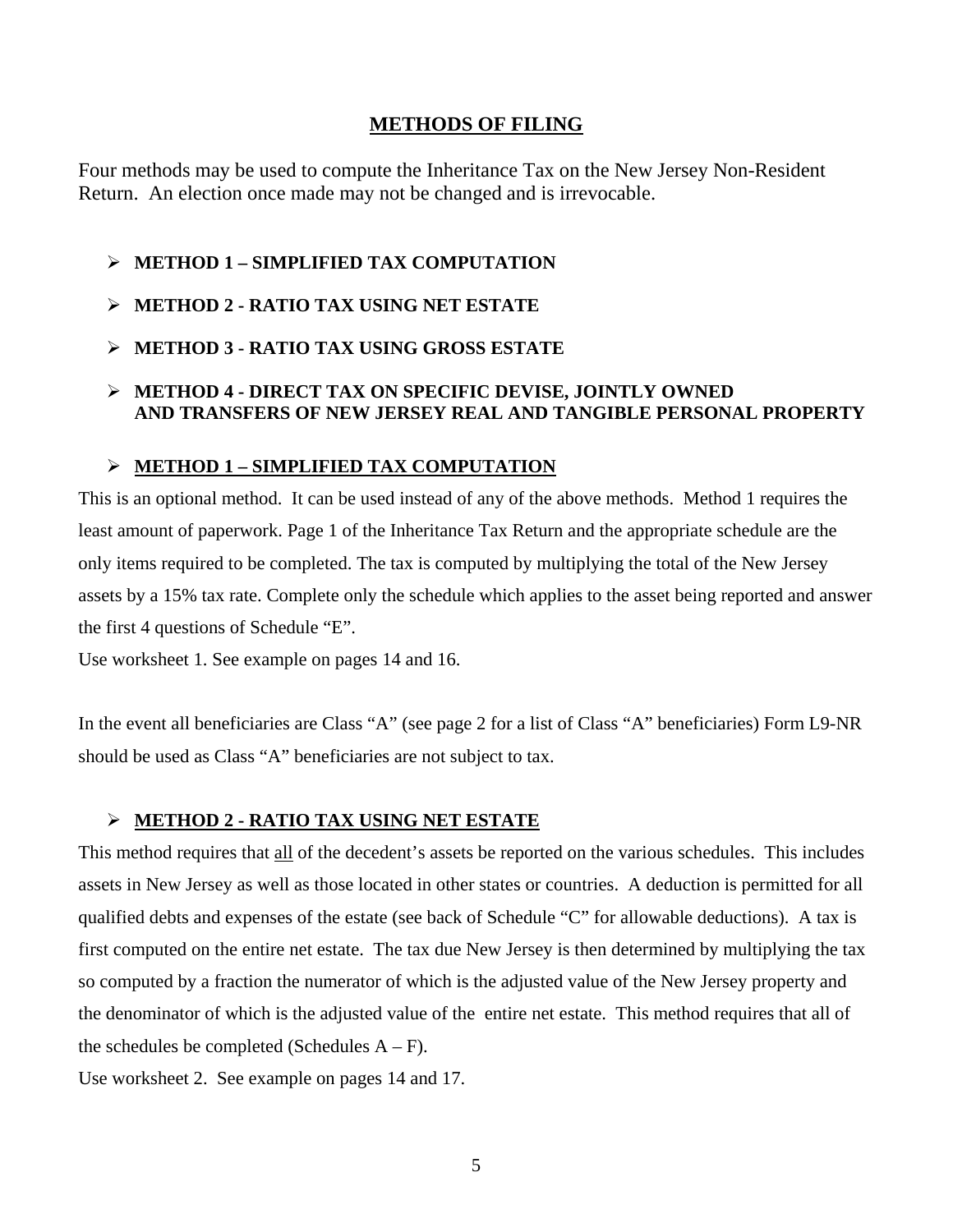# **METHOD 3 - RATIO TAX USING GROSS ESTATE (FLAT TAX METHOD)**

This method of filing is easier and quicker than Method 2 since it requires that only a total number be given for the decedent's assets wherever located. All assets do not need to be listed on the various schedules as required under Method 2. Mortgage or liens due as of the decedent's date of death are the only allowable deductions. Only page 1 and Schedules A, E, F and sometimes B (1) are required to be completed. Minimal information is reported on each. The tax computed using this method will in a large number of instances approximate the tax computed under Method 2. **THIS METHOD REQUIRES** 

# **THE ENTRY OF THE TOTAL ESTATE EVERYWHERE ON PAGE 1, LINES 5 AND 9 BEFORE COMPLETING THE WORKSHEET.**

Use worksheet 3. See example on pages 14 and 18.

**Note: The filing of a separate flat tax affidavit is not required since the requirements for filing same are met by completing Page 1 and Schedules A,E,F and B(1) of Form IT-NR.** 

# **METHOD 4 - DIRECT TAX – SPECIFIC DEVISE, JOINTLY OWNED AND TRANSFERS OF NEW JERSEY REAL AND TANGIBLE PERSONAL PROPERTY**

This method must be used if any of the following situations apply:

- A. When real estate or tangible personal property located in New Jersey is specifically devised by the decedent's Last Will and Testament or Trust Instrument. This includes the right to use the property for life (life estate). A specific devise is a devise of specifically identified property such as "my home at 4 Tioga Street, Maplewood, New Jersey".
- B. When the New Jersey real estate or tangible personal property is held or registered in the name of the decedent and another individual as Joint Tenants with the Right of Survivorship.
- C. When the real estate or tangible personal property located in New Jersey is transferred during the 3 year period prior to the decedent's date of death and the decedent did not receive the total (actual) fair market value of the property in money or money's worth, or when the New Jersey real or tangible personal property is transferred but the decedent retained a right in the property for his/her lifetime.

Examples of tangible personal property are household furniture, automobiles, boats, artwork, jewelry and other items located in New Jersey either permanently or for an indefinite period of time.

This method only requires the filing of page 1 and Schedule A and F and sometimes Schedule B (1) and E.

Use worksheet 4. See example on pages 14 and 19.

# **SEE PAGES 14 THRU 19 FOR EXAMPLES OF THE ABOVE METHODS.**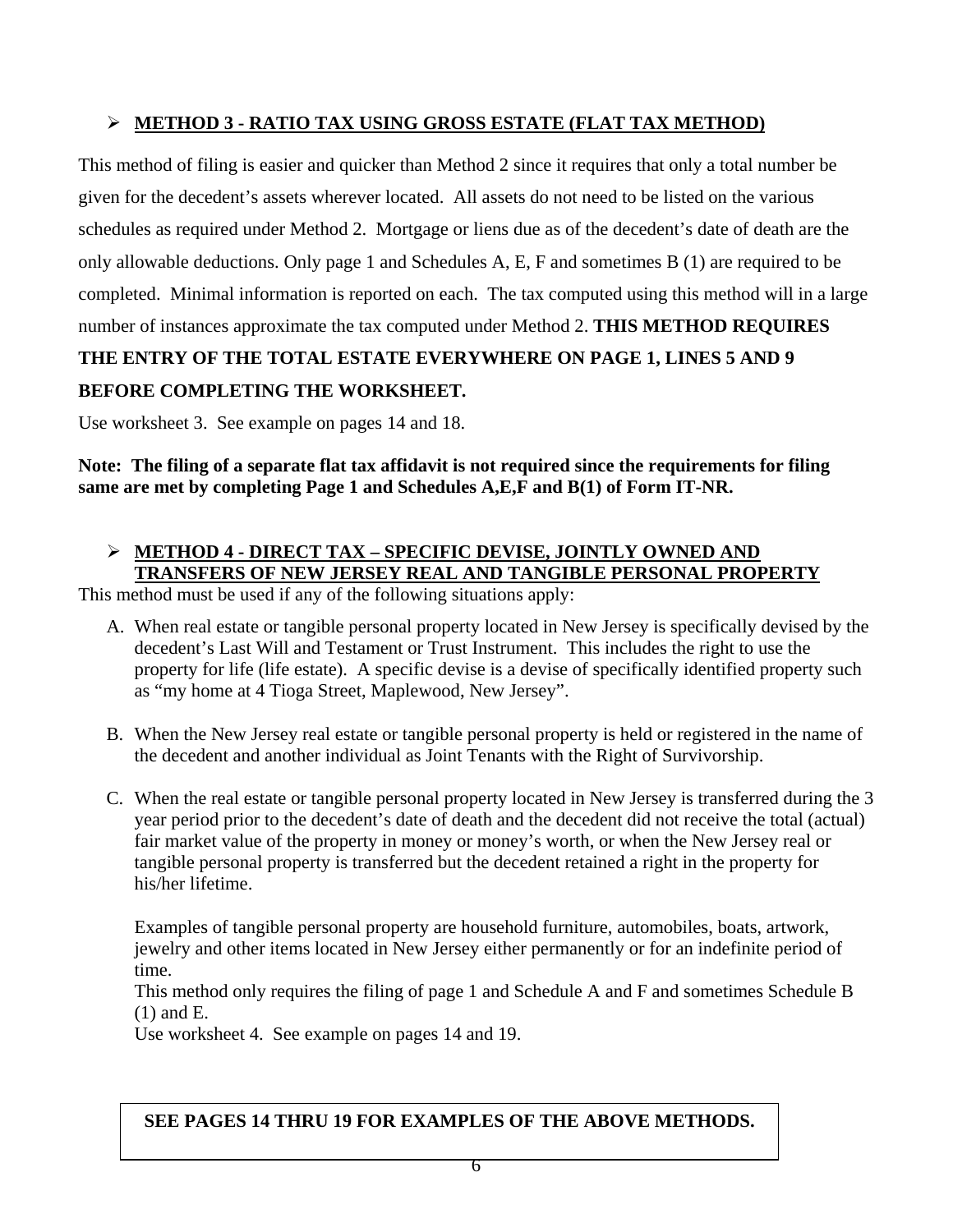# **IMPORTANT REMINDERS**

# **ITEMS TO SUBMIT WITH THE RETURN**

- A. If you are filing a return using Method 1, submit items 1, 2, and 6, 7 (if appropriate).
- B. If you are filing a return using Method 4, submit items 1, 2, 3, 6 and 7 (if appropriate).
- C. If you are filing a return using Method 2 or 3, submit all of the items listed.
- D. If you have more than one New Jersey taxable asset and are filing a return using either Method 4 or 1, submit items 1, 2, 3, 6 and 7 (if appropriate). If using a combination of Methods 4 or 1 along with Methods 2 or 3, submit all of the items on the list.
- 1. If the decedent died testate you must submit a legible copy of the Last Will and Testament, all codicils thereto and any separate writings.
- 2. Copy of the decedent's death certificate.
- 3. Copies of all trust agreements created by the decedent.
- 4. Copy of the decedent's last full year's federal income tax return.
- 5. Copy of letters testamentary or of administration.
- 6. Copy of Form Hud-1 (closing statement) if the New Jersey real estate was sold after the decedent's death.
- 7. Copy of the deed to the New Jersey real estate, but only if the real estate was held in the names of the decedent with others or transferred to another within 3 years prior to decedent's date of death.

# **PAYMENTS ON ACCOUNT**

- 1. Payments on account may be made to avoid the accrual of interest. Form IT-EP is used for this purpose. It may be found on Taxation's website.
- 2. It is suggested that payments be made by certified check to avoid a possible delay in the issuance of waivers.
- 3. All checks should be made payable to New Jersey Inheritance Tax and sent to New Jersey Division of Taxation, Inheritance and Estate Tax, 50 Barrack Street, PO Box 249, Trenton, NJ, 08695-0249.

**Note: All returns and forms must be signed, notarized and contain the decedent's social security number. All correspondence must contain the decedent's name and social security number.**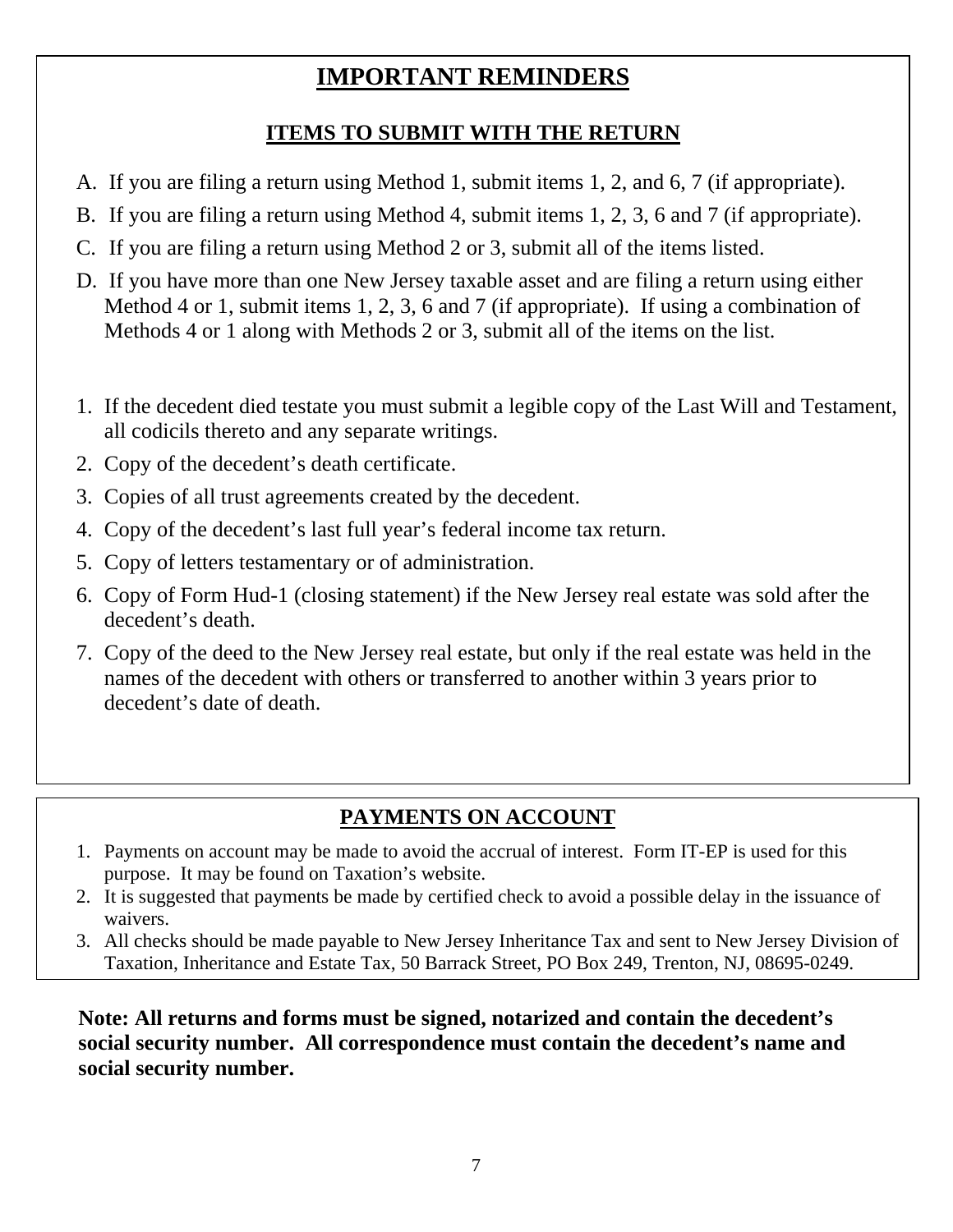| <b>WORKSHEET 1</b> |                                   |  |
|--------------------|-----------------------------------|--|
| <b>METHOD</b>      | <b>SIMPLIFIED TAX COMPUTATION</b> |  |
|                    |                                   |  |

Decedent's Name Name Name Assessment's SS NO

This is an optional method of computing the tax. It is used when the representatives of the estate choose not to file the information required for Methods 2, 3 and 4 and therefore choose not to compute the tax using Methods 2, 3 and 4. This method allows the representative to pay tax on the gross value of the New Jersey real and tangible personal property at a 15% rate and file a minimal amount of paperwork. If the real estate is subject to a mortgage, the balance due on the decedent's date of death is deducted on Schedule "A".

# **IMPORTANT INSTRUCTIONS**

- 1. If the decedent owned real estate located in New Jersey on his/her date of death complete Schedule "A". Include New Jersey real estate only.
- 2. If the decedent owned tangible personal property located in New Jersey on his/her date of death complete Schedule "B(1)" . Include New Jersey tangible personal property only. Examples of tangibles personal property are household furniture, automobiles, boats, artwork, jewelry and other items located in New Jersey either permanently or for an indefinite period of time.
- 3. If the decedent, during the 3 year period prior to his/her date of death, transferred New Jersey real estate or tangible personal property without receiving the total (actual) fair market value of the property transferred or if the decedent transferred New Jersey real or tangible personal property but retained a right in the property for his/her lifetime then complete the bottom section of Schedule "E".

# **TAX COMPUTATION WORKSHEET**

|                                              | x 15% |
|----------------------------------------------|-------|
| (Insert this number on IT-NR page 1 line 11) |       |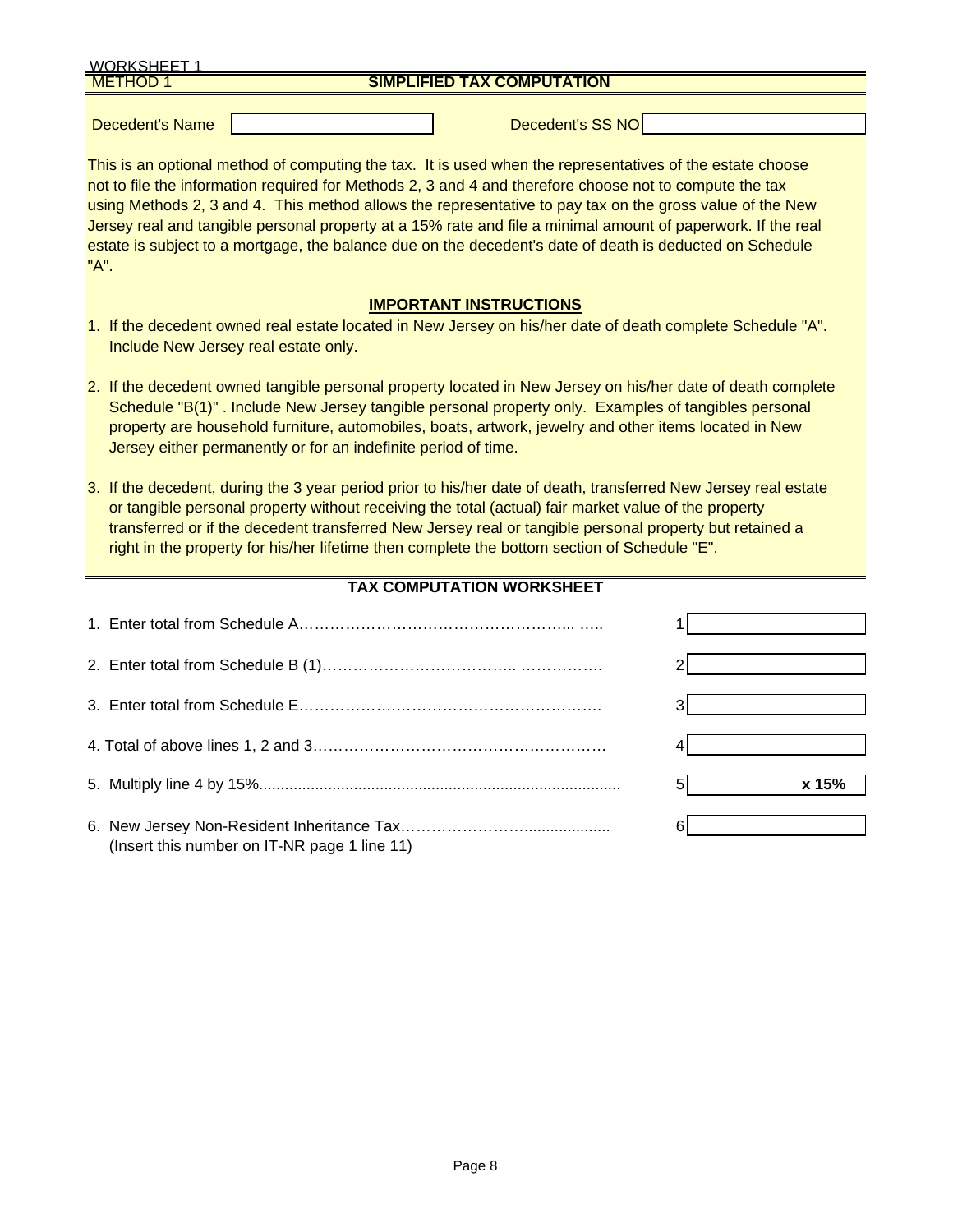|    | <b>WORKSHEFT 2</b>                                                                                                                                                                                                                                                                                                                                                                                                                                                                                                                                                                                                                                                                                                                                                                                    |    |  |  |  |  |  |
|----|-------------------------------------------------------------------------------------------------------------------------------------------------------------------------------------------------------------------------------------------------------------------------------------------------------------------------------------------------------------------------------------------------------------------------------------------------------------------------------------------------------------------------------------------------------------------------------------------------------------------------------------------------------------------------------------------------------------------------------------------------------------------------------------------------------|----|--|--|--|--|--|
|    | <b>RATIO TAX USING NET ESTATE</b><br><b>METHOD 2</b>                                                                                                                                                                                                                                                                                                                                                                                                                                                                                                                                                                                                                                                                                                                                                  |    |  |  |  |  |  |
|    | Decedent's SS NO<br><b>Decedent's Name</b><br>For use when no amount of the New Jersey taxable property is specifically devised or jointly owned (joint<br>tenants with the right of survivorship), or transferred to one or more individuals within three (3) years of the<br>decedent's death, or to take effect at or after the decedent's date of death. If the New Jersey taxable<br>property or any amount thereof is specifically devised or jointly owned (joint tenants with the right of<br>survivorship), or transferred as indicated above, that amount is not subject to the ratio tax but rather is<br>taxed directly to the devisee(s) or surviving joint tenant(s) at the resident tax rates. If any of these situations<br>apply see instructions for Method 4 or optional Method 1. |    |  |  |  |  |  |
|    | <b>TAX COMPUTATION WORKSHEET</b>                                                                                                                                                                                                                                                                                                                                                                                                                                                                                                                                                                                                                                                                                                                                                                      |    |  |  |  |  |  |
|    | 1. Gross value of New Jersey real estate and tangible personal property<br>[From Schedule "A" and/or "B(1)"]                                                                                                                                                                                                                                                                                                                                                                                                                                                                                                                                                                                                                                                                                          |    |  |  |  |  |  |
| 2. | Total gross estate wherever situate (IT-NR, page 1, Line 5)                                                                                                                                                                                                                                                                                                                                                                                                                                                                                                                                                                                                                                                                                                                                           |    |  |  |  |  |  |
| 3. |                                                                                                                                                                                                                                                                                                                                                                                                                                                                                                                                                                                                                                                                                                                                                                                                       |    |  |  |  |  |  |
| 4. | Total of administration expense, counsel fees and commissions<br>(From subtotal line in Schedule "C")                                                                                                                                                                                                                                                                                                                                                                                                                                                                                                                                                                                                                                                                                                 |    |  |  |  |  |  |
| 5. | Deduction from gross value New Jersey taxable property<br>(Line 4 multiplied by Line 3)                                                                                                                                                                                                                                                                                                                                                                                                                                                                                                                                                                                                                                                                                                               | 5  |  |  |  |  |  |
| 6. | Net New Jersey taxable property (Line 1 minus Line 5)                                                                                                                                                                                                                                                                                                                                                                                                                                                                                                                                                                                                                                                                                                                                                 |    |  |  |  |  |  |
| 7. |                                                                                                                                                                                                                                                                                                                                                                                                                                                                                                                                                                                                                                                                                                                                                                                                       |    |  |  |  |  |  |
|    |                                                                                                                                                                                                                                                                                                                                                                                                                                                                                                                                                                                                                                                                                                                                                                                                       | 81 |  |  |  |  |  |
|    | 9. New Jersey resident tax on amount reported on Line 7<br>(See page 2 of the instructions for classes of beneficiaries and tax rates)                                                                                                                                                                                                                                                                                                                                                                                                                                                                                                                                                                                                                                                                | 9  |  |  |  |  |  |
|    | 10. New Jersey nonresident ratio tax (Line 8 multiplied by Line 9)<br>(Insert this number on IT-NR page 1, line 11)                                                                                                                                                                                                                                                                                                                                                                                                                                                                                                                                                                                                                                                                                   | 10 |  |  |  |  |  |

# **NOTE**

In the event that any amount of the estate is contingent, the ratio calculated on Line 8 above should be applied to the resident compromise tax to compute the nonresident compromise tax due.

All decimals are to be rounded to four places.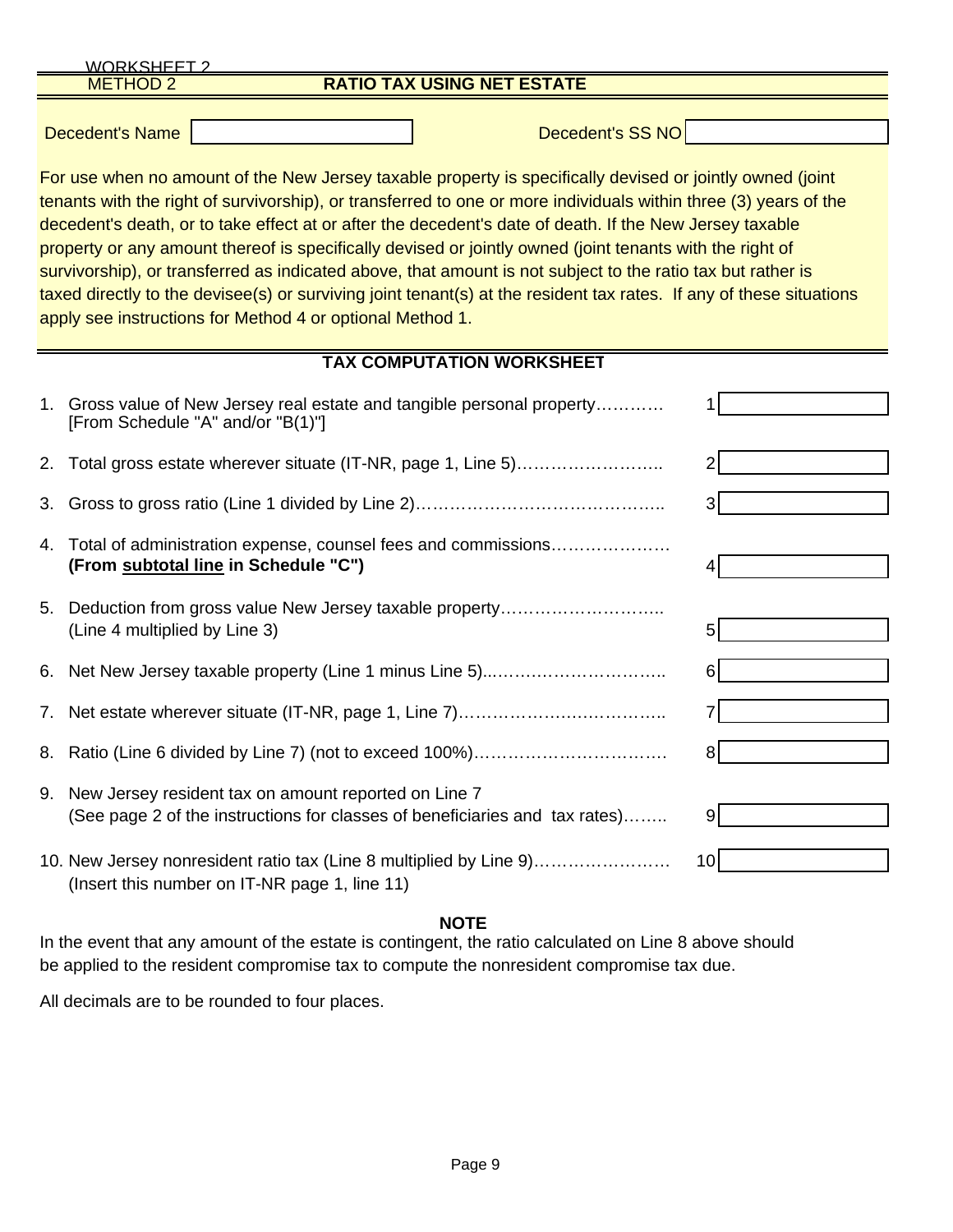| <b>WORKSHEET 3</b>                                                                                                                                                                                                                                                                                                                                                                                                                                                                                                                                                                                                                                                                                                                                         |                                                                                                                                               |   |  |  |  |
|------------------------------------------------------------------------------------------------------------------------------------------------------------------------------------------------------------------------------------------------------------------------------------------------------------------------------------------------------------------------------------------------------------------------------------------------------------------------------------------------------------------------------------------------------------------------------------------------------------------------------------------------------------------------------------------------------------------------------------------------------------|-----------------------------------------------------------------------------------------------------------------------------------------------|---|--|--|--|
| ETHOD 3                                                                                                                                                                                                                                                                                                                                                                                                                                                                                                                                                                                                                                                                                                                                                    | <b>RATIO TAX USING GROSS ESTATE</b>                                                                                                           |   |  |  |  |
| <b>Decedent's Name</b>                                                                                                                                                                                                                                                                                                                                                                                                                                                                                                                                                                                                                                                                                                                                     | Decedent's SS NO                                                                                                                              |   |  |  |  |
| For use when no amount of the New Jersey taxable property is specifically devised or jointly owned<br>(joint tenants with right of survivorship), or transferred to one or more individuals within three (3)<br>years of the decedent's death, or to take effect at or after the decedent's date of death.<br>If the New Jersey taxable property or any amount thereof is specifically devised or jointly owned<br>(joint tenants with the right of survivorship), or transferred as indicated above, that amount is not<br>subject to the ratio tax but rather is taxed directly to the devisee(s) or surviving joint tenant(s) at the<br>resident tax rates. If any of these situations apply see the instructions for Method 4 or optional<br>Method 1. |                                                                                                                                               |   |  |  |  |
|                                                                                                                                                                                                                                                                                                                                                                                                                                                                                                                                                                                                                                                                                                                                                            | <b>TAX COMPUTATION WORKSHEET</b>                                                                                                              |   |  |  |  |
|                                                                                                                                                                                                                                                                                                                                                                                                                                                                                                                                                                                                                                                                                                                                                            | 1. Gross value of New Jersey real estate and tangible personal property<br>[from Schedule "A" and/or B (1)].                                  |   |  |  |  |
|                                                                                                                                                                                                                                                                                                                                                                                                                                                                                                                                                                                                                                                                                                                                                            | 2. Value of gross estate both in and outside of New Jersey<br>(From IT-NR, Page 1, Line 5)                                                    | 2 |  |  |  |
|                                                                                                                                                                                                                                                                                                                                                                                                                                                                                                                                                                                                                                                                                                                                                            |                                                                                                                                               | 3 |  |  |  |
|                                                                                                                                                                                                                                                                                                                                                                                                                                                                                                                                                                                                                                                                                                                                                            | 4. New Jersey resident tax on amount reported on Line 2 above<br>(See page 2 of the instructions for classes of beneficiaries and tax rates.) | 4 |  |  |  |
|                                                                                                                                                                                                                                                                                                                                                                                                                                                                                                                                                                                                                                                                                                                                                            | (Insert this number on IT-NR page 1, Line 11)                                                                                                 | 5 |  |  |  |

# **NOTE**

In the event that any amount of the estate is contingent, the ratio calculated on Line 3 above should be applied to the resident compromise tax to compute the nonresident compromise tax due.

All decimals are to be rounded to four places.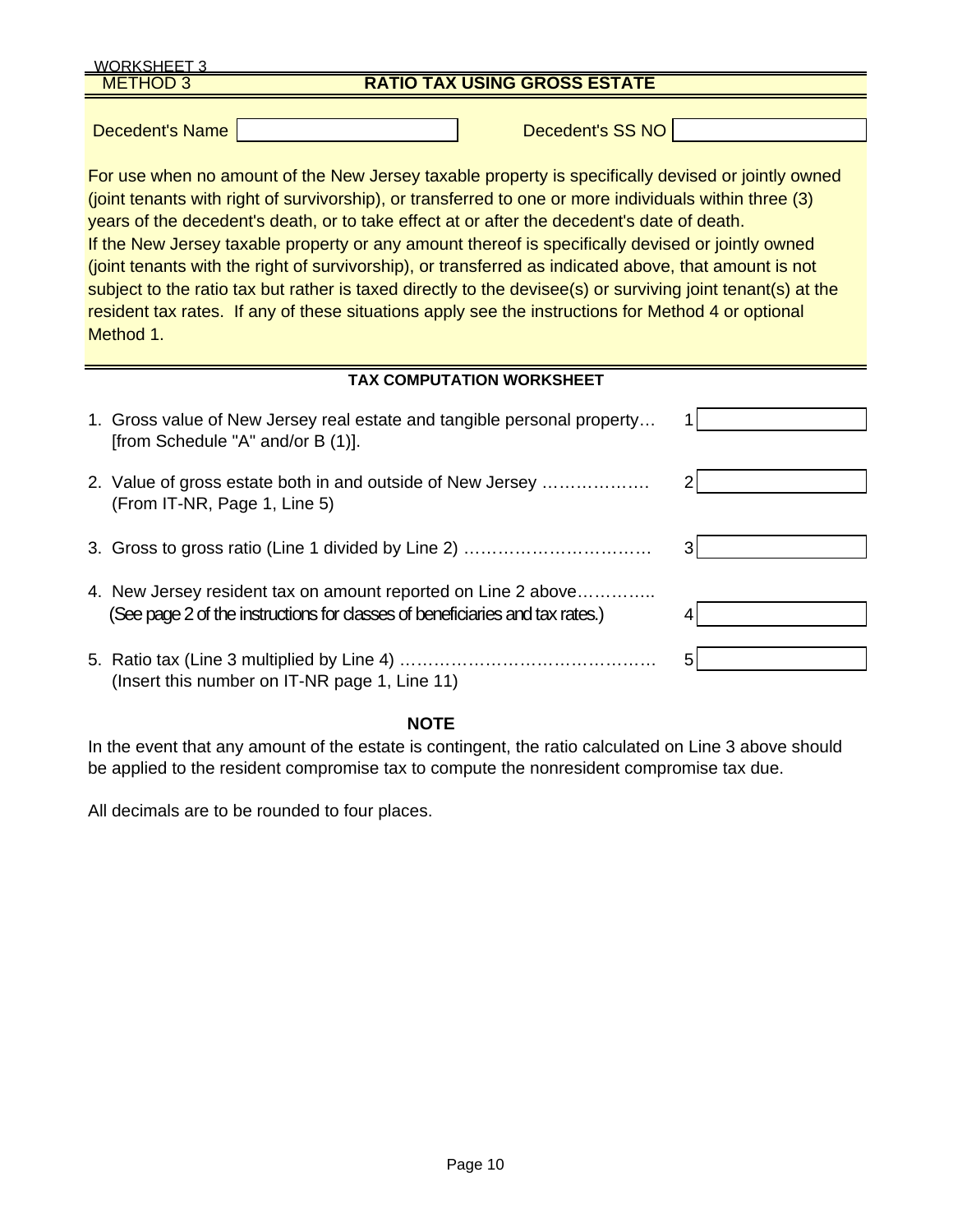| <b>WORKSHEET 4</b> |                             |
|--------------------|-----------------------------|
| <b>METHOD 4</b>    | <b>DIRECT TAX WORKSHEET</b> |
|                    |                             |
| Decedent's Name    | Decedent's SS NO            |

This method is required to be used if the decedent either made a specific devise of New Jersey property, or owned New Jersey property with another as Joint Tenants with the Right of Survivorship, or transferred New Jersey property to another during the 3 year period prior to the decedent's date of death without receiving the total (actual) fair market value of the property transferred, or where the decedent transferred New Jersey real or tangible personal property but retained a right in the property for his/her lifetime. For a more complete description of the above situations see those given on page 6 for Method 4.

# **IMPORTANT INSTRUCTIONS**

- 1. If the decedent made a specific devise of New Jersey real estate complete Schedule "A". Only include the New Jersey real estate. If there was a specific bequest of tangible personal property located in New Jersey complete Schedule B(1). Only include the New Jersey tangible personal property.
- 2. If the decedent owned New Jersey real estate or New Jersey tangible personal property as Joint Tenants with the Right of Survivorship complete Schedule A or Schedule B (1) or both, if both situations apply. Only include New Jersey real estate or New Jersey tangible personal property. Do not include any other assets.
- 3. If the decedent transferred New Jersey real estate or New Jersey tangible personal property during the 3 year period prior to his/her date of death without receiving the total (actual) fair market value of the property or if the decedent transferred New Jersey real estate or tangible personal property but retained a right in the property for his/her lifetime complete Schedule "E".

# **TAX COMPUTATION WORKSHEET**

| 5. New Jersey Resident Tax on amount reported on line 4<br>(See page 2 of the instructions for classes of beneficiaries and tax rates) |  |
|----------------------------------------------------------------------------------------------------------------------------------------|--|
| 6. New Jersey Non-Resident Inheritance Tax - Same as line 5<br>(Insert this number on IT-NR page 1, line 11).                          |  |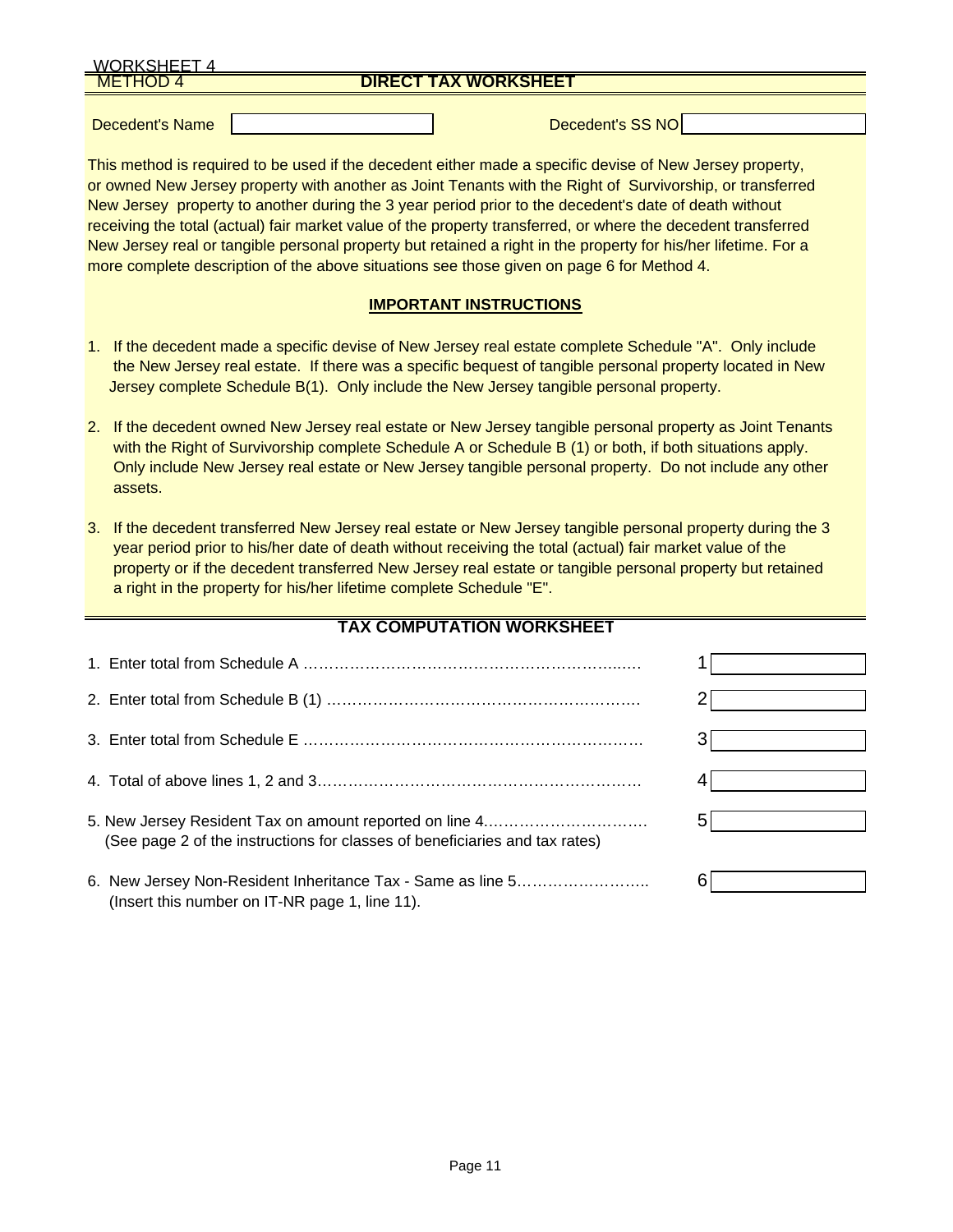| <b>WORKSHEET 5</b><br><b>COMBINATION DIRECT TAX AND RATIO TAX USING NET ESTATE WORKSHEET</b>                                                                                                                                                                                                                                                                                                                                                                                   |                 |  |  |  |  |
|--------------------------------------------------------------------------------------------------------------------------------------------------------------------------------------------------------------------------------------------------------------------------------------------------------------------------------------------------------------------------------------------------------------------------------------------------------------------------------|-----------------|--|--|--|--|
| Decedent's SS NO<br><b>Decedent's Name</b>                                                                                                                                                                                                                                                                                                                                                                                                                                     |                 |  |  |  |  |
| For use when there are two (2) or more New Jersey taxable assets and at least one of them is specifically<br>devised or jointly owned (joint tenants with right of survivorship), or transferred to one or more individuals within<br>three (3) years of the decedent's death, or to take effect at or after the decedent's date of death and the other<br>New Jersey taxable assets are held in the decedent's name alone or as tenants in common with another<br>individual. |                 |  |  |  |  |
| If the New Jersey taxable property or any amount thereof is specifically devised or jointly owned (joint tenants<br>with right of survivorship), or transferred as indicated above, that amount is not subject to the ratio tax but rather<br>is taxed directly to the devisee(s) or surviving joint tenant(s) at the resident tax rates.                                                                                                                                      |                 |  |  |  |  |
| <b>TAX COMPUTATION WORKSHEET</b>                                                                                                                                                                                                                                                                                                                                                                                                                                               |                 |  |  |  |  |
| 1. Direct tax on New Jersey taxable property specifically devised, jointly owned,<br>or transferred as indicated above. Use worksheet 4, page 11 to compute the tax                                                                                                                                                                                                                                                                                                            |                 |  |  |  |  |
| 2. Value of New Jersey taxable property not specifically devised, jointly owned, or                                                                                                                                                                                                                                                                                                                                                                                            |                 |  |  |  |  |
| 3. Value of gross estate both in and outside of New Jersey (not including the New<br>Jersey property specifically devised, jointly owned, or transferred as indicated<br>above) (IT-NR, Page 1, Line 5 less New Jersey property described herein from                                                                                                                                                                                                                          |                 |  |  |  |  |
|                                                                                                                                                                                                                                                                                                                                                                                                                                                                                |                 |  |  |  |  |
| 5. Total of administration expenses, counsel fees, and commissions                                                                                                                                                                                                                                                                                                                                                                                                             | 5               |  |  |  |  |
| 6. Amount of Line 5 to be deducted from New Jersey taxable property not<br>specifically devised, jointly owned, or transferred as indicated above.                                                                                                                                                                                                                                                                                                                             | 6               |  |  |  |  |
| 7. Net New Jersey property subject to the ratio tax (Line 2 minus Line 6)                                                                                                                                                                                                                                                                                                                                                                                                      |                 |  |  |  |  |
| 8. Net estate wherever situate (not including the New Jersey property specifically<br>devised, jointly owned, or transferred as indicated above) (IT-NR, Page 1, Line 7,<br>less the New Jersey property described herein from worksheet 4, line 4)                                                                                                                                                                                                                            | 81              |  |  |  |  |
|                                                                                                                                                                                                                                                                                                                                                                                                                                                                                | 91              |  |  |  |  |
| 10. New Jersey resident tax on amount reported on Line 8 above<br>(See page 2 of the instructions for classes of beneficiaries and tax rates)                                                                                                                                                                                                                                                                                                                                  | 10              |  |  |  |  |
| 11. New Jersey Non-Resident Ratio tax (Line 9 multiplied by Line 10)                                                                                                                                                                                                                                                                                                                                                                                                           | 11              |  |  |  |  |
| 12. Total New Jersey Non-Resident direct tax and ratio tax (Line 1 plus Line 11)                                                                                                                                                                                                                                                                                                                                                                                               | 12 <sub>l</sub> |  |  |  |  |
| <b>NOTE</b>                                                                                                                                                                                                                                                                                                                                                                                                                                                                    |                 |  |  |  |  |

In the event that any amount of the estate is contingent, the ratio calculated on Line 9 above should be applied to the resident compromise tax to compute the nonresident compromise tax due.

All decimals are to be rounded to four places.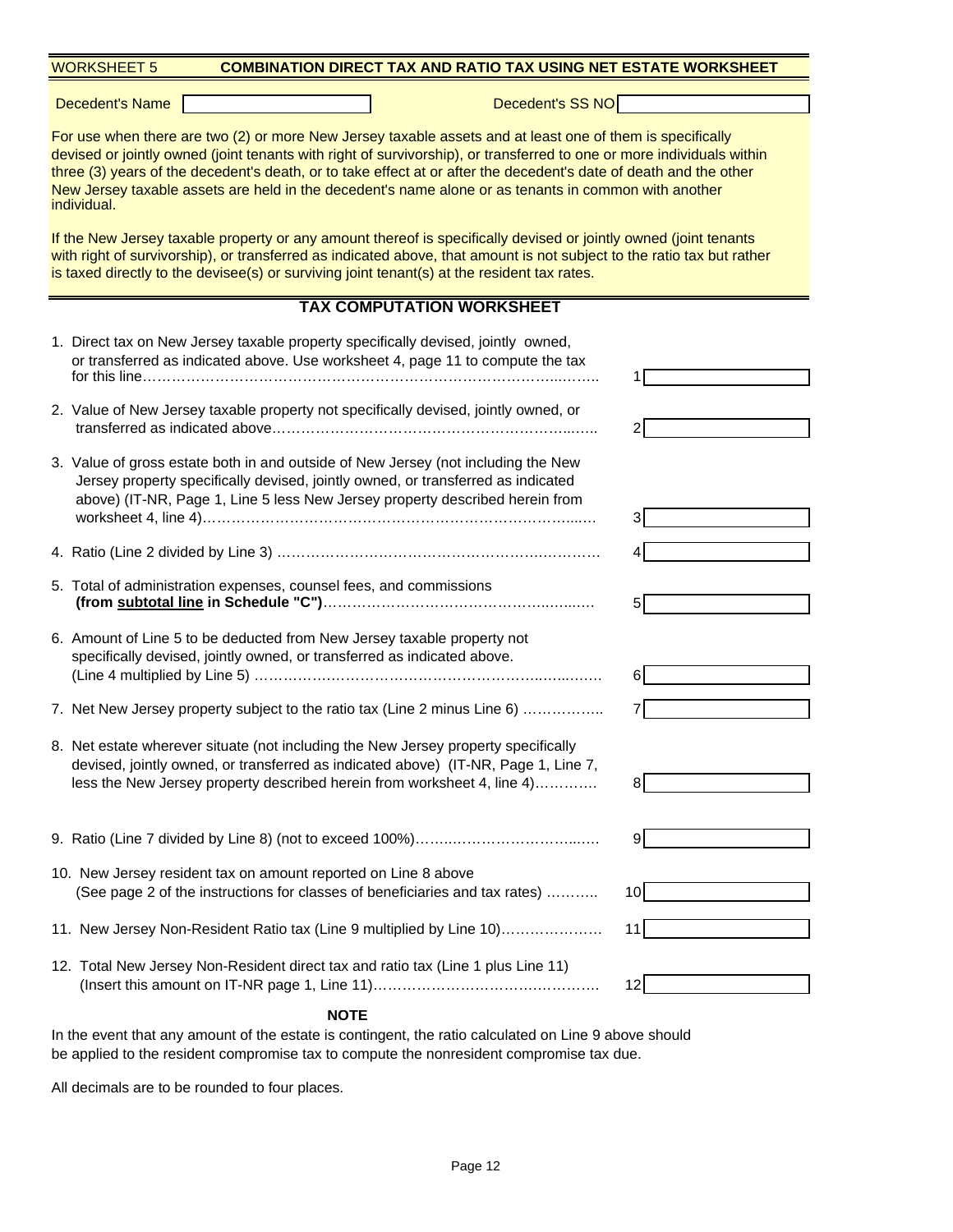#### WORKSHEET 6 **COMBINATION DIRECT TAX AND RATIO TAX USING GROSS ESTATE WORKSHEET**

Decedent's Name New York Change of The Decedent's SS NO

For use when there are two (2) or more New Jersey taxable assets and at least one of them is specifically devised or jointly owned (joint tenants with right of survivorship), or transferred to one or more individuals within three (3) years of the decedent's death, or to take effect at or after the decedent's date of death and the other New Jersey taxable assets are held in the decedent's name alone or as tenants in common with another individual.

If the New Jersey taxable property or any amount thereof is specifically devised or jointly owned (joint tenants with right of survivorship), or transferred as indicated above, that amount is not subject to the ratio tax but rather is taxed directly to the devisee(s) or surviving joint tenant(s) at the resident tax rates.

# **TAX COMPUTATION WORKSHEET**

| 1. Direct tax on New Jersey taxable property specifically devised, jointly<br>owned, or transferred as indicated above. Use worksheet 4, page 11                                                               |    |
|----------------------------------------------------------------------------------------------------------------------------------------------------------------------------------------------------------------|----|
| 2. Value of New Jersey taxable property not specifically devised, jointly                                                                                                                                      |    |
| 3. Value of gross estate both in and outside of New Jersey (not including<br>the New Jersey property specifically devised, jointly owned, or<br>transferred as indicated above) (IT-NR Page 1, Line 5 less New | 3  |
|                                                                                                                                                                                                                |    |
| 5. New Jersey resident tax on amount reported on Line 3 above (see<br>page 2 of the instructions for classes of beneficiaries and tax rates)                                                                   | 51 |
| 6. New Jersey Non-Resident ratio tax on the amount reported on line 3.                                                                                                                                         | 6  |
| 7. Total New Jersey direct tax and ratio tax (Line 1 plus Line 6)                                                                                                                                              |    |

# NOTE

In the event that any amount of the estate is contingent, the ratio calculated on Line 4 above should be applied to the resident compromise tax to compute the nonresident compromise tax due.

All decimals are to be rounded to four places.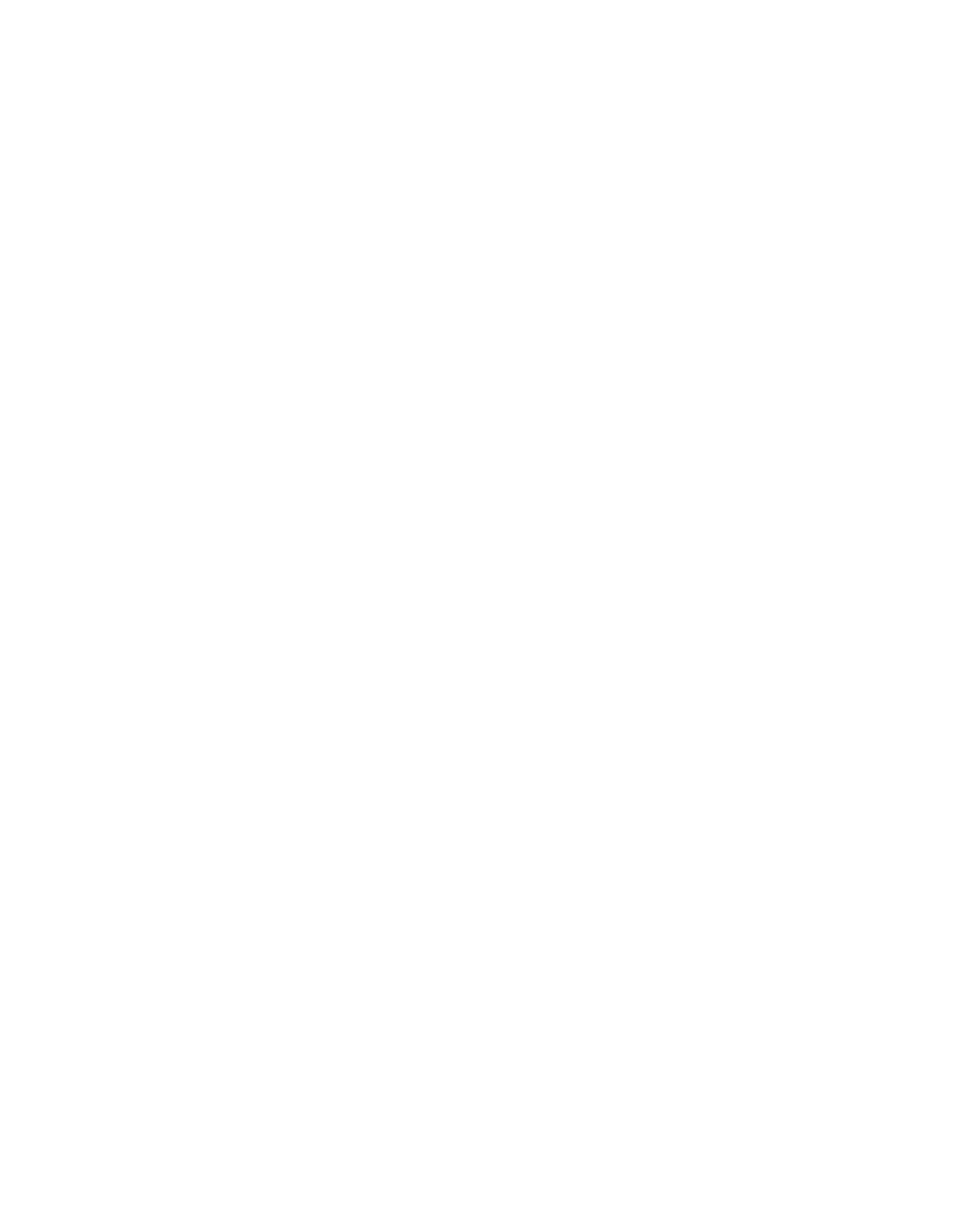Transfer Inheritance Tax PO Box 249 Trenton, NJ 08695-0249

# **STATE OF NEW JERSEY IT-NR** (8-10) **(67) For Division Use Only Inheritance Tax Return NON-RESIDENT DECEDENT**

*(Instructions on reverse side)*

| Decedent's Name                       |                    |         |                                                                                                                                               |         |           |
|---------------------------------------|--------------------|---------|-----------------------------------------------------------------------------------------------------------------------------------------------|---------|-----------|
|                                       | (Last)             | (First) |                                                                                                                                               |         |           |
|                                       |                    |         |                                                                                                                                               | Testate | Intestate |
| <b>Mailing Address</b><br>to send all |                    |         | Name Phone (Phone)                                                                                                                            |         |           |
| correspondence                        |                    |         | Street                                                                                                                                        |         |           |
|                                       |                    |         |                                                                                                                                               |         |           |
|                                       |                    |         |                                                                                                                                               |         |           |
|                                       |                    |         |                                                                                                                                               | 1.      |           |
|                                       |                    |         |                                                                                                                                               | 2.      |           |
|                                       | 3. Schedule $B(1)$ |         |                                                                                                                                               | 3.      |           |
|                                       |                    |         |                                                                                                                                               | 4.      |           |
|                                       |                    |         |                                                                                                                                               | 5.      |           |
|                                       |                    |         |                                                                                                                                               | 6.      |           |
|                                       |                    |         |                                                                                                                                               | 7.      |           |
|                                       |                    |         | 8. Contingent Amount Included in Line 7 (See instructions on reverse side)                                                                    | 8.      |           |
|                                       |                    |         | 9. Balance of Estate (Line 7, minus Line 8) $\dots \dots \dots \dots \dots \dots \dots \dots \dots \dots \dots \dots \dots \dots \dots \dots$ | 9.      |           |
|                                       |                    |         | 10. Method Used for Tax Calculation: $\Box$ Method 1 $\Box$ Method 2 $\Box$ Method 3 $\Box$ Method 4                                          |         |           |
|                                       |                    |         | 11. Tax Due Based on Calculation Method (from attached worksheet)                                                                             | 11.     |           |
|                                       |                    |         | 12. Compromise Tax Due on Line 8 Amount (See instructions on reverse side)                                                                    | 12.     |           |
|                                       |                    |         |                                                                                                                                               | 13.     |           |
|                                       |                    |         |                                                                                                                                               | 14.     |           |
|                                       |                    |         |                                                                                                                                               | 15.     |           |
|                                       |                    |         |                                                                                                                                               | 16.     |           |
|                                       |                    |         |                                                                                                                                               | 17.     |           |
|                                       |                    |         | 18. If Line 17 (Payments) is LESS THAN Line 16, Enter BALANCE DUE - PAY WITH FORM NR-PMT                                                      | 18.     |           |
|                                       |                    |         | 19. If Line 17 (Payments) is MORE THAN Line 16 Enter REFUND AMOUNT                                                                            | 19.     |           |

Deponent says, under penalty of perjury, "I declare that I have examined this return and all accompanying schedules and to the best of my knowledge and belief, it is true, correct and complete." I hereby authorize the party(s) set forth above to act as the estate's representative, to receive confidential information, and to make presentations on behalf of the estate.

Subscribed and sworn before me

this \_\_\_\_\_\_\_\_\_\_\_\_\_\_\_\_\_\_\_\_\_\_\_\_\_\_\_ day of \_\_\_\_\_\_\_\_\_\_\_\_\_\_\_\_\_\_\_\_\_\_\_\_\_\_\_\_, \_\_\_\_\_\_\_.

(Executor - Administrator - Heir-at-law)

\_\_\_\_\_\_\_\_\_\_\_\_\_\_\_\_\_\_\_\_\_\_\_\_\_\_\_\_\_\_\_\_\_\_\_\_\_\_\_\_\_\_\_\_\_\_\_\_\_\_\_\_\_\_\_\_\_\_\_\_\_\_\_\_\_\_\_\_\_

\_\_\_\_\_\_\_\_\_\_\_\_\_\_\_\_\_\_\_\_\_\_\_\_\_\_\_\_\_\_\_\_\_\_\_\_\_\_\_\_\_\_\_\_\_\_\_\_\_\_\_\_\_\_\_\_\_\_\_\_\_\_\_\_\_\_\_\_\_

 $\mathcal{L}_\text{max} = \mathcal{L}_\text{max} = \mathcal{L}_\text{max} = \mathcal{L}_\text{max} = \mathcal{L}_\text{max} = \mathcal{L}_\text{max} = \mathcal{L}_\text{max} = \mathcal{L}_\text{max} = \mathcal{L}_\text{max} = \mathcal{L}_\text{max} = \mathcal{L}_\text{max} = \mathcal{L}_\text{max} = \mathcal{L}_\text{max} = \mathcal{L}_\text{max} = \mathcal{L}_\text{max} = \mathcal{L}_\text{max} = \mathcal{L}_\text{max} = \mathcal{L}_\text{max} = \mathcal{$ 

Address: \_\_\_\_\_\_\_\_\_\_\_\_\_\_\_\_\_\_\_\_\_\_\_\_\_\_\_\_\_\_\_\_\_\_\_\_\_\_\_\_\_\_\_\_\_\_\_\_\_\_\_\_\_\_\_\_\_\_\_\_\_\_\_\_\_\_\_\_\_

\_\_\_\_\_\_\_\_\_\_\_\_\_\_\_\_\_\_\_\_\_\_\_\_\_\_\_\_\_\_\_\_\_\_\_\_\_\_\_\_\_\_\_\_\_\_\_\_\_\_\_\_\_\_\_\_\_\_\_\_\_\_\_\_\_\_\_\_\_\_\_\_ Official Title (Notarized)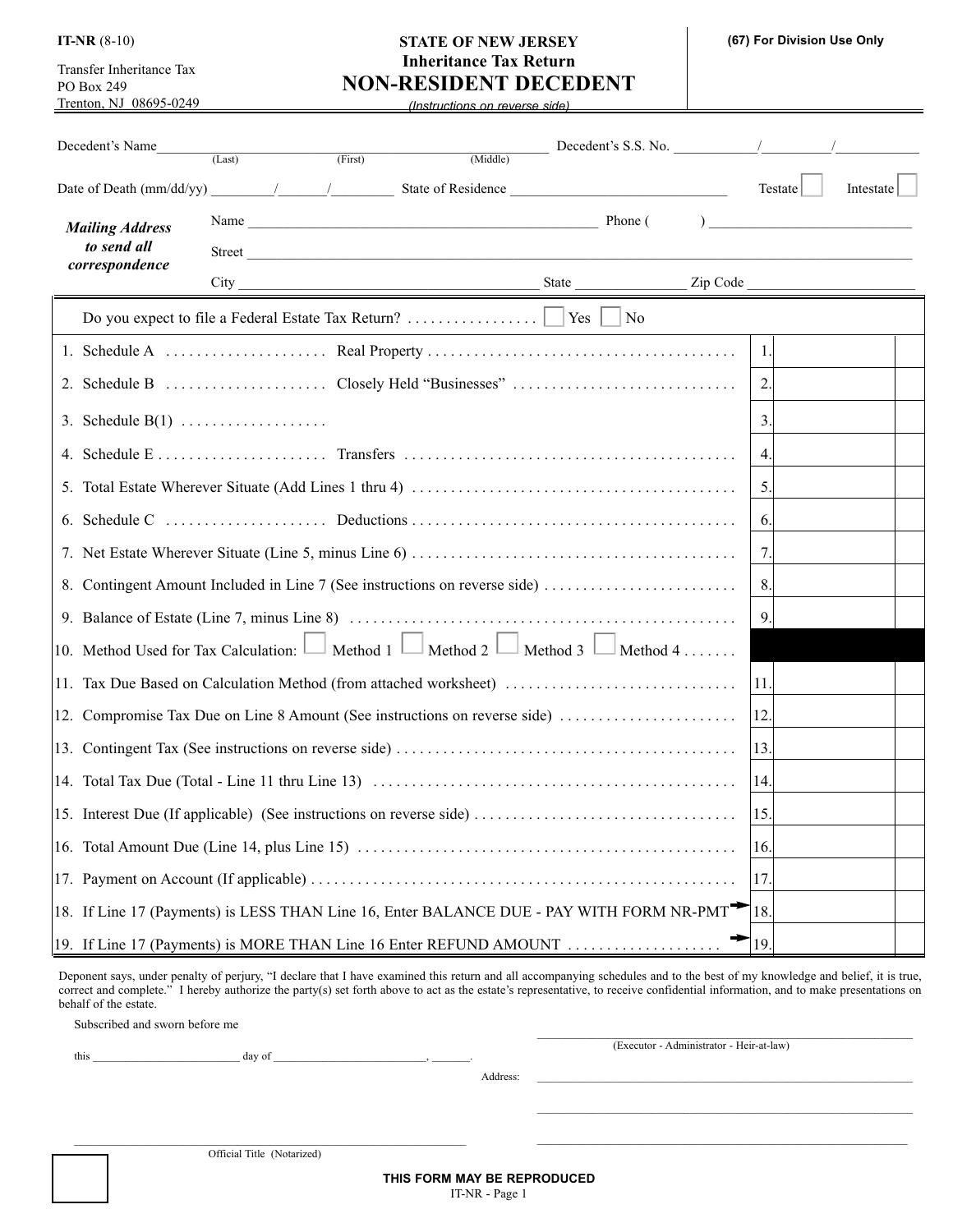# **INSTRUCTIONS FOR IT-NR PAGE 1**

# **Lines 8, 12 and 13**

In the case of a transfer or transfers made subject to a contingency or condition which renders a definite determination of the Transfer Inheritance Tax due impossible, the Division will suggest a compromise of the tax based upon immediate payment and final disposition of the tax. N.J.A.C. 18:26-2.14, N.J.S.A. 54:36-6 AND 54:36-5.

Therefore, enter on Line 8, the amount of the estate that is "Contingent".

In the event you wish to compute a compromise for the Division's review, you should include a rider setting forth full computations and details and enter the proposed amount on Line 12. Following this procedure may speed the auditing of the decedent's return.

Be advised that where all or any portion of the contingent amount has vested in a beneficiary by reason of the happening of any contingency event, full details should be set forth on a rider, the tax computed on a rider and entered on Line 13.

#### **Line 15**

Interest accrues at the rate of 10% per annum on any tax due or portion thereof not paid within eight months of the decedent's death.

With respect to the payment of the tax due on an executory devise, or a transfer subject to a contingency or power of appointment, any payment on such a transfer after the expiration of two months from the date the contingency occurs or the property vests, shall bear interest at the rate of 10% per annum.

In any case where a contingent remainder vests in beneficial possession and enjoyment subsequent to the death of the original decedent, but prior to the expiration of the statutory interest period, interest on the contingent tax does not start to accrue until eight months from the date of death of the original decedent.

#### **Line 17**

Payments on account may be made at any time to avoid further accrual of interest on the amount so paid. Any overpayment will be refunded upon determination of the amount actually payable provided that such determination is made within three years of the date of the actual payment. Make checks payable to: NJ Inheritance and Estate Tax, PO Box 249, Trenton, NJ 08695- 0249.

#### **Line 18**

When making a payment with the return, complete form NR-PMT and attach check.

# **Examples of Interest Computations**

| \$7,120.48 |
|------------|
| 456.49     |
| 7.576.97   |
| (7,120.48) |
| 456.49     |

|  | \$68,389.70  |
|--|--------------|
|  | (16,974.56)  |
|  | 51,415.14    |
|  | (31, 927.02) |
|  | 19,488.12    |
|  | 58.73        |
|  | 19,546.85    |
|  | (27,048.67)  |
|  | 7,501.82     |
|  |              |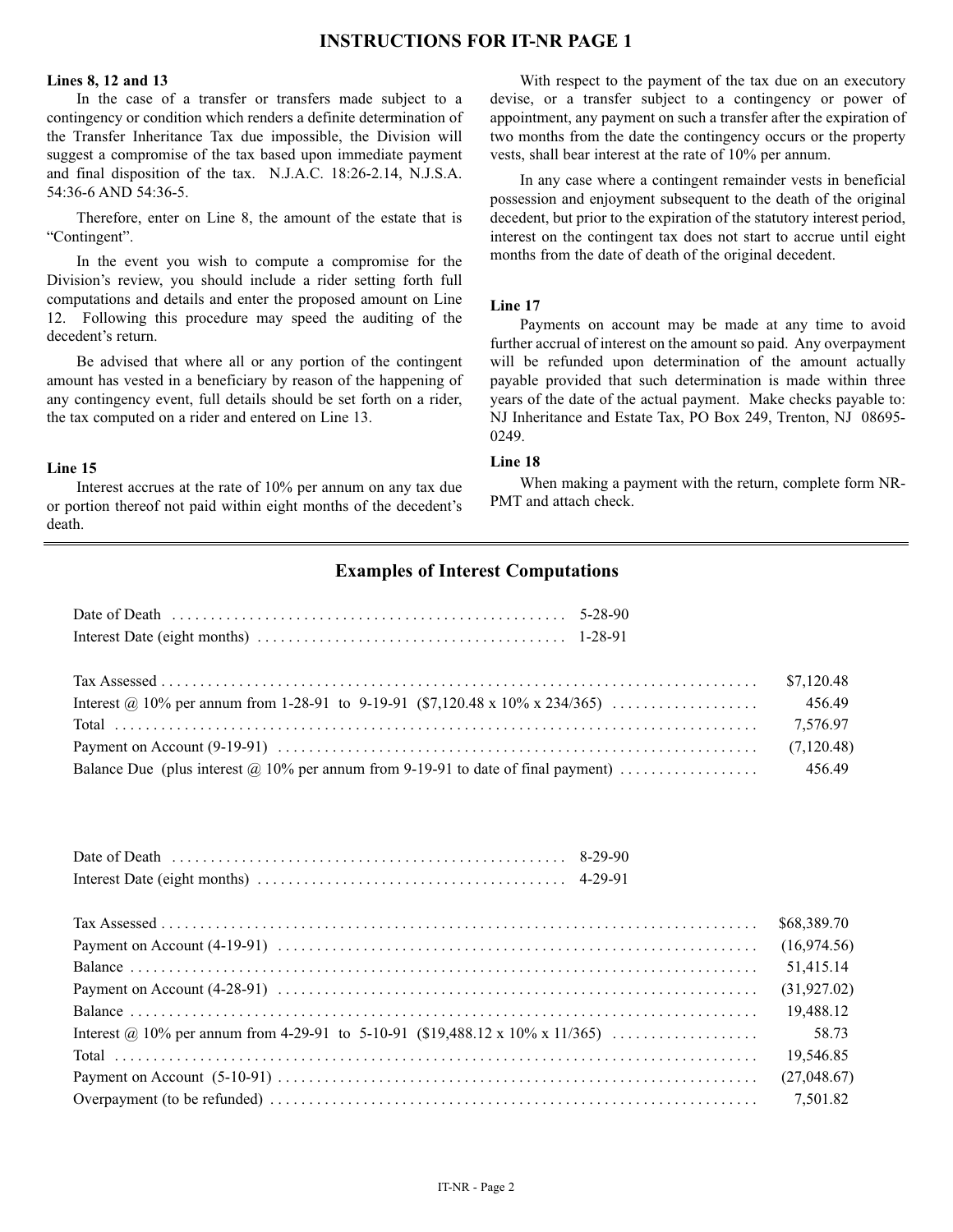| <b>NR-PMT</b> (8-10) |  |
|----------------------|--|
|----------------------|--|

Transfer Inheritance Tax PO Box 249

# **STATE OF NEW JERSEY NR-PMT** (8-10) **For Division Use Only DIVISION OF TAXATION INHERITANCE AND ESTATE TAX**

# **Non-Resident Inheritance Tax Payment** Trenton, NJ 08695-0249

| Decedent's Name<br>(Last)                                                                                                                                                                                                                                                                         | (First)                                       | (Middle) |
|---------------------------------------------------------------------------------------------------------------------------------------------------------------------------------------------------------------------------------------------------------------------------------------------------|-----------------------------------------------|----------|
| Decedent's S.S. No. $\frac{1}{2}$ / $\frac{1}{2}$ / $\frac{1}{2}$ / $\frac{1}{2}$ / $\frac{1}{2}$ / $\frac{1}{2}$ / $\frac{1}{2}$ / $\frac{1}{2}$ / $\frac{1}{2}$ / $\frac{1}{2}$ / $\frac{1}{2}$ / $\frac{1}{2}$ / $\frac{1}{2}$ / $\frac{1}{2}$ / $\frac{1}{2}$ / $\frac{1}{2}$ / $\frac{1}{2}$ |                                               |          |
| Date of Death (mm/dd/yy) _________/________/                                                                                                                                                                                                                                                      |                                               |          |
|                                                                                                                                                                                                                                                                                                   | <b>AMOUNT PAID WITH RETURN (From Line 18)</b> |          |
| (Code 67 ) 1. Non-Resident Inheritance Tax (total of all checks) $\dots\dots\dots\dots\dots$ \$                                                                                                                                                                                                   |                                               |          |
| 2.                                                                                                                                                                                                                                                                                                |                                               |          |

Payments on account may be made at any time to avoid further accrual of interest on the amount so paid. All applications for the refund of an overpayment must be made in writing within the three year statutory period in accordance with and in the manner set forth in N.J.A.C. 18:26-3A.12 (Estate Tax) and N.J.A.C. 18:26-10.12 (Inheritance Tax).

**Make checks payable to "NJ Inheritance and Estate Tax", PO Box 249, Trenton, NJ 08695-0249 (include decedent's name and social security number on check)**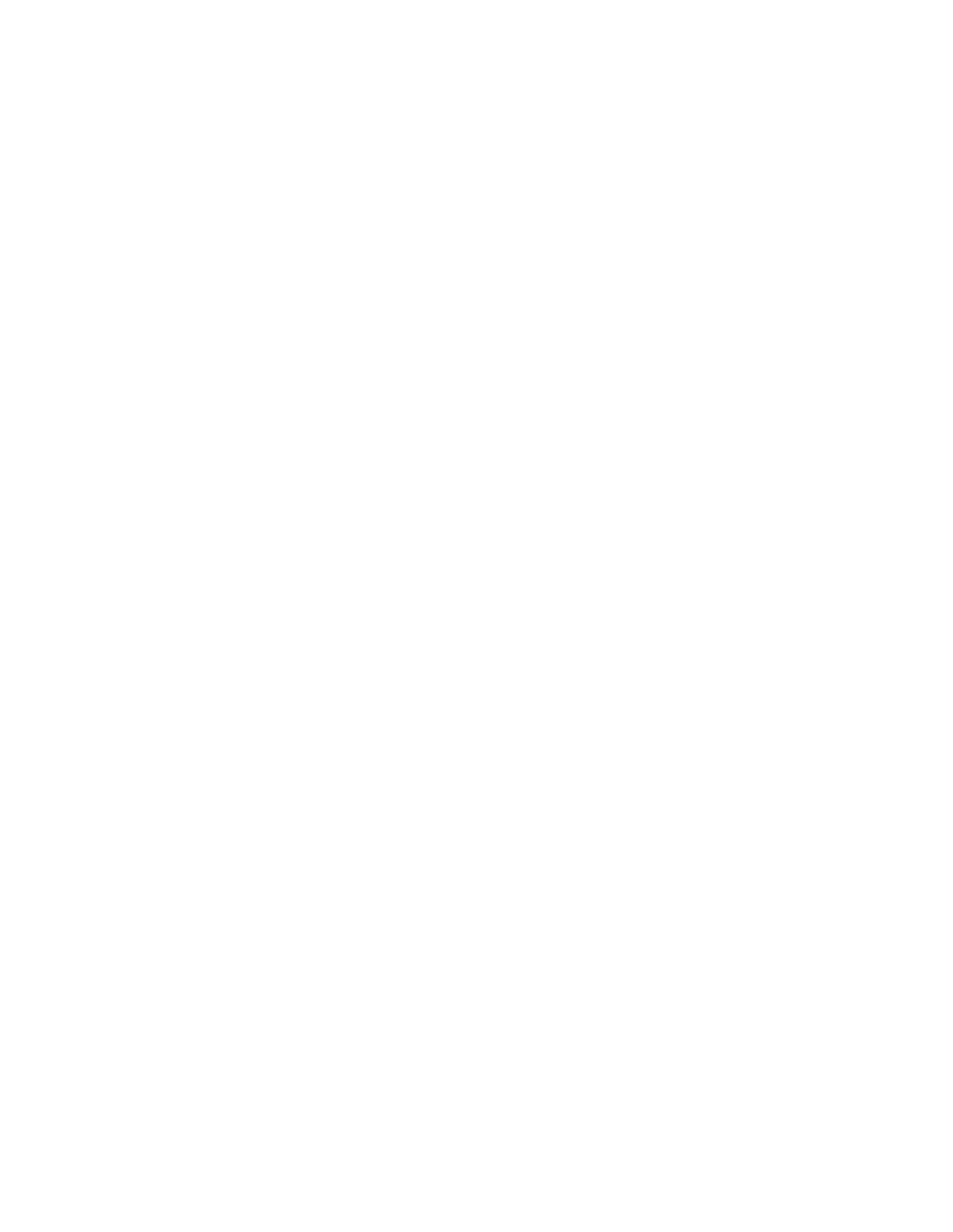## **SCHEDULE "A" REAL PROPERTY NON-RESIDENT DECEDENT**

(See Instructions on reverse side)

| Decedent's Name                                                                            |                                             |                                               | Decedent's Social Security Number                     |                                    |
|--------------------------------------------------------------------------------------------|---------------------------------------------|-----------------------------------------------|-------------------------------------------------------|------------------------------------|
| Description of Real Estate<br>(List all real estate both<br>outside and within New Jersey) | Full Assessed Value<br>for<br>Year of Death | Full Market Value<br>$\,$ at<br>Date of Death | Value of Decedent's<br>Equity<br>(and how determined) | This Column<br>for<br>Division Use |
| 1. Street and Number                                                                       |                                             |                                               |                                                       |                                    |
| Municipality:                                                                              |                                             |                                               |                                                       |                                    |
| Block:<br>Lot:                                                                             |                                             |                                               |                                                       |                                    |
| County:<br>State:                                                                          |                                             |                                               |                                                       |                                    |
| Owner of Record:                                                                           |                                             |                                               |                                                       |                                    |
| Mortgage Balance: \$                                                                       |                                             |                                               |                                                       |                                    |
| Mortgage Insurance: \$                                                                     |                                             |                                               |                                                       |                                    |
|                                                                                            |                                             |                                               |                                                       |                                    |
|                                                                                            |                                             |                                               |                                                       |                                    |
|                                                                                            |                                             |                                               |                                                       |                                    |
|                                                                                            |                                             |                                               |                                                       |                                    |
|                                                                                            |                                             |                                               |                                                       |                                    |
|                                                                                            |                                             |                                               |                                                       |                                    |
|                                                                                            |                                             |                                               |                                                       |                                    |
|                                                                                            |                                             |                                               |                                                       |                                    |
| Has any of the real estate reported in<br>this schedule been sold?                         |                                             |                                               |                                                       |                                    |
| Yes<br>No                                                                                  |                                             |                                               |                                                       |                                    |
| If Yes is checked, submit a copy of the<br>closing statement or HUD 1 Form                 |                                             |                                               |                                                       |                                    |
|                                                                                            |                                             |                                               |                                                       |                                    |
|                                                                                            |                                             |                                               |                                                       |                                    |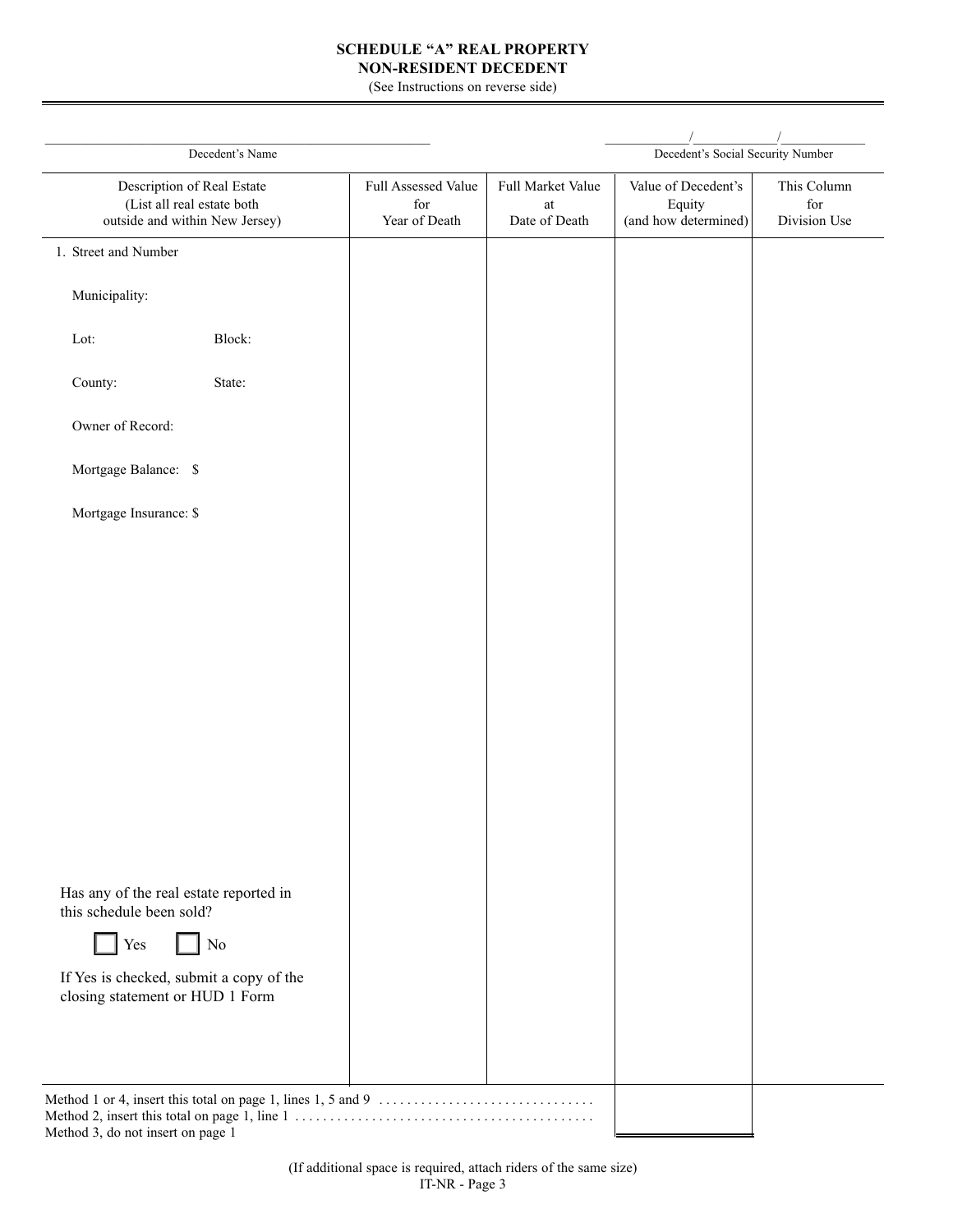Real property in New Jersey should be described by the name of the town or city and county wherein said property is located, and by lot and block number and street number, if any.

- Explain how any fractional ownership in realty was derived. Indicate also whether held as tenants in common, as joint tenants or by entireties.
- Submit verification of the balance at the decedent's date of death of any mortgage on New Jersey real estate.
- Submit a copy of any appraisal, contract of sale, or closing statement.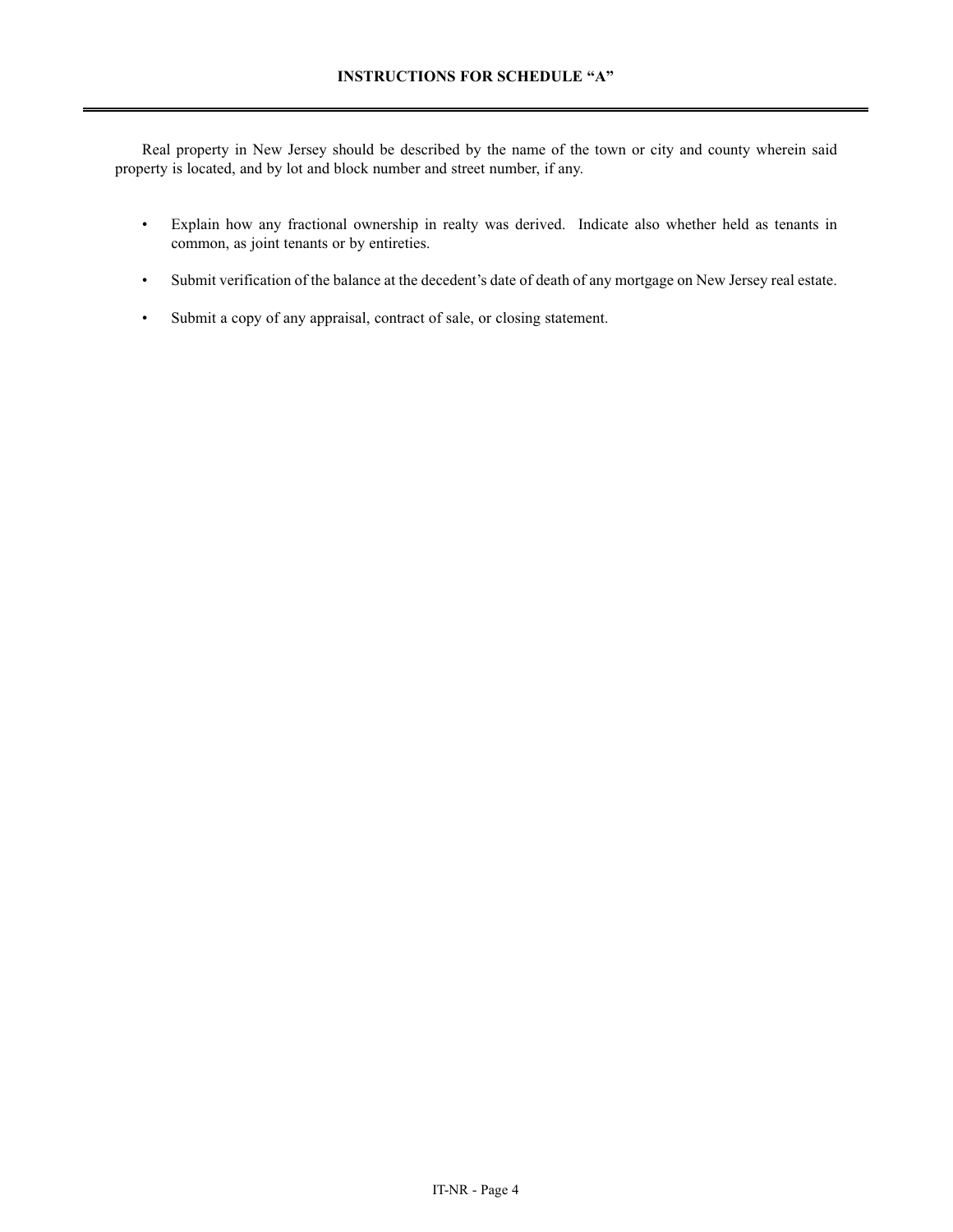## **SCHEDULE "B" CLOSELY HELD "BUSINESSES" NON-RESIDENT DECEDENT**

(See Instructions on reverse side)

| Decedent's Name                                                                                                                                                             |                                  | Decedent's Social Security Number |
|-----------------------------------------------------------------------------------------------------------------------------------------------------------------------------|----------------------------------|-----------------------------------|
| Name and Federal Identification Number of Any Sole<br>Proprietorship, Partnership, Joint Venture and/or Closely Held<br>Corporation in Which the Decedent Held Any Interest | Market Value<br>at Date of Death | This Column for<br>Division Use   |
| 1.                                                                                                                                                                          |                                  |                                   |
|                                                                                                                                                                             |                                  |                                   |
|                                                                                                                                                                             |                                  |                                   |
|                                                                                                                                                                             |                                  |                                   |
|                                                                                                                                                                             |                                  |                                   |
|                                                                                                                                                                             |                                  |                                   |
|                                                                                                                                                                             |                                  |                                   |
|                                                                                                                                                                             |                                  |                                   |
|                                                                                                                                                                             |                                  |                                   |
|                                                                                                                                                                             |                                  |                                   |
|                                                                                                                                                                             |                                  |                                   |
|                                                                                                                                                                             |                                  |                                   |
|                                                                                                                                                                             |                                  |                                   |
|                                                                                                                                                                             |                                  |                                   |
|                                                                                                                                                                             |                                  |                                   |
|                                                                                                                                                                             |                                  |                                   |
|                                                                                                                                                                             |                                  |                                   |
|                                                                                                                                                                             |                                  |                                   |
|                                                                                                                                                                             |                                  |                                   |
|                                                                                                                                                                             |                                  |                                   |
|                                                                                                                                                                             |                                  |                                   |
|                                                                                                                                                                             |                                  |                                   |
|                                                                                                                                                                             |                                  |                                   |
|                                                                                                                                                                             |                                  |                                   |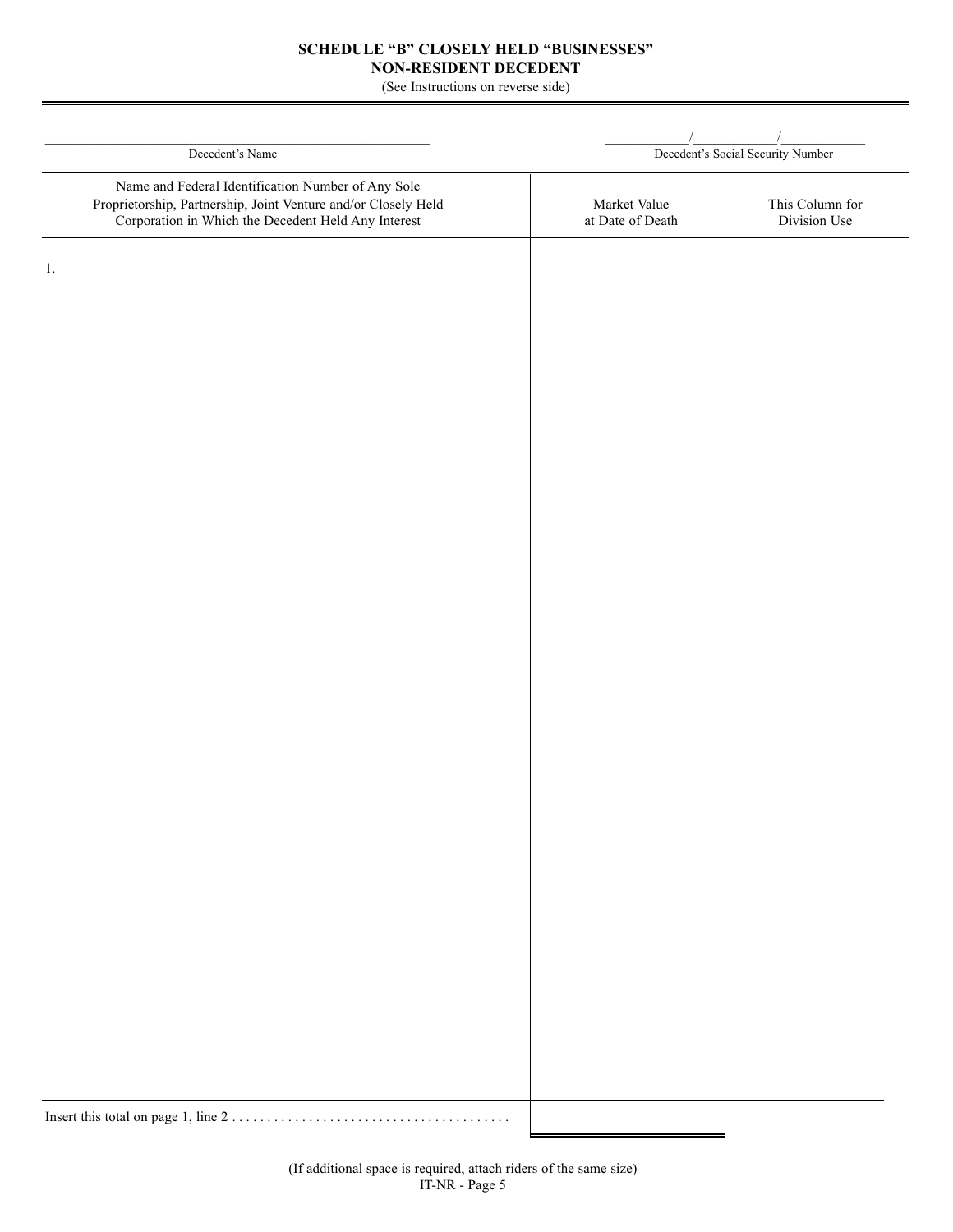#### **GENERAL**

If the taxpayer had any interest in a closely held corporation, partnership, joint venture or sole proprietorship, the following information is required (in each instance):

- 1. A detailed balance sheet and profit and loss statement, revised to reflect the market value of the assets thereof as distinguished from the net book value, as of the decedent's date of death, or as near thereto as the Director may deem acceptable.
- 2. For the five year period preceding the decedent's date of death:
	- A. Detailed balance sheets.
	- B. Detailed profit and loss statements.
- 3. The nature of the business.
- 4. Describe and state the assessed and market value of any real property.
- 5. Set forth your basis for determining the clear market value as reported.

### **CLOSELY HELD CORPORATIONS**

If the decedent had any interest in a closely held corporation, submit (in addition to the general information required above):

- 1. For the five year period preceding the decedent's date of death:
	- A. A listing of salaries paid to officers.
	- B. A listing of dividends paid, together with the name(s) of the payees.
- 2. Copy/copies of any stock purchase or option agreement to which the decedent was a party as of the date of death.
- 3. Copy/copies of any insurance policy/policies on the decedent's life payable to the corporation as beneficiary together with a statement of the benefits payable thereunder.
- 4. The number of shares of stock of all classes issued and outstanding and the par value thereof.
- 5. List of stockholders setting forth the number of shares held by each.

## **PARTNERSHIPS OR JOINT VENTURES**

If the decedent had any interest in a partnership or joint venture, submit (in addition to the general information required above):

- 1. Copy of the partnership agreement.
- 2. Copy/copies of any mutual purchase agreement(s) to which the decedent was a party at the date of death.
- 3. Copy/copies of any insurance policy/policies on the decedent's life payable to the surviving partners as beneficiary together with a statement of the benefits payable thereunder.

#### **SOLE PROPRIETORSHIPS**

If the decedent had any interest in a sole proprietorship, submit (in addition to the general information required above):

1. If any of the sole proprietorship's assets are listed elsewhere on this return, (i.e. Schedule "A"), make full disclosure.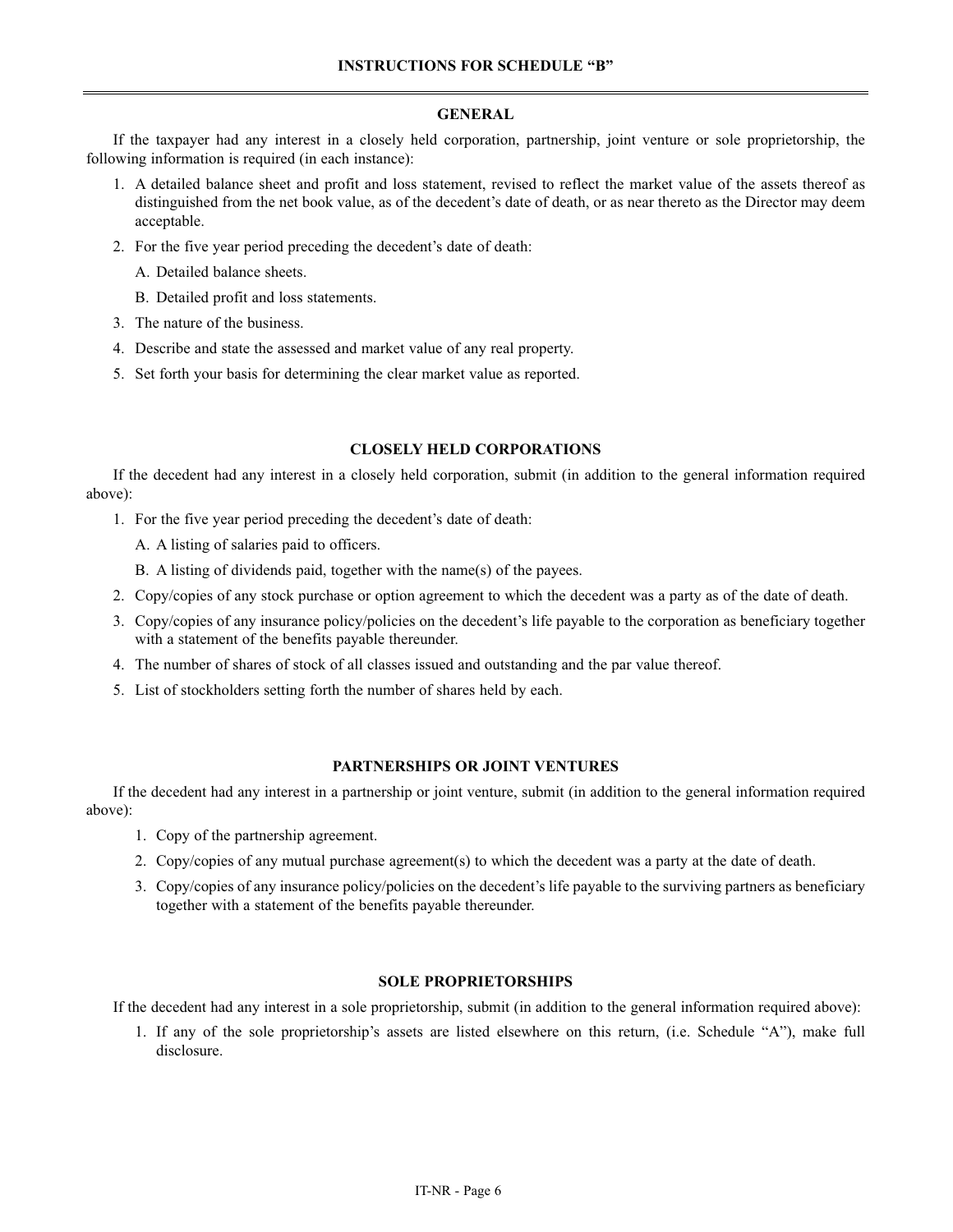## **SCHEDULE "B (1)" ALL OTHER PERSONAL PROPERTY NON-RESIDENT DECEDENT**

(See Instructions on reverse side)

| Decedent's Name                                                                                   | Decedent's Social Security Number |                                 |  |  |
|---------------------------------------------------------------------------------------------------|-----------------------------------|---------------------------------|--|--|
|                                                                                                   |                                   |                                 |  |  |
| All Other Personal Property Owned Individually or Jointly;<br>Indicate the Manner of Registration | Market Value<br>at Date of Death  | This Column for<br>Division Use |  |  |
|                                                                                                   |                                   |                                 |  |  |
|                                                                                                   |                                   |                                 |  |  |
|                                                                                                   |                                   |                                 |  |  |
|                                                                                                   |                                   |                                 |  |  |
|                                                                                                   |                                   |                                 |  |  |
|                                                                                                   |                                   |                                 |  |  |
|                                                                                                   |                                   |                                 |  |  |
|                                                                                                   |                                   |                                 |  |  |
|                                                                                                   |                                   |                                 |  |  |
|                                                                                                   |                                   |                                 |  |  |
|                                                                                                   |                                   |                                 |  |  |
|                                                                                                   |                                   |                                 |  |  |
|                                                                                                   |                                   |                                 |  |  |
|                                                                                                   |                                   |                                 |  |  |
|                                                                                                   |                                   |                                 |  |  |
|                                                                                                   |                                   |                                 |  |  |
|                                                                                                   |                                   |                                 |  |  |
|                                                                                                   |                                   |                                 |  |  |
|                                                                                                   |                                   |                                 |  |  |
|                                                                                                   |                                   |                                 |  |  |
|                                                                                                   |                                   |                                 |  |  |
|                                                                                                   |                                   |                                 |  |  |
|                                                                                                   |                                   |                                 |  |  |
|                                                                                                   |                                   |                                 |  |  |
|                                                                                                   |                                   |                                 |  |  |
|                                                                                                   |                                   |                                 |  |  |
|                                                                                                   |                                   |                                 |  |  |
|                                                                                                   |                                   |                                 |  |  |
|                                                                                                   |                                   |                                 |  |  |
|                                                                                                   |                                   |                                 |  |  |
| Method 1 or 4, insert this total on page 1, lines 3, 5 and 9                                      |                                   |                                 |  |  |

Method 3, do not insert on page 1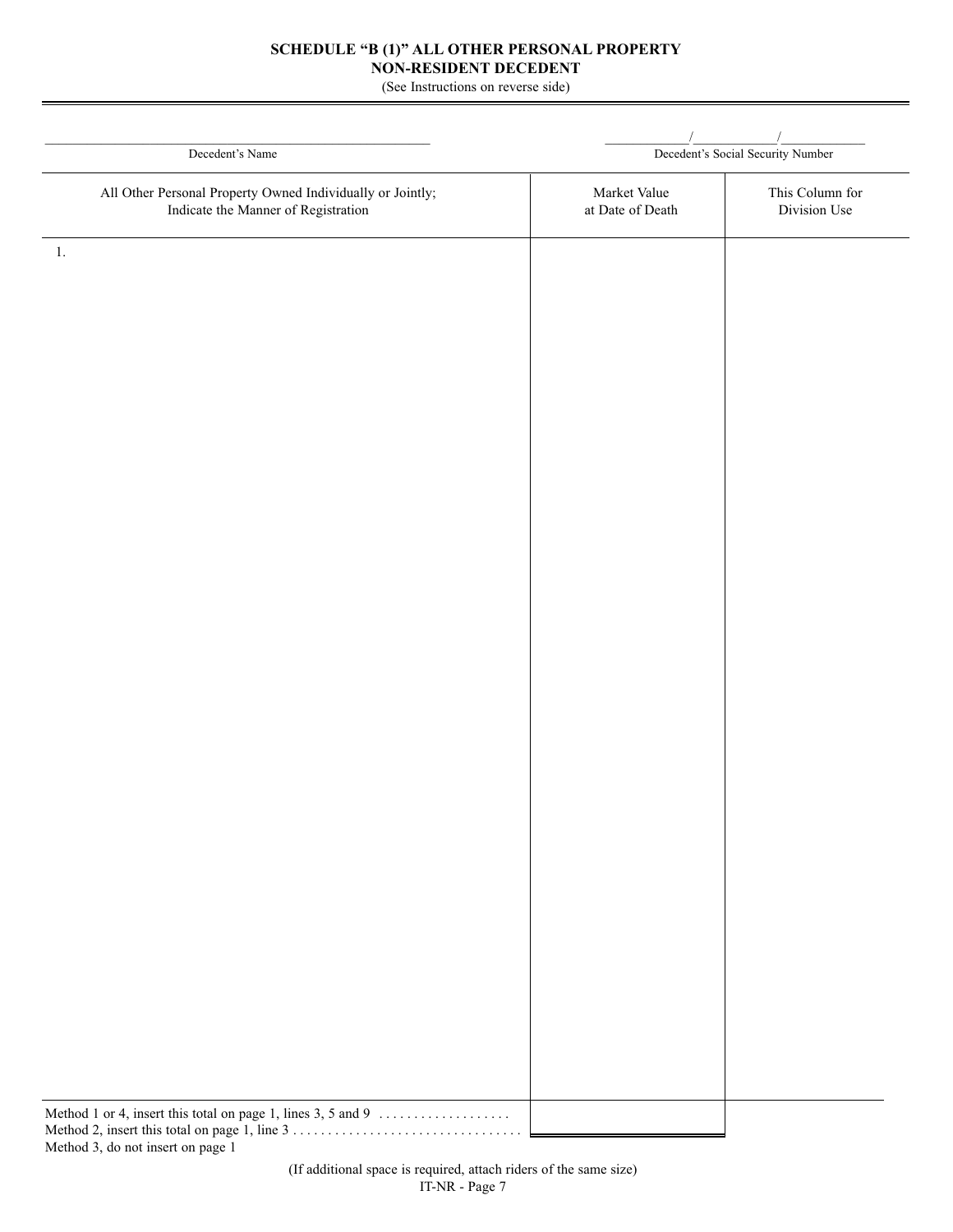List all tangible and intangible personal property (excluding that on Schedule B) wherever situated.

This schedule must disclose not only all other personal property owned individually by the decedent but also all other personal property standing in joint names (such as United States Savings Bonds, bank accounts, shares of stock, etc.) which may be claimed by another or others as survivors. The deceased joint tenant is deemed to have been the absolute owner of the property and the survivor/survivors are presumed to have received a devise or bequest of the whole and not a part of the property. This presumption can be rebutted to the extent that the survivor can prove contributions out of funds separate and apart from those that originated in the decedent.

This schedule must list all other intangible personal property such as, but not limited to, United States Savings Bonds; treasury certificates; cash on hand; cash in the bank; deposits in Federal or State Credit Unions; mutual funds; bonds and mortgages; promissory notes; claims; accounts receivables; corporate bonds; corporate stocks; accrued interest; dividends; salaries or wages; insurance payable to the estate or its representatives; interest in any undistributed estate or income from any property held in trust under the will or agreement of another.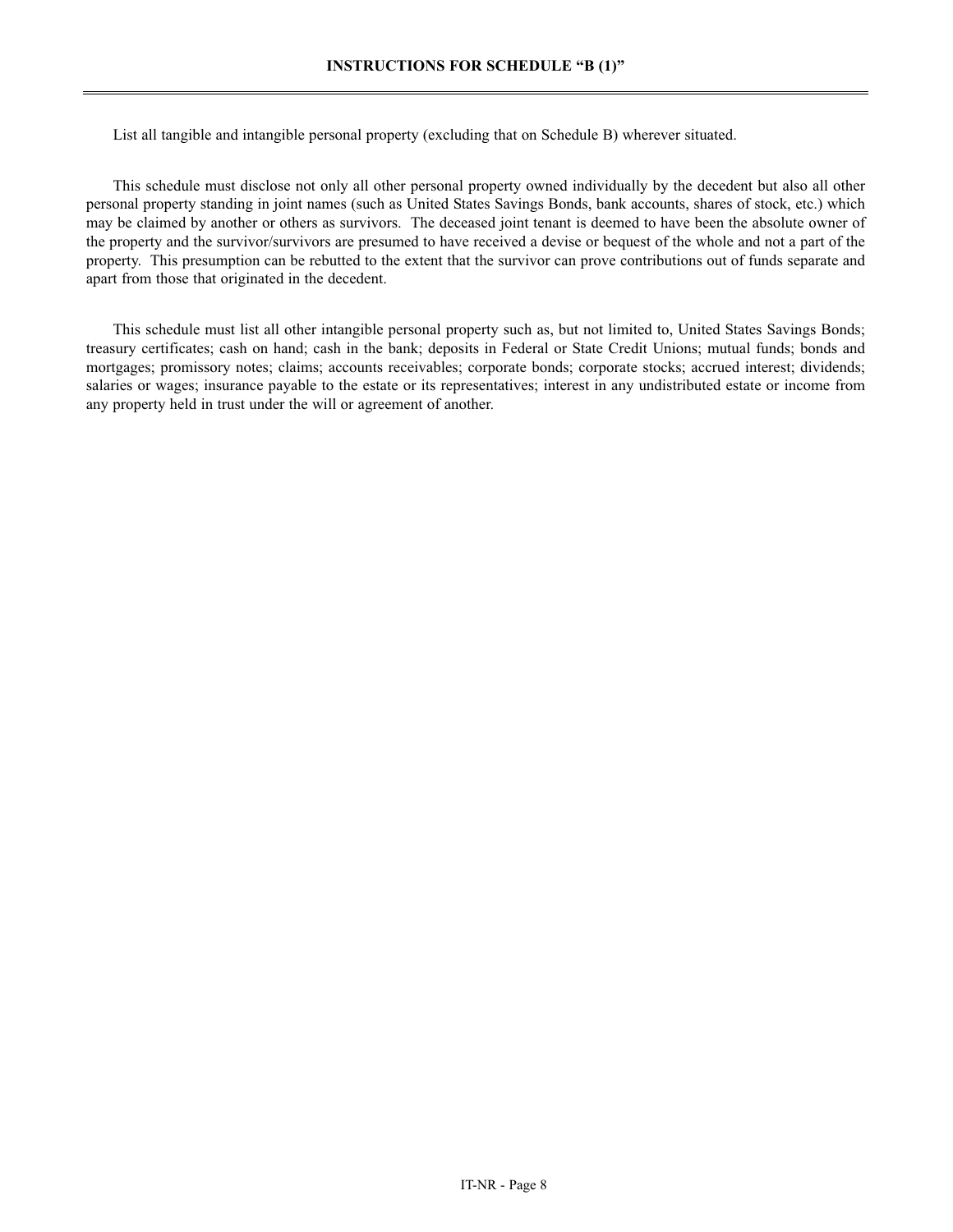## **SCHEDULE "C" DEDUCTIONS CLAIMED NON-RESIDENT DECEDENT**

(See Instructions on reverse side)

| Decedent's Name                                                                                                                                                                                                                                                                                                                                                                                                                                                             |                                                                                                                | Decedent's Social Security Number |                                 |
|-----------------------------------------------------------------------------------------------------------------------------------------------------------------------------------------------------------------------------------------------------------------------------------------------------------------------------------------------------------------------------------------------------------------------------------------------------------------------------|----------------------------------------------------------------------------------------------------------------|-----------------------------------|---------------------------------|
| Debt or Claim of                                                                                                                                                                                                                                                                                                                                                                                                                                                            | Nature of Same                                                                                                 | Amount                            | This Column for<br>Division Use |
|                                                                                                                                                                                                                                                                                                                                                                                                                                                                             | Estimated Expenses for:<br>$\Box$ Administration<br>(Attach an itemized list)                                  |                                   |                                 |
| Name(s): $\qquad \qquad$<br>If more than 2 attach a rider                                                                                                                                                                                                                                                                                                                                                                                                                   | Counsel Fees:<br>$\Box$ Agreed Upon<br>$\mathbb{R}$ Estimated                                                  |                                   |                                 |
| $SS\#$                                                                                                                                                                                                                                                                                                                                                                                                                                                                      | Executor's or Administrator's Commissions<br>(Must not be claimed unless reported for<br>Income Tax purposes.) |                                   |                                 |
| $\text{SS#} \qquad \qquad \text{1} \qquad \qquad \text{1} \qquad \qquad \text{1} \qquad \qquad \text{1} \qquad \qquad \text{1} \qquad \qquad \text{1} \qquad \qquad \text{1} \qquad \qquad \text{1} \qquad \qquad \text{1} \qquad \qquad \text{1} \qquad \qquad \text{1} \qquad \qquad \text{1} \qquad \qquad \text{1} \qquad \qquad \text{1} \qquad \qquad \text{1} \qquad \qquad \text{1} \qquad \qquad \text{1} \qquad \qquad \text{1} \qquad \qquad \text{1} \qquad \q$ | SUBTOTAL<br>(Insert on Worksheet 2 Line 4)                                                                     |                                   |                                 |
|                                                                                                                                                                                                                                                                                                                                                                                                                                                                             | Funeral<br>Transfer taxes paid to other states<br>(itemize by state)                                           |                                   |                                 |
|                                                                                                                                                                                                                                                                                                                                                                                                                                                                             | Other Deductions (list individually)                                                                           |                                   |                                 |
|                                                                                                                                                                                                                                                                                                                                                                                                                                                                             |                                                                                                                |                                   |                                 |
|                                                                                                                                                                                                                                                                                                                                                                                                                                                                             |                                                                                                                |                                   |                                 |
|                                                                                                                                                                                                                                                                                                                                                                                                                                                                             |                                                                                                                |                                   |                                 |
|                                                                                                                                                                                                                                                                                                                                                                                                                                                                             |                                                                                                                |                                   |                                 |
|                                                                                                                                                                                                                                                                                                                                                                                                                                                                             |                                                                                                                |                                   |                                 |
|                                                                                                                                                                                                                                                                                                                                                                                                                                                                             |                                                                                                                |                                   |                                 |
| Total of entire column. Insert this total on page 1, line 6                                                                                                                                                                                                                                                                                                                                                                                                                 |                                                                                                                |                                   |                                 |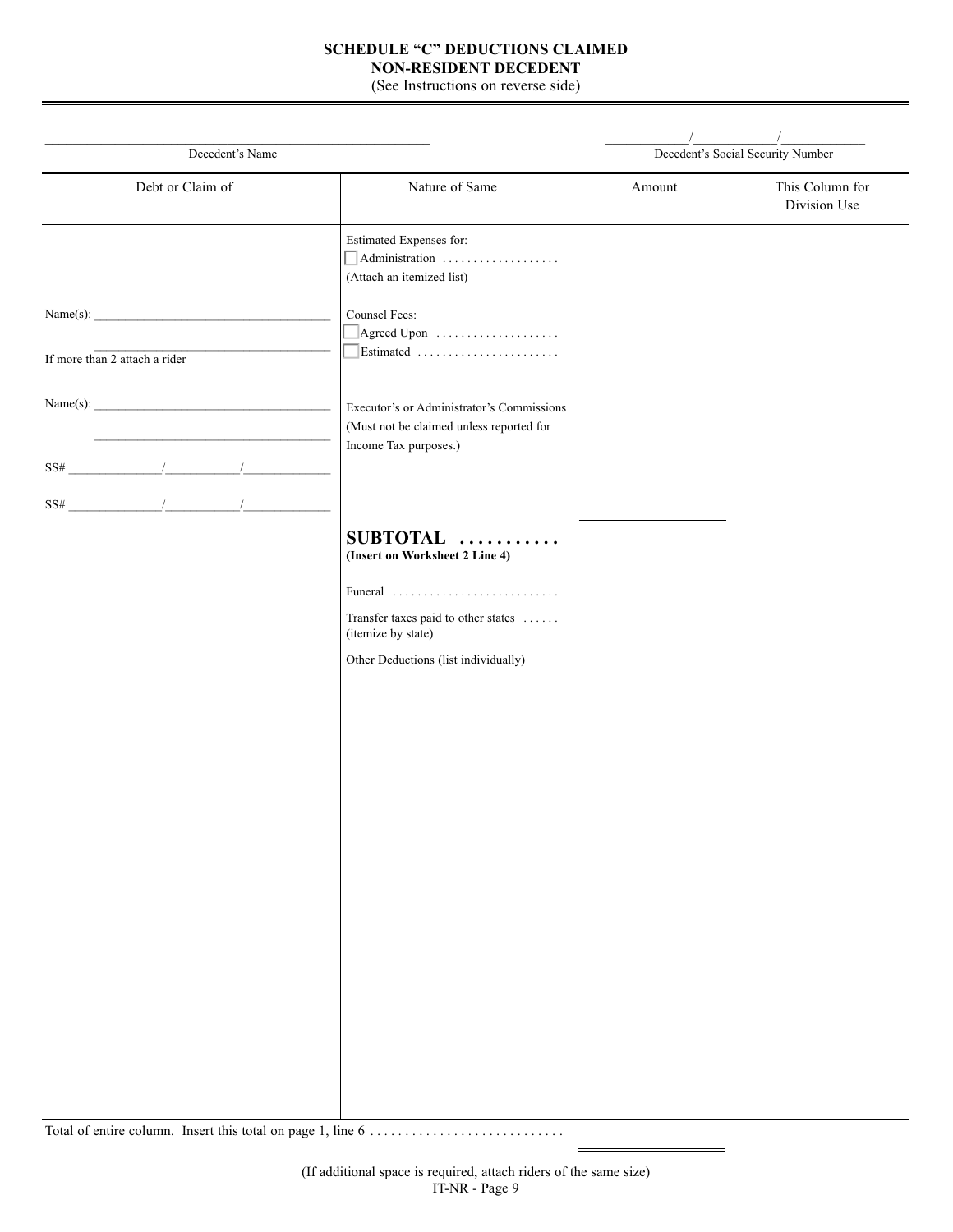If any notes, brokerage accounts or other claims are secured by collateral, describe the collateral pledged, with its value as of the date of death of the decedent and state whether or not said collateral is included among the assets disclosed in Schedule B or B(1). If collateral is not pledged, state after each loan "No collateral pledged".

- NOTE: No debt or claim is to be listed in this schedule unless still owing and unpaid at the time of death and unless such debt or claim is to be paid out of the assets of the estate.
	- (EXAMPLE: That portion of medical bills paid or reimbursed by Medicare or other medical insurance should not be claimed on this schedule).

Contested claims must be explained in detail. Do not list any taxes, either real, personal or income, chargeable for any period subsequent to date of death.

The estate agrees to advise the Division if the amount actually paid in settlement of any fee, commission or debt is greater or less than the estimated amount allowed and further agrees to the correction of the assessment, if necessary.

For mortgages see instructions for Schedule "A".

Executor Commissions: See N.J.A.C. 18:26-7.10 or questions 25, 26 and 27 New Jersey Non-Resident Inheritance Tax Most Frequently Asked Questions or Taxation's website for guidelines on how to compute same.

| <b>FUNERAL EXPENSES:</b>                    | Cost on recovery and/or discovery of assts                |
|---------------------------------------------|-----------------------------------------------------------|
| Cemetery Plot (immediate family)            | Realty commissions in accordance with N.J.A.C. 18:26-7.12 |
| Funeral Luncheon                            | Storage of property if delivery to legatee not possible   |
| <b>Flowers</b>                              | within reasonable time                                    |
| Minister/Rabbi/Priest/Imam                  |                                                           |
| Monument/Lettering                          | DEBTS OF DECEDENT OWING and                               |
| <b>Funeral Costs</b>                        | UNPAID AT TIME OF DEATH:                                  |
| Acknowledgments                             | Personal accounts                                         |
|                                             | Judgments                                                 |
| <b>ADMINISTRATION EXPENSES:</b>             | Federal income and gift taxes                             |
| Appraisal of real estate                    | Real estate mortgage:                                     |
| Appraisal of personal effects               | (a) Interest accrued before death, deducted in            |
| Surrogate's fees                            | Schedule C                                                |
| Probate expenses                            | (b) Principal offset in Schedule A                        |
| Fee to notify creditors                     | Charitable pledges                                        |
| Death certificates                          | State, county and local taxes accrued before death        |
| Telephone tolls                             | Unpaid Inheritance Tax on interrelated estate             |
| Cost of Executor's or Administrator's Bond  | Transfer Taxes paid to other states                       |
| Collection costs                            | Debts on property located outside of New Jersey           |
| Court costs                                 |                                                           |
| Cost on recovery and/or discovery of assets |                                                           |
|                                             |                                                           |

#### **Examples of Allowable Deductions**

#### **Examples of Non-Allowable Deductions**

| Contingent liabilities                                      | Storage expense                                               |
|-------------------------------------------------------------|---------------------------------------------------------------|
| Mortgage, taxes and accrued interest on tenants by entirety | Litigated and disputed claims                                 |
| property                                                    | State, county and local taxes accruing after date of death    |
| Debts paid by insurance                                     | New Jersey Transfer Inheritance Tax                           |
| Medical expenses paid prior to death                        | Real estate brokers commissions, except if real property sold |
| Liabilities of corporation of which decedent was a          | during administration of estate                               |
| shareholder                                                 | Federal Estate Tax                                            |
| Real estate and property maintenance costs                  |                                                               |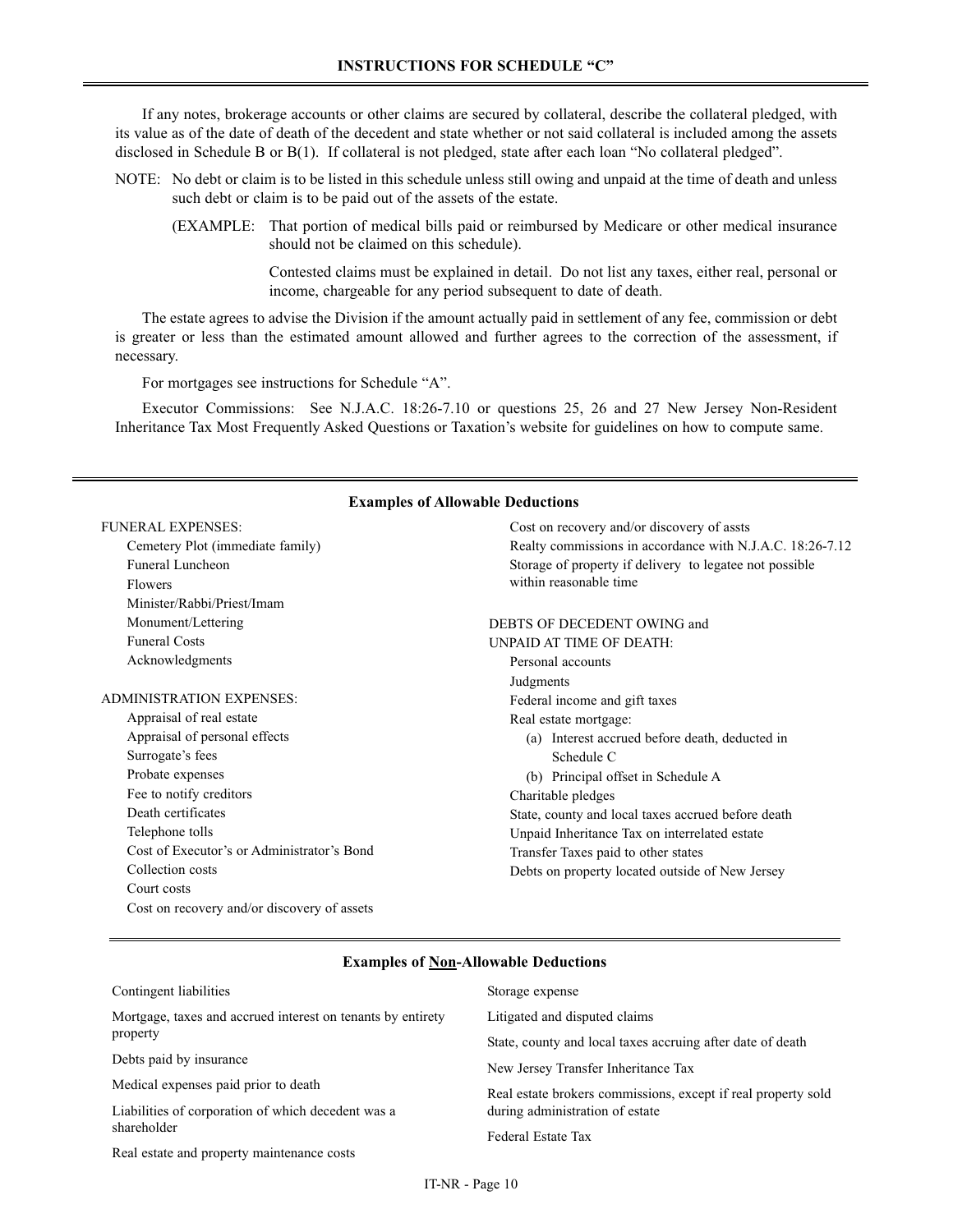\_\_\_\_\_\_\_\_\_\_\_\_\_\_\_\_\_\_\_\_\_\_\_\_\_\_\_\_\_\_\_\_\_\_\_\_\_\_\_\_\_\_\_\_\_\_\_\_\_\_\_\_\_\_\_ \_\_\_\_\_\_\_\_\_\_\_\_/\_\_\_\_\_\_\_\_\_\_\_\_/\_\_\_\_\_\_\_\_\_\_\_\_ Decedent's Name Decedent's Social Security Number

# Details of Real and Tangible Personal Property subject to the jurisdiction of the State of New Jersey. CONSENTS TO TRANSFER WILL BE GRANTED ONLY ON REAL ESTATE INCLUDED IN THIS SCHEDULE.

| 1. List below all New Jersey realty owned by decedent.<br>2. Also list all tangible goods, wares and merchandise in New Jersey.<br>(Note: Waivers are not required to transfer any intangibles such as bank accounts,<br>mortgages, or bonds and stocks of New Jersey corporations.) | Market Value<br>of Decedent's Equity | This Column for<br>Division Use |
|--------------------------------------------------------------------------------------------------------------------------------------------------------------------------------------------------------------------------------------------------------------------------------------|--------------------------------------|---------------------------------|
|                                                                                                                                                                                                                                                                                      |                                      |                                 |
|                                                                                                                                                                                                                                                                                      |                                      |                                 |
|                                                                                                                                                                                                                                                                                      |                                      |                                 |
|                                                                                                                                                                                                                                                                                      |                                      |                                 |
|                                                                                                                                                                                                                                                                                      |                                      |                                 |
|                                                                                                                                                                                                                                                                                      |                                      |                                 |
|                                                                                                                                                                                                                                                                                      |                                      |                                 |
|                                                                                                                                                                                                                                                                                      |                                      |                                 |
|                                                                                                                                                                                                                                                                                      |                                      |                                 |
|                                                                                                                                                                                                                                                                                      |                                      |                                 |
|                                                                                                                                                                                                                                                                                      |                                      |                                 |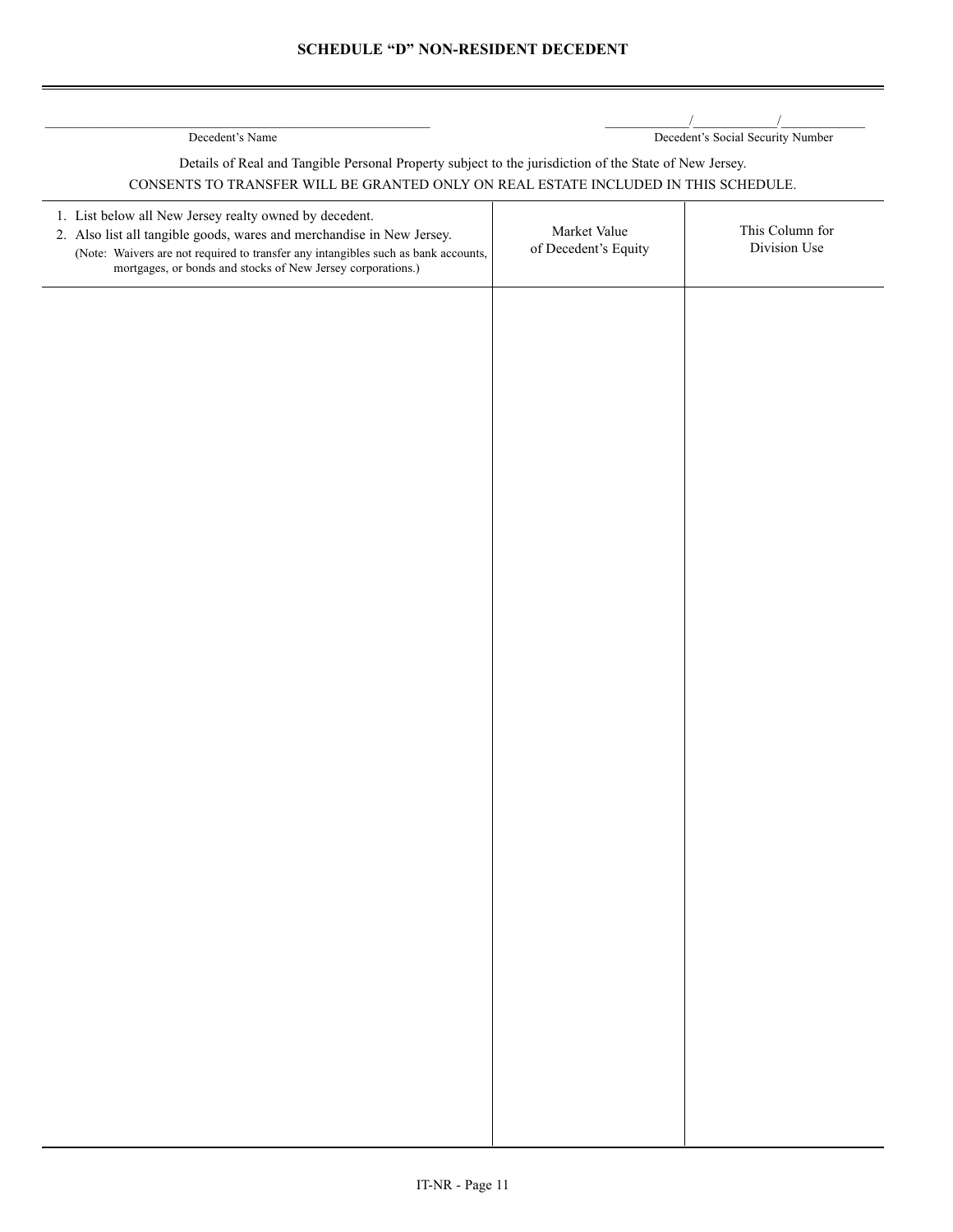# **SCHEDULE "E" TRANSFERS NON-RESIDENT DECEDENT**

| Decedent's Name                                                                                                                                                                                                                                                                                                                                                                                                                          |                                  | Decedent's Social Security Number |
|------------------------------------------------------------------------------------------------------------------------------------------------------------------------------------------------------------------------------------------------------------------------------------------------------------------------------------------------------------------------------------------------------------------------------------------|----------------------------------|-----------------------------------|
| (ALL QUESTIONS MUST BE ANSWERED)                                                                                                                                                                                                                                                                                                                                                                                                         |                                  |                                   |
| 1. Did decedent, within three years of death, transfer property, valued at \$500.00 or more, without receiving                                                                                                                                                                                                                                                                                                                           |                                  | Yes<br>N <sub>0</sub>             |
| 2. Did decedent, at any time, transfer property, reserving (in whole or in part) the use, possession, income,                                                                                                                                                                                                                                                                                                                            |                                  | Yes<br>No                         |
| 3. Did decedent, at any time, transfer property on terms requiring payment of income to decedent from a                                                                                                                                                                                                                                                                                                                                  |                                  | Yes<br>No                         |
| 4. Did decedent, at any time, transfer property, the beneficial enjoyment of which was subject to change<br>because of a reserved power to alter, amend, or revoke, or which could revert to decedent under terms                                                                                                                                                                                                                        |                                  | Yes<br>No                         |
| If answer to any of above questions is "yes", set forth a description of property transferred, the fair<br>market value at date of death, dates of transfers, and to whom transferred. Submit copy of trust deed or,<br>agreement, if any. (If transfers are claimed to be untaxable, also submit detailed statement of facts on which<br>such claim is based, proof as to decedent's physical condition and copy of death certificate.) |                                  |                                   |
| 5. Was decedent a participant in any pension plan that provided for payment of an annuity or lump sum on                                                                                                                                                                                                                                                                                                                                 |                                  | Yes<br>No                         |
| 6. Did decedent purchase or in any manner participate in any contract or plan providing for payment of an<br>annuity or lump sum on or after death to another, except life insurance contracts payable to a designated                                                                                                                                                                                                                   |                                  | Yes<br>No                         |
| (Matured endowment policies, claim settlement certificates, supplementary contracts, annuity contracts<br>and refunds thereunder and interest income certificates even though issued by an insurance company are<br>not considered life insurance contracts.)                                                                                                                                                                            |                                  |                                   |
| 7. Was a single premium life insurance policy issued on decedent's life in conjunction with an annuity                                                                                                                                                                                                                                                                                                                                   |                                  | Yes<br>No.                        |
| If answer to questions 5, 6 or 7 is "Yes", attach a copy of all such contracts, plans, and policies.                                                                                                                                                                                                                                                                                                                                     |                                  |                                   |
| 8. Were any accumulated dividends due on any contract of insurance? (If yes, list below)                                                                                                                                                                                                                                                                                                                                                 |                                  | Yes<br>No                         |
| Date of Transfer; Description of Property, Both Real and Personal:<br>Actual Consideration if Any; Names and Relationship to<br>Decedent of Donees, Assignees, Transferees, etc.                                                                                                                                                                                                                                                         | Market Value<br>at Date of Death | This Column for<br>Division Use   |
|                                                                                                                                                                                                                                                                                                                                                                                                                                          |                                  |                                   |
|                                                                                                                                                                                                                                                                                                                                                                                                                                          |                                  |                                   |
|                                                                                                                                                                                                                                                                                                                                                                                                                                          |                                  |                                   |
|                                                                                                                                                                                                                                                                                                                                                                                                                                          |                                  |                                   |
|                                                                                                                                                                                                                                                                                                                                                                                                                                          |                                  |                                   |
| Method 1 or 4, insert total on Page 1, lines 4, 5, and 9                                                                                                                                                                                                                                                                                                                                                                                 |                                  |                                   |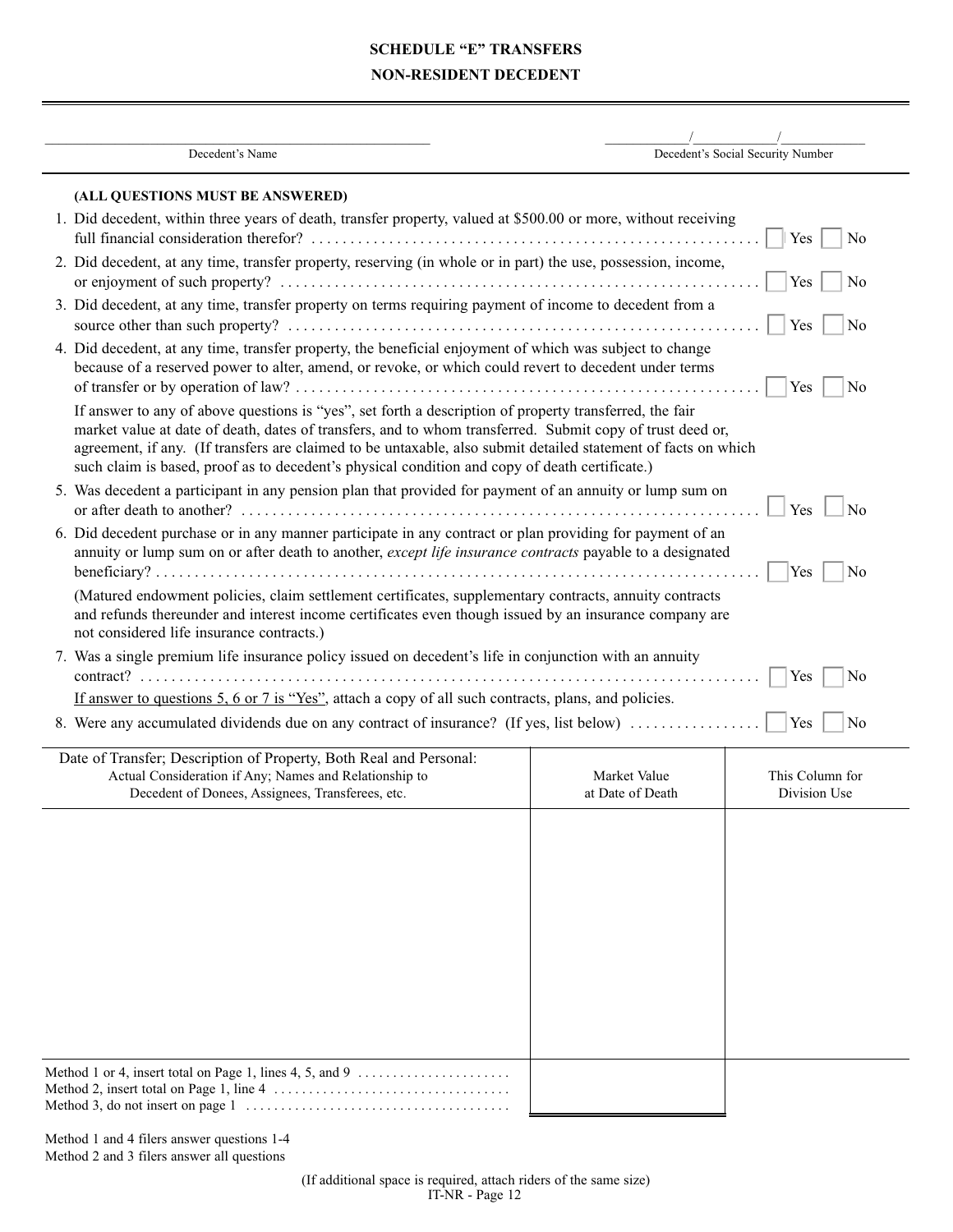## **SCHEDULE "F" BENEFICIARIES NON-RESIDENT DECEDENT ATTACH COPY OF WILL AND CODICILS HERE**

\_\_\_\_\_\_\_\_\_\_\_\_\_\_\_\_\_\_\_\_\_\_\_\_\_\_\_\_\_\_\_\_\_\_\_\_\_\_\_\_\_\_\_\_\_\_\_\_\_\_\_\_\_\_\_ \_\_\_\_\_\_\_\_\_\_\_\_/\_\_\_\_\_\_\_\_\_\_\_\_/\_\_\_\_\_\_\_\_\_\_\_\_ Decedent's Name Decedent's Social Security Number

| In case of intestacy, the parentage of all collateral heirs (such as nieces, nephews, cousins, etc.) must be set forth. The relationship of step-parent, |  |
|----------------------------------------------------------------------------------------------------------------------------------------------------------|--|
| step-child, step-brother or step-sister must be so stated.                                                                                               |  |

| BENEFICIARIES AND ADDRESSES<br>(State full names and addresses of all who have an<br>interest, vested, contingent or otherwise, in estate) | Relationship | Class | Survived<br>Decedent<br>State<br>Yes or No | Age At<br>Death of<br>Decedent | Interest of<br>Beneficiary<br>In Estate |
|--------------------------------------------------------------------------------------------------------------------------------------------|--------------|-------|--------------------------------------------|--------------------------------|-----------------------------------------|
|                                                                                                                                            |              |       |                                            |                                |                                         |
|                                                                                                                                            |              |       |                                            |                                |                                         |
|                                                                                                                                            |              |       |                                            |                                |                                         |
|                                                                                                                                            |              |       |                                            |                                |                                         |
|                                                                                                                                            |              |       |                                            |                                |                                         |
|                                                                                                                                            |              |       |                                            |                                |                                         |
|                                                                                                                                            |              |       |                                            |                                |                                         |
|                                                                                                                                            |              |       |                                            |                                |                                         |
|                                                                                                                                            |              |       |                                            |                                |                                         |
|                                                                                                                                            |              |       |                                            |                                |                                         |
|                                                                                                                                            |              |       |                                            |                                |                                         |
|                                                                                                                                            |              |       |                                            |                                |                                         |
|                                                                                                                                            |              |       |                                            |                                |                                         |
|                                                                                                                                            |              |       |                                            |                                |                                         |
|                                                                                                                                            |              |       |                                            |                                |                                         |
|                                                                                                                                            |              |       |                                            |                                |                                         |
|                                                                                                                                            |              |       |                                            |                                |                                         |
|                                                                                                                                            |              |       |                                            |                                |                                         |
|                                                                                                                                            |              |       |                                            |                                |                                         |
|                                                                                                                                            |              |       |                                            |                                |                                         |
|                                                                                                                                            |              |       |                                            |                                |                                         |
|                                                                                                                                            |              |       |                                            |                                |                                         |
|                                                                                                                                            |              |       |                                            |                                |                                         |
|                                                                                                                                            |              |       |                                            |                                |                                         |
|                                                                                                                                            |              |       |                                            |                                |                                         |

Deponent further says the following schedule contains the names of all beneficiaries who died before or after decedent's death:

| <b>NAME</b> | DATE OF DEATH | DOMICILE AT DEATH |
|-------------|---------------|-------------------|
|             |               |                   |
|             |               |                   |
|             |               |                   |
|             |               |                   |
|             |               |                   |

Under authority of Federal law, the Division of Taxation of the Department of the Treasury of the State of New Jersey and the Internal Revenue Service have entered into a Federal/State Agreement for the mutual exchange of tax information for purpose of tax administration.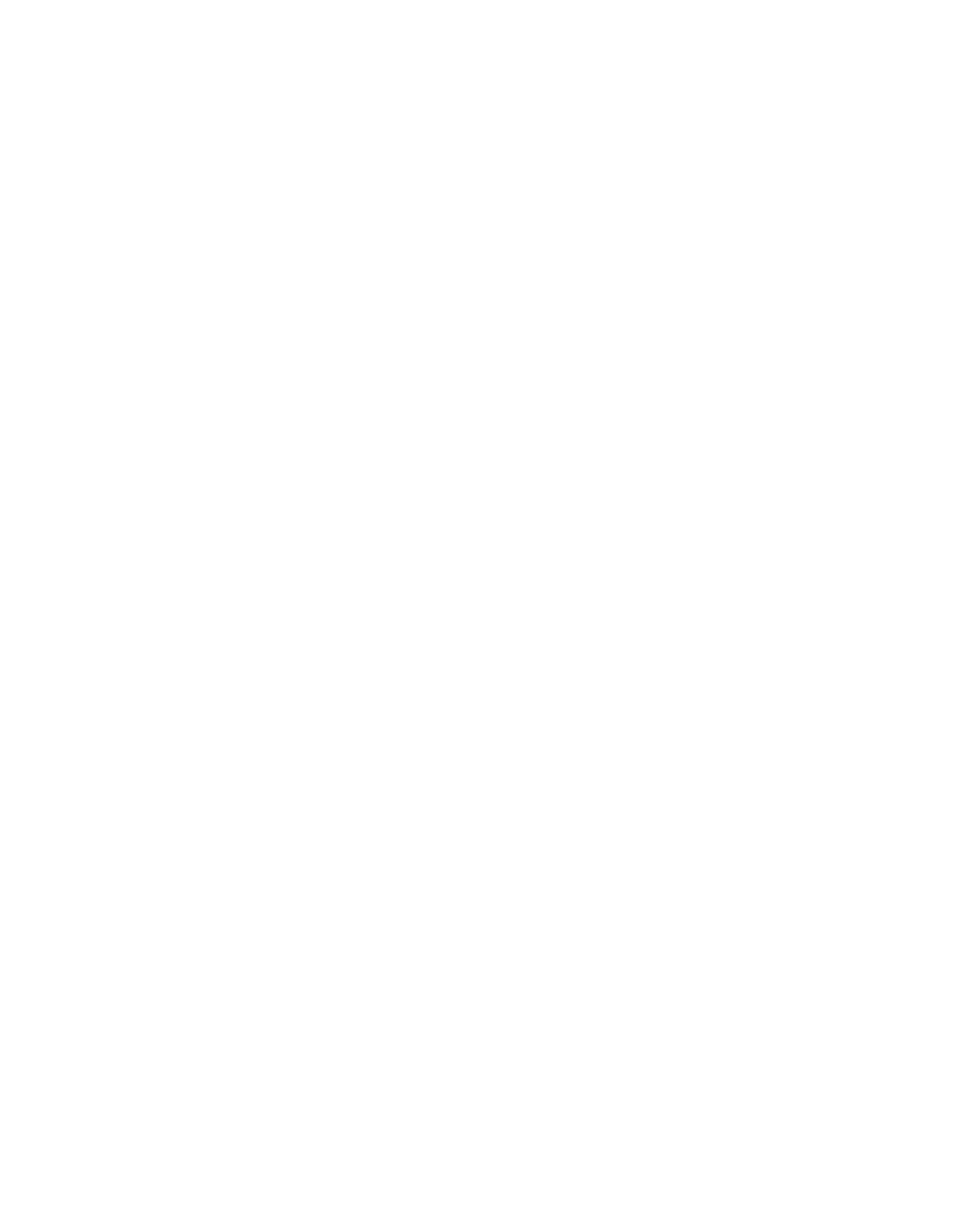# **EXAMPLE 1 – USED FOR METHODS 1, 2 AND 3**

The decedent died a resident of Pennsylvania owning real estate in Ocean City, New Jersey with a date of death fair market value of \$100,000.00 and an assessed value of \$85,000.00. The decedent also owned a boat, which was kept in New Jersey that had a value of \$10,000.00.

Other assets consisted of real estate in Pennsylvania with a value of \$200,000.00, stock valued at \$160,000.00, two bank accounts, one in Pennsylvania with a date of death balance of \$10,000.00 and one in New Jersey with a balance of \$20,000.00. The total gross value of the estate everywhere is \$500,000.00.

The expenses of this estate are: attorney's fees \$3,000.00, executor's commissions \$2,000.00, administration expenses \$1,300.00, funeral expenses \$6,000.00, credit card debt \$8,000.00, telephone and electric bills owed at death \$230.00. Total expenses \$20,530.00.

| Gross Estate Everywhere          | \$500,000.00 |
|----------------------------------|--------------|
| <b>Total Expenses Everywhere</b> | 20,530.00    |
| Net Estate Everywhere            | \$479,470.00 |

Beneficiaries – The decedent's niece is the only beneficiary.

# **EXAMPLE 2 – USED FOR METHOD 4 OR OPTIONAL METHOD 1**

The decedent died a resident of Florida owning real estate in Florida worth \$210,000.00 and bank

accounts with date of death balances totaling \$105,000.00. Debts and administration expenses amounted

to \$26,000.00.

The decedent also owned real estate, located in Cape May, New Jersey with a nephew as Joint Tenants with the Right of Survivorship. The fair market value as of the decedent's date of death was \$160,000.00 and the assessed value was \$132,000.00.

The New Jersey real estate was purchased in 1993. The decedent paid the full purchase price, the nephew did not make any contributions towards purchasing the real estate. Therefore, the full \$160,000.00 value of the property will be used in the Inheritance Tax Return and on the tax computation worksheet.

As required by New Jersey Statute the full value of the New Jersey real estate must be used unless the surviving joint tenant can prove to the satisfaction of the Director, Division of Taxation, State of New Jersey that they contributed toward the purchase price.

The beneficiary of an asset owned as Joint Tenants with the Right of Survivorship is the surviving joint tenant. In this particular matter the joint tenant is the decedent's nephew, a Class "D" beneficiary.

Since the real estate was owned as Joint Tenants with the Right of Survivorship the estate is required to use method 4 to compute the tax unless the optional method 1 is chosen.

Methods 1 and 4 use only the value of the New Jersey taxable assets in the tax computation. No other assets are required to be reported or debts of the estate allowed to be claimed.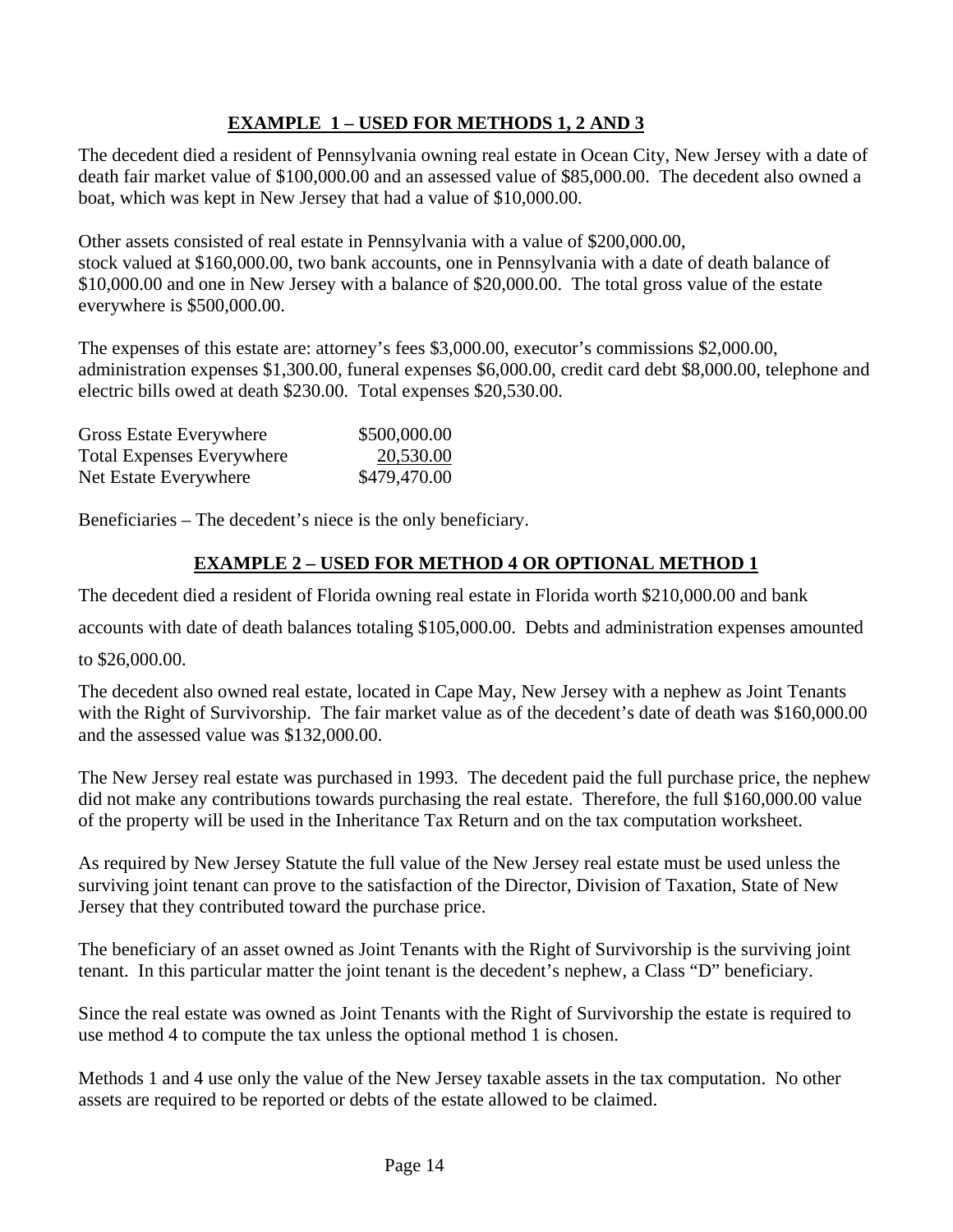# **EXAMPLE 3 – USED FOR COMBINATION DIRECT TAX AND RATIO TAX OR COMBINATION DIRECT TAX AND FLAT TAX OR OPTIONAL METHOD 1 WORKSHEETS**

The decedent died a resident of New York owning real estate in New York worth \$200,000.00, a bank account with a date of death balance of \$12,000.00 and stock valued at \$8,000.00.

They also owned 2 parcels of real estate in New Jersey.

Parcel #1 was held in the decedent's name alone. It was located in Florence, New Jersey and had a date of death fair market value of \$190,000.00 and an assessed value of \$140,000.00.

Parcel #2 was held in the name of the decedent and a cousin as Joint Tenants with the Right of Survivorship. It was located in Atlantic City and had a fair market value of \$170,000.00 as of the date of death and an assessed value of \$151,000.00.

The jointly owned New Jersey real estate was purchased in 2002. The decedent paid the full purchase price, the cousin did not make any contributions towards purchasing the real estate. Therefore, the full \$170,000.00 value of the property will be used in the Inheritance Tax Return and on the tax computation worksheet.

As required by New Jersey Statute the full value of the New Jersey real estate must be used unless the surviving joint tenant can prove to the satisfaction of the Director, Division of Taxation, State of New Jersey that they contributed toward the purchase price.  $\frac{1}{1}$ 

The beneficiary of an asset owned as Joint Tenants with the Right of Survivorship is the surviving joint tenant. In this particular matter the joint tenant is the decedent's cousin, a Class "D" beneficiary.

The expenses of the estate are: attorney's fees \$5,000.00, executor's commissions \$4,000.00, administration expenses \$1,300.00, funeral expenses \$6,000.00, credit card debt \$8,000.00 and a telephone bill of \$100.00. Total expenses \$24,400.00.

| Gross estate everywhere   | \$580,000.00 |
|---------------------------|--------------|
| Total expenses everywhere | 24,400.00    |
| Net estate everywhere     | 555,600.00   |

Beneficiaries – The decedent's cousin who is the joint tenant of parcel #2 inherits that parcel by right of survivorship.

The decedent's niece inherits the remainder of the estate.

<sup>1</sup> N.J.S.A. 54:34-1 f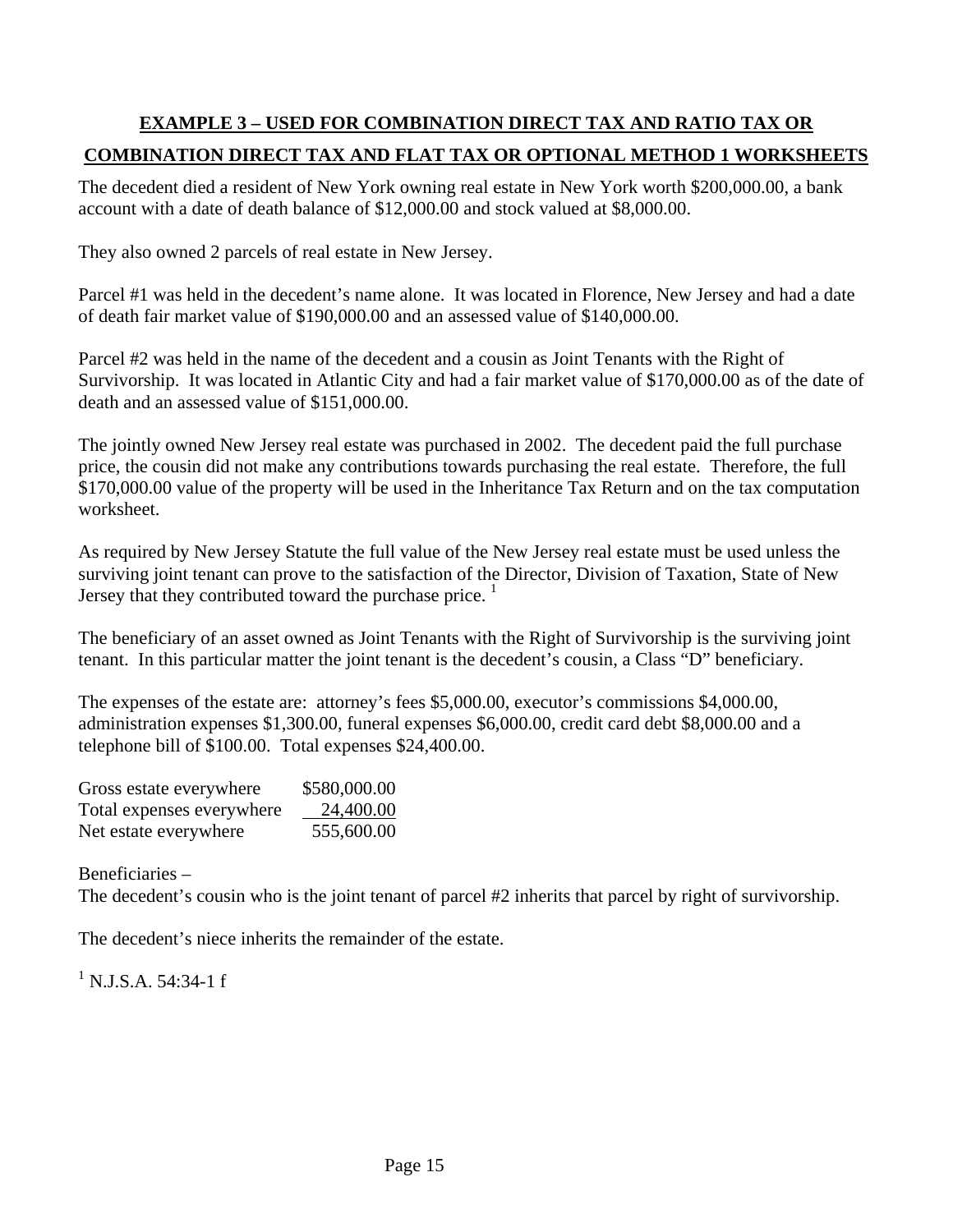# **DIRECTIONS FOR COMPLETING THE INHERITANCE TAX RETURN USING THE INFORMATION GIVEN IN EXAMPLE 1 ON PAGE 14.**

**Schedule A** Enter the description and values of the New Jersey real estate. Do not include any other real estate. **Schedule B(1)** Enter the description and value of the boat located in New Jersey. Do not include any other assets. Note that the bank account in New Jersey is not included when reporting assets for this method of filing since it is not tangible personal property. It is considered intangible personal property.

#### **Directions for completing the worksheet using the numbers given in the example .**

Line 1 Enter the value of the NJ real estate reported on Schedule "A".

**Line 2** Enter the value of the boat reported on Schedule "B(1)".

**Line 3** This line is left blank since there were no assets reported on Schedule "E"

**Line 4** Add lines 1, 2 and 3.

**Line 5** Multiply line 4 by 15% and enter the result on line 6.

**Line 6** This is the New Jersey Non-Resident Inheritance Tax.

| <b>WORKSHEET 1 - METHOD 1</b><br><b>SIMPLIFIED TAX</b> |                |            |
|--------------------------------------------------------|----------------|------------|
| 1 Enter total from Schedule A                          |                | 100,000.00 |
|                                                        |                |            |
| 2 Enter total from Schedule B (1)                      | 2              | 10,000.00  |
|                                                        |                |            |
| 3 Enter total from Schedule E                          | 3 <sub>l</sub> |            |
|                                                        |                |            |
| 4 Total of above lines 1, 2 and 3                      | 4              | 110,000.00 |
|                                                        |                |            |
| 5 Multiply line 4 by 15%                               | 5              | X 15%      |
|                                                        | 6              | 16,500.00  |
| 6 New Jersey Non-Resident Inheritance Tax              |                |            |
| (Insert this number on IT-NR page 1 line 11)           |                |            |
|                                                        |                |            |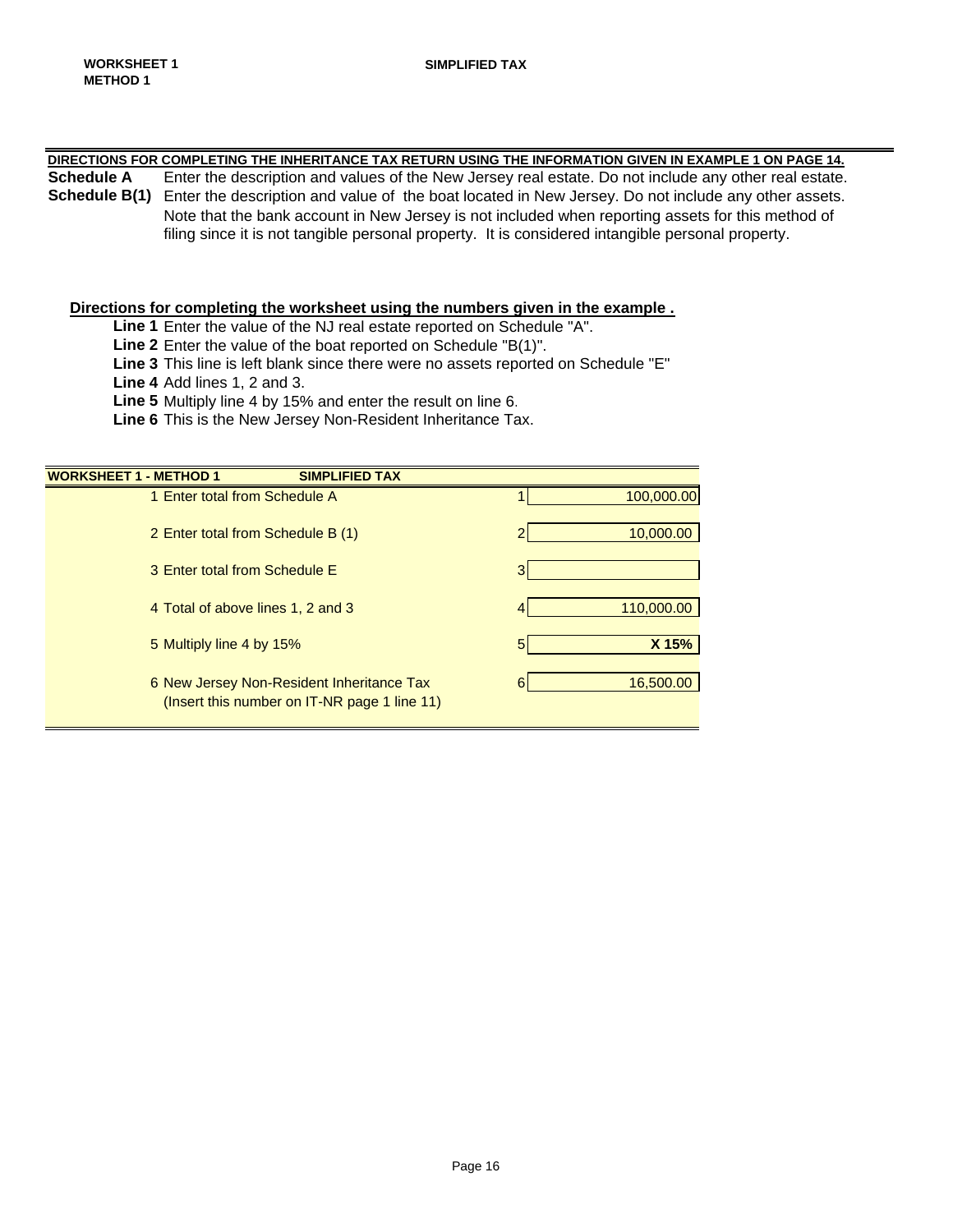|                               | DIRECTIONS FOR COMPLETING THE INHERITANCE TAX RETURN USING THE INFORMATION GIVEN IN EXAMPLE 1 ON PAGE 14. |                                     |
|-------------------------------|-----------------------------------------------------------------------------------------------------------|-------------------------------------|
| <b>Schedule A</b>             | Enter the description and values of the New Jersey and Pennsylvania real estate.                          |                                     |
| <b>Schedule B</b>             | Since there are no assets of this type owned enter the word "none".                                       |                                     |
| Schedule B(1)                 | Enter the description and values of the bank accounts, stock, and boat.                                   |                                     |
| <b>Schedule C</b>             | Attorney's fees, executor's commissions, and administration expenses are entered in the                   |                                     |
|                               | upper section of the schedule. Note that the expenses in this section are added and entered               |                                     |
|                               | on the subtotal line. Then this total is entered on line 4 of worksheet 2. In this example                |                                     |
|                               | the subtotal is \$6,300. Credit card debt, telephone and electric bills and funeral expenses              |                                     |
|                               | are entered in the lower section of the schedule. The expenses on the entire schedule are then            |                                     |
|                               | added to give you the total expenses of the estate. In this example the total expenses                    |                                     |
|                               | are \$20,530.                                                                                             |                                     |
| <b>Schedule E</b>             | Answer the questions at the top of the schedule. If any are answered yes then complete the bottom         |                                     |
|                               | section.                                                                                                  |                                     |
| <b>Schedule F</b>             | Enter the name and address of each beneficiary and complete each column.                                  |                                     |
|                               |                                                                                                           |                                     |
|                               | Directions for completing the worksheet using the numbers given in the example.                           |                                     |
|                               | Line 1 Enter the total value of the New Jersey real estate (\$100,000) and the boat (\$10,000) that was   |                                     |
|                               | kept in New Jersey.                                                                                       |                                     |
|                               | Line 2 Enter the gross estate everywhere (\$500,000).                                                     |                                     |
|                               | Line 3 Divide line 1 by line 2 to get the ratio of the New Jersey taxable assets to the total (gross)     |                                     |
|                               | estate everywhere. All decimals are to be carried to 4 places. The ratio in this example is .2200.        |                                     |
|                               | Line 4 Enter the amount from the subtotal line in Schedule "C".                                           |                                     |
|                               | Line 5 Multiply line 4 by line 3. This gives you the portion of the expenses listed on line 4 which       |                                     |
|                               | will be subtracted from the value of the New Jersey assets listed on line 1. (\$1,386)                    |                                     |
|                               | Line 6 Subtract line 5 from line 1. This gives you a reduced value of the New Jersey assets that          |                                     |
|                               | will be taxed. (\$108,614)                                                                                |                                     |
|                               | Line 7 Enter the value of the net estate from IT-NR page 1, line 7. (\$479,470).                          |                                     |
|                               | Line 8 Divide line 6 by line 7. This gives you the ratio of the reduced value of the New Jersey           |                                     |
|                               | assets to the total net estate everywhere. The ratio in this example is .2265.                            |                                     |
|                               | Line 9 Enter the New Jersey resident tax on the total net estate everywhere. Since the beneficiary        |                                     |
|                               | in this estate is a Class "D" beneficiary (the tax rate for a Class "D" beneficiary is 15%) the tax is    |                                     |
|                               | computed by multiplying the net estate by 15% (\$479,470 X 15%). The result is \$71,920.50.               |                                     |
|                               | This is the tax that would be due if the decedent was a resident of New Jersey and all of his assets      |                                     |
|                               | listed in the example were located in New Jersey.                                                         |                                     |
|                               | Line 10 Multiply the amount on line 9 by the ratio on line 8. This gives you the New Jersey               |                                     |
|                               | Non-resident Inheritance Tax \$16,290.00. Insert this number on IT-NR page 1, line 11.                    |                                     |
|                               |                                                                                                           |                                     |
| <b>WORKSHEET 2 - METHOD 2</b> | <b>RATIO TAX USING NET ESTATE</b>                                                                         |                                     |
|                               | 1 Gross value of New Jersey real estate & tangible personal property                                      | $\mathbf{1}$<br>110,000.00          |
|                               | [from Schedule "A" and/or "B(1)"]                                                                         |                                     |
|                               |                                                                                                           |                                     |
|                               |                                                                                                           | $\overline{2}$                      |
|                               | 2 Total gross estate wherever situate (IT-NR page1, line 5)                                               | 500,000.00                          |
|                               |                                                                                                           |                                     |
|                               | 3 Gross to gross ratio (line 1 divided by line 2)                                                         | 3<br>0.2200                         |
|                               |                                                                                                           |                                     |
|                               | 4 Total of administration expense, counsel fees and commissions                                           | $\overline{\mathbf{4}}$<br>6,300.00 |
|                               | (from subtotal line of Schedule "C")                                                                      |                                     |
|                               |                                                                                                           |                                     |
|                               | 5 Deduction from gross value of NJ taxable property                                                       | $5\overline{)}$<br>1,386.00         |
|                               | (Line 4 multiplied by line 3)                                                                             |                                     |
|                               |                                                                                                           |                                     |
|                               | 6 Net New Jersey taxable property (line 1 minus line 5)                                                   | 6<br>108,614.00                     |
|                               |                                                                                                           |                                     |
|                               | 7 Net estate wherever situate (IT-NR, page 1, line 7)                                                     | 479,470.00                          |
|                               |                                                                                                           |                                     |
|                               | 8 Ratio (line 6 divided by line 7) (not to exceed 100%)                                                   | 8<br>0.2265                         |
|                               |                                                                                                           |                                     |
|                               | 9 New Jersey Resident Tax on amount reported on line 7                                                    | 9<br>71,920.00                      |
|                               | (see page 2 of instructions for classes of beneficiaries and tax rates)                                   |                                     |
|                               |                                                                                                           |                                     |
|                               | 10 New Jersey Non-Resident Ratio Tax (Line 8 multiplied by line 9)                                        | 10<br>16,290.00                     |
|                               | (insert this number on IT-NR page 1, line 11)                                                             |                                     |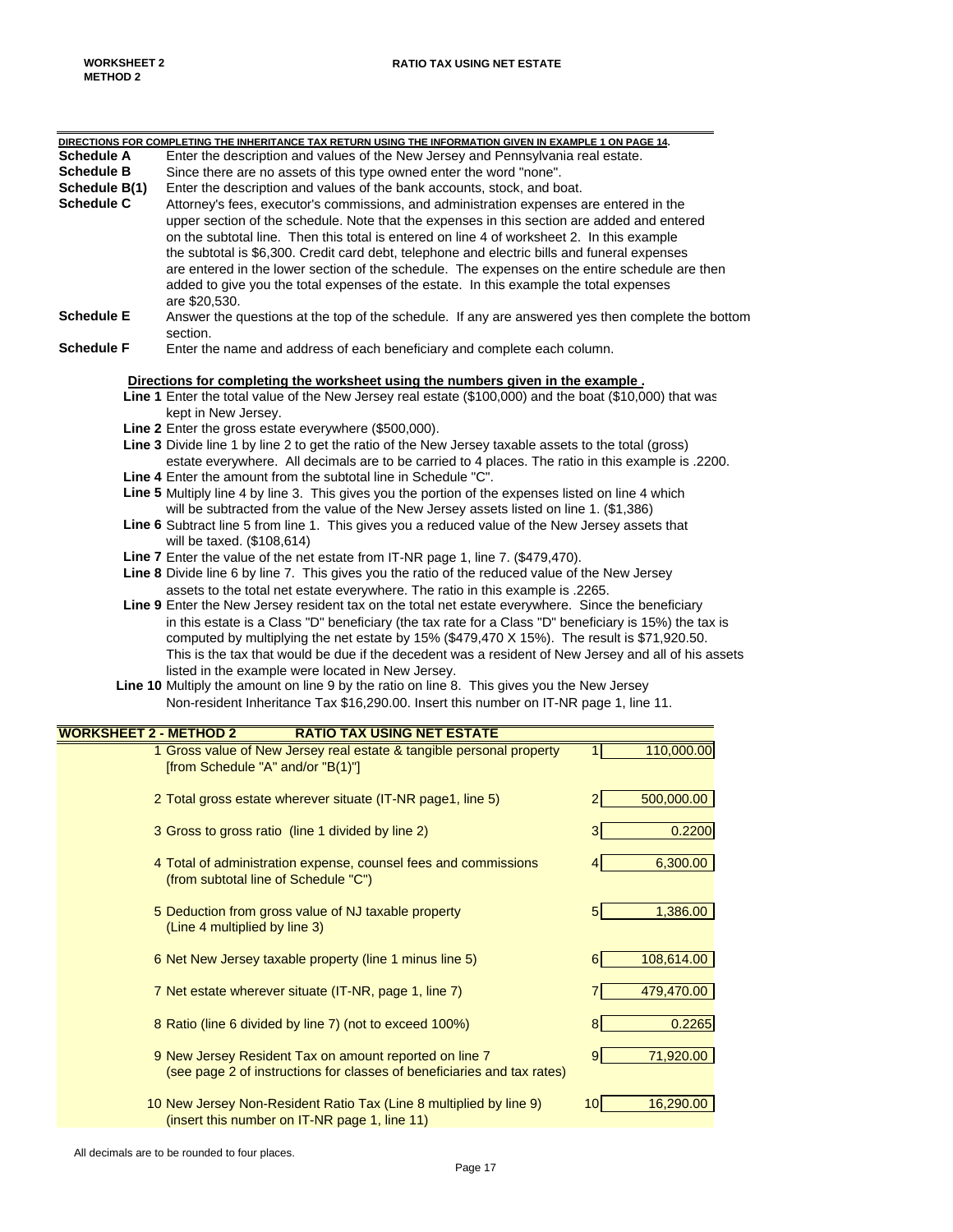|                   | DIRECTIONS FOR COMPLETING THE INHERITANCE TAX RETURN USING THE INFORMATION GIVEN IN EXAMPLE 1 ON PAGE 14. |  |  |  |
|-------------------|-----------------------------------------------------------------------------------------------------------|--|--|--|
| IT-NR - Page 1    | Enter the total (gross) estate everywhere on IT-NR page 1, line 5 and line 9. (IMPORTANT)                 |  |  |  |
| <b>Schedule A</b> | Enter the description and values of only the New Jersey real estate                                       |  |  |  |
| <b>Schedule B</b> | Do not complete this schedule.                                                                            |  |  |  |
| Schedule B(1)     | Enter the description and value of only the boat located in New Jersey                                    |  |  |  |
| <b>Schedule C</b> | Do not complete this schedule.                                                                            |  |  |  |
| <b>Schedule E</b> | Answer the questions at the top of the schedule. If any are answered yes then complete the                |  |  |  |
|                   | bottom section. If assets are reported on this schedule then advise whether or not they are               |  |  |  |
|                   | included in the total (gross) estate everywhere figure reported on IT-NR page 1, line 5.                  |  |  |  |
| <b>Schedule F</b> | Enter the name and address of each beneficiary and complete each column                                   |  |  |  |
|                   |                                                                                                           |  |  |  |

## **Directions for completing the worksheet using the numbers given in the example .**

- **Line 1** Enter the total value of the New Jersey real estate (\$100,000) and the boat (10,000) that was kept in New Jersey.
- **Line 2** Enter the gross estate everywhere from IT-NR page 1, line 5.
- **Line 3** Divide line 1 by line 2 to get the ratio of the New Jersey taxable assets to the total (gross) estate everywhere. All decimals are to be carried to 4 places. The ratio in this example is .2200.
- **Line 4** Enter the New Jersey Resident Tax on the total (gross) estate everywhere. Since the beneficiary in this estate is a Class "D" beneficiary ( the tax rate for a Class "D" beneficiary is 15%) the tax is computed by multiplying the gross estate by 15% (\$500,000 x 15%). The result is \$75,000. This is the tax that would be due if the decedent was a resident of New Jersey and all of his assets listed in the example were located in New Jersey.
- **Line 5** Multiply the amount of line 4 by the ratio on line 3. This gives you the New Jersey Non-Residen Inheritance Tax. \$16,500. Insert this number on IT-NR page 1, line 11.

| <b>WORKSHEET 3 - METHOD 3</b> | <b>RATIO TAX USING GROSS ESTATE</b>                                         |            |
|-------------------------------|-----------------------------------------------------------------------------|------------|
|                               | 1 Gross value of New Jersey real estate & tangible personal property        | 110,000.00 |
|                               | [from Schedule "A" and/or "B $(1)$ "]                                       |            |
|                               | 2 Value of gross estate both in and outside of New Jersey                   | 500,000.00 |
| (from IT-NR page 1, line 5)   |                                                                             |            |
|                               | 3 Gross to gross ratio (line 1 divided by line 2)                           | 0.2200     |
|                               |                                                                             |            |
|                               | 4 New Jersey resident tax on amount reported on line 2 above                | 75,000,00  |
|                               | (see page 2 of the instructions for classes of beneficiaries and tax rates) |            |
|                               | 5 Ratio tax (line 3 multiplied by line 4)                                   | 16,500.00  |
|                               | (insert this number on IT-NR page 1, line 11)                               |            |

All decimals are to be rounded to four places.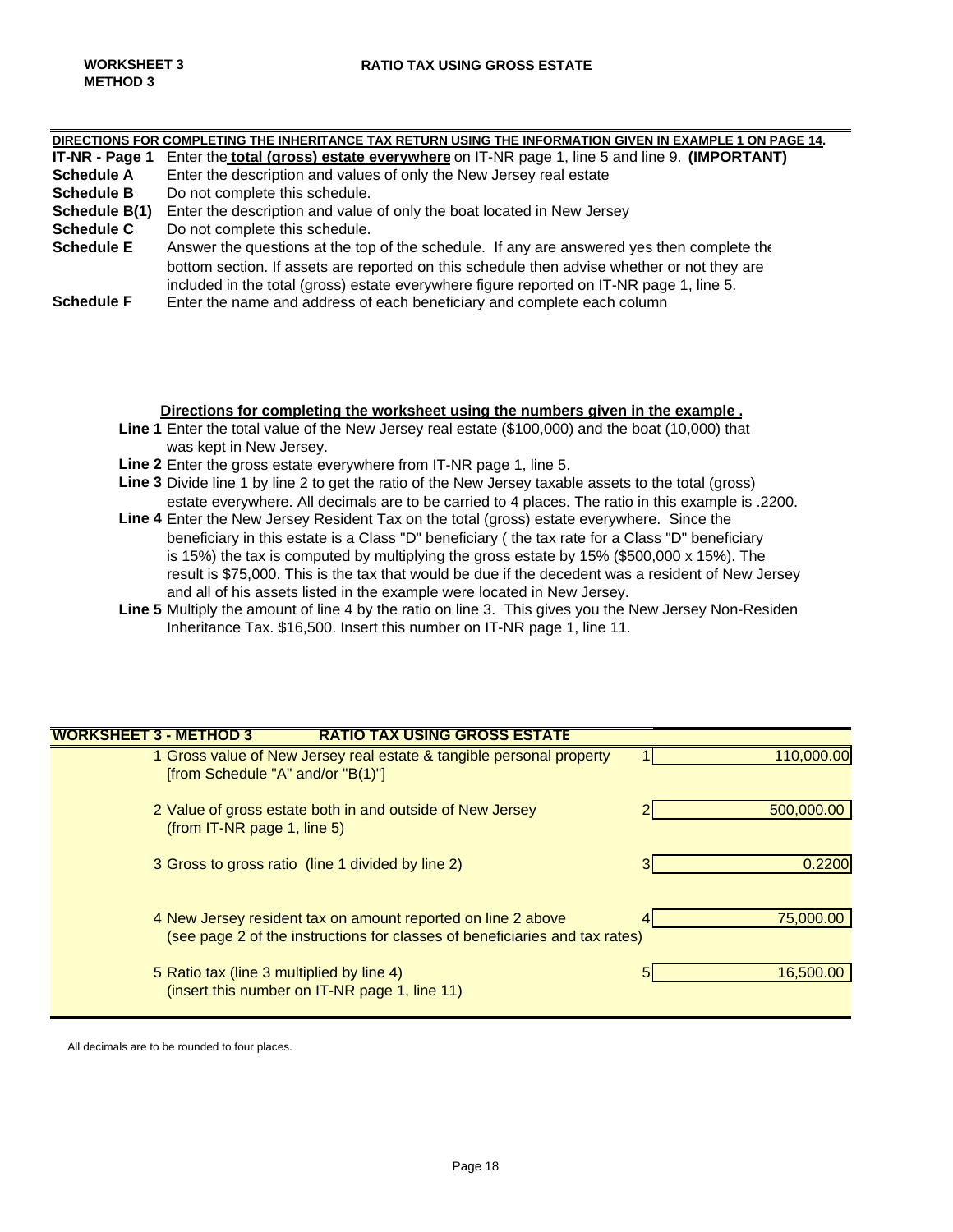| DIRECTIONS FOR COMPLETING THE INHERITANCE TAX RETURN USING THE INFORMATION GIVEN IN EXAMPLE 2 ON PAGE 14 |
|----------------------------------------------------------------------------------------------------------|
| <b>Schedule A</b> Enter the description and values of the jointly owned New Jersey real estate           |
| Do not include any other real estate.                                                                    |
|                                                                                                          |

Note that if the New Jersey real estate was not owned as Joint Tenants with the Right of Survivorship but was held in the decedent's name alone and it was specifically devised in the decedent's Last Will and Testament to the decedent's nephew this method would be used to compute the tax and the same information would be entered on Schedule "A".

If the above two mentioned situations did not apply but instead the New Jersey real estate was transferred to the nephew during the 3 year period prior to the decedent's date of death this method would be used and the information regarding the real estate would be entered on the bottom section of Schedule "E" instead of Schedule "A".

# **Directions for completing the worksheet using the numbers given in the example .**

- **Line 1** Enter the total value of the New Jersey real estate reported on Schedule "A". **Line 2** This line is left blank since there were no assets reported on Schedule "B (1)". **Line 3** This line is left blank since there were no assets reported on Schedule "E".
- **Line 4** Add lines 1, 2 and 3.
- **Line 5** Enter the New Jersey Resident Inheritance Tax on the amount reported on line 4. Since the beneficiary in this estate is a Class "D" beneficiary (the tax rate for a Class "D" beneficiary is 15%) the tax is computed by multiplying the amount on line 4 by 15% (\$160,000.00 x 15%). The result is \$24,000.00.
- **Line 6** Enter the amount from line 5. In these three forms of ownership the New Jersey Resident Tax and New Jersey Non-Resident Tax is the same.

| <b>WORKSHEET 4 - METHOD 4</b><br><b>DIRECT TAX</b>                                                                                    |                |            |
|---------------------------------------------------------------------------------------------------------------------------------------|----------------|------------|
| 1 Enter total from Schedule A                                                                                                         |                | 160,000.00 |
| 2 Enter total from Schedule B (1)                                                                                                     | $\overline{2}$ |            |
| 3 Enter total from Schedule E                                                                                                         | 3              |            |
| 4 Total of above lines 1, 2 and 3                                                                                                     | 4              | 160,000.00 |
| 5 New Jersey Resident Tax on amount reported on line 4<br>(See page 2 of the instructions for classes of beneficiaries and tax rates) | 5              | 24,000.00  |
| 6 New Jersey Non-Resident Inheritance Tax - Same as line 5<br>(Insert this number on IT-NR page 1 line 11)                            | 6              | 24,000.00  |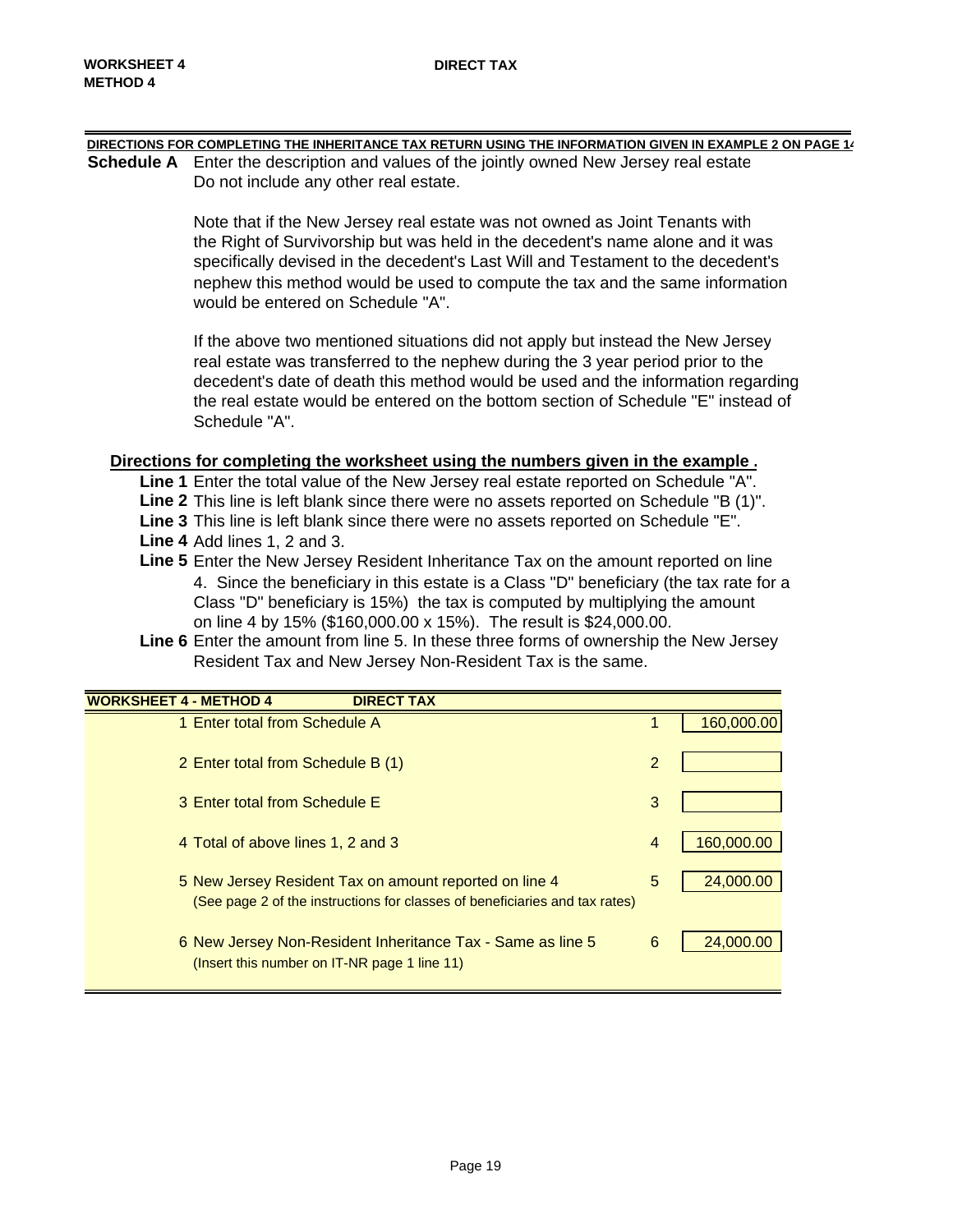#### WORKSHEET 5 **COMBINATION DIRECT TAX AND RATIO TAX USING NET ESTATE WORKSHEET**

Decedent's Name: Decedent's SS NO

 For use when there are two (2) or more New Jersey taxable assets and at least one of them is specifically devised or jointly owned (joint tenants with right of survivorship), or transferred to one or more individuals within three (3) years of the decedent's death, or to take effect at or after the decedent's date of death and the other New Jersey taxable assets are held in the decedent's name alone or as tenants in common with another individual.

 If the New Jersey taxable property or any amount thereof is specifically devised or jointly owned (joint tenants with right of survivorship), or transferred as indicated above, that amount is not subject to the ratio tax but rather is taxed directly to the devisee(s) or surviving joint tenant(s) at the resident tax rates.

## **SEE EXAMPLE 3 ON PAGE 15 FOR INFORMATION USED TO COMPLETE THIS WORKSHEET.**

| 1. Direct tax on New Jersey taxable property specifically devised, jointly                                                                                                                                                                            |                 |              |
|-------------------------------------------------------------------------------------------------------------------------------------------------------------------------------------------------------------------------------------------------------|-----------------|--------------|
| owned, or transferred as indicated above. Use worksheet 4, page 19 to                                                                                                                                                                                 |                 |              |
|                                                                                                                                                                                                                                                       |                 | \$25,500.00  |
| 2. Value of New Jersey taxable property not specifically devised, jointly                                                                                                                                                                             |                 |              |
|                                                                                                                                                                                                                                                       |                 | \$190,000.00 |
| 3. Value of gross estate both in and outside of New Jersey (not including the New<br>Jersey property specifically devised, jointly owned, or transferred as indicated<br>above) (IT-NR, Page 1, Line 5 less New Jersey property described herein from |                 |              |
|                                                                                                                                                                                                                                                       |                 | \$410,000.00 |
|                                                                                                                                                                                                                                                       |                 | 0.4634       |
| 5. Total of administration expenses, counsel fees, and commissions                                                                                                                                                                                    |                 |              |
|                                                                                                                                                                                                                                                       | 5               | \$10,300.00  |
| 6. Amount of Line 5 to be deducted from New Jersey taxable property not<br>specifically devised, jointly owned, or transferred as indicated above.                                                                                                    |                 |              |
|                                                                                                                                                                                                                                                       |                 | \$4,773.00   |
| 7. Net New Jersey property subject to the ratio tax (Line 2 minus Line 6)                                                                                                                                                                             |                 | \$185,227.00 |
| 8. Net estate wherever situate (not including the New Jersey property specifically<br>devised, jointly owned, or transferred as indicated above) (IT-NR, Page 1, Line 7                                                                               |                 |              |
| less the New Jersey property described herein from Worksheet 4, Line 4)                                                                                                                                                                               | 8               | \$385,600.00 |
|                                                                                                                                                                                                                                                       | $\overline{9}$  | 0.4804       |
|                                                                                                                                                                                                                                                       |                 |              |
| 10. New Jersey resident tax on amount reported on Line 8 above                                                                                                                                                                                        |                 |              |
| (See Page 2 of the instructions for classes of beneficiaries and tax rates)                                                                                                                                                                           | 10 <sup>1</sup> | \$57,840.00  |
| 11. New Jersey Non-Resident Ratio tax (Line 9 multiplied by Line 10)                                                                                                                                                                                  | 11              | \$27,786.00  |
| 12. Total New Jersey Non-Resident direct tax and ratio tax (Line 1 plus Line 11)                                                                                                                                                                      |                 |              |
|                                                                                                                                                                                                                                                       | 12              | \$53,286.00  |

#### **NOTE**

In the event that any amount of the estate is contingent, the ratio calculated on Line 9 above should be applied to the resident compromise tax to compute the nonresident compromise tax due. All decimals are to be rounded to four places.